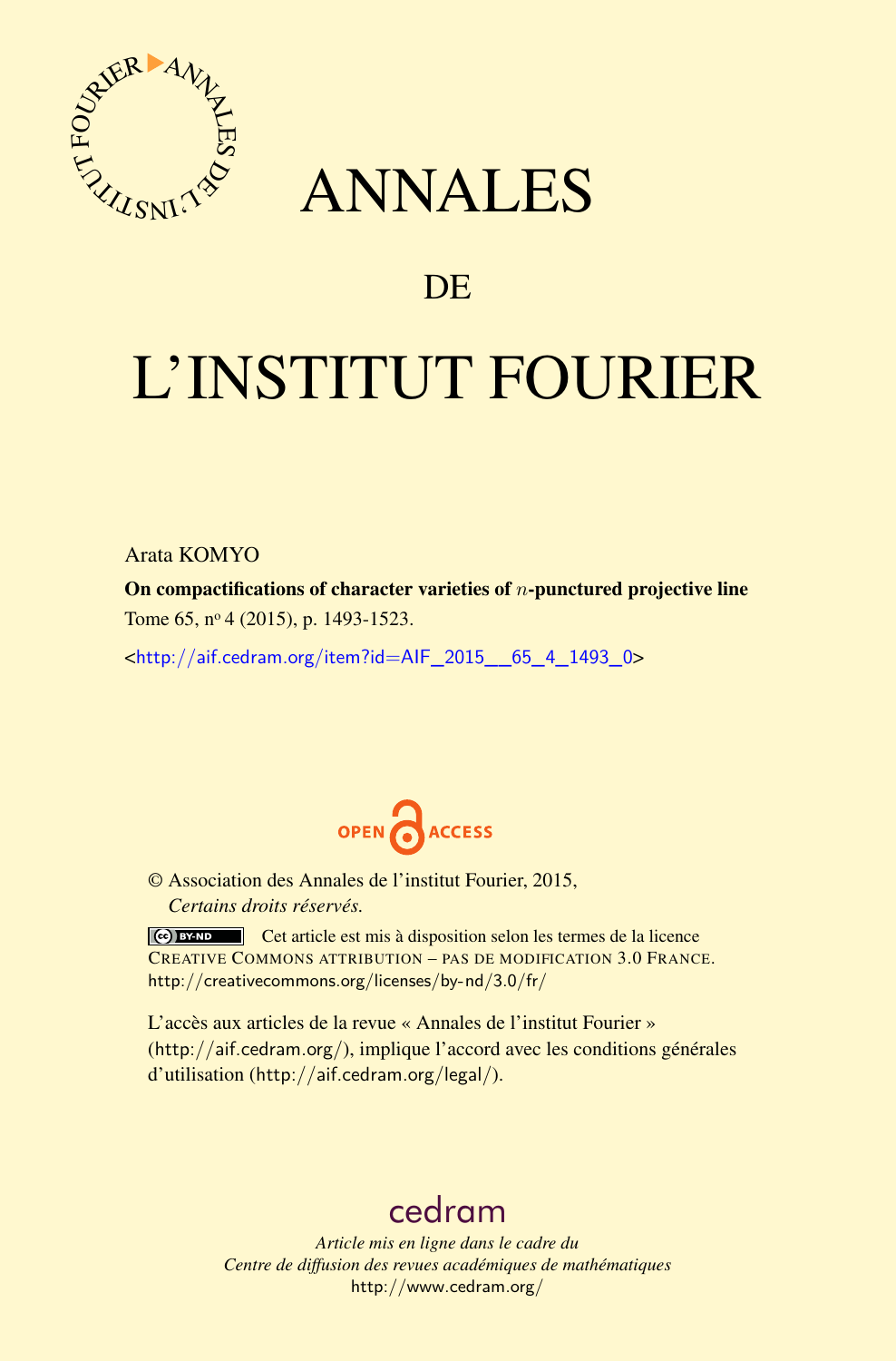#### ON COMPACTIFICATIONS OF CHARACTER VARIETIES OF *n*-PUNCTURED PROJECTIVE LINE

#### **by Arata KOMYO (\*)**

ABSTRACT. — In this paper, we construct compactifications of  $SL_2(\mathbb{C})$ -character varieties of *n*-punctured projective line and study the boundary divisors of the compactifications. This study is motivated by a conjecture for the configurations of the boundary divisors, due to C. Simpson. We verify the conjecture for a few examples.

Résumé. — Dans cet article, nous construisons des compactifications de *SL*2(C) variétés de caractères d'une droite projective moins *n* points et étudions les diviseurs au bord des compactifications. Cette étude est motivée par une conjecture, due à C. Simpson, sur les configurations des diviseurs au bord. Nous vérifions quelques cas de la conjecture.

#### **1. Introduction**

Let *C* be a compact Riemann surface of genus *g*, and let  $\{t_1, \ldots, t_n\}$ be the set of *n*-distinct points on *C*. For a positive integer  $r > 0$ , denote by  $\mathcal{P}_r$  the set of partitions of *r*, and fix  $\mu = (\mu^1, \dots, \mu^n) \in (\mathcal{P}_r)^n$  where  $\mu^{i} = (\mu_{1}^{i}, \ldots, \mu_{r_{i}}^{i}) \in \mathcal{P}_{r}$ . For each partition  $\mu^{i} \in \mathcal{P}_{r}$ , let us fix semisimple conjugacy classes  $\mathcal{C}_1, \ldots, \mathcal{C}_n \subset SL_r(\mathbb{C})$  which is generic in the sense of [\[4,](#page-30-0) Definition 2.1.1] and type  $\mu^1, \ldots, \mu^n$ , that is, the multiplicities of eigenvalues of matrices in  $\mathcal{C}_i$  are given by  $\mu^i = (\mu_1^i, \mu_2^i, \ldots)$ . We consider a monodoromy  $SL_r(\mathbb{C})$ -semisimple representation

$$
\rho: \pi_1(C \setminus \{t_1, \ldots, t_n\}, *) \longrightarrow SL_r(\mathbb{C})
$$

Keywords: character variety, geometric invariant theory.

Math. classification: 14L24, 14L30.

<sup>(\*)</sup> The author would like to thank Professor Kentaro Mitsui, Professor Masa-Hiko Saito and Professor Carlos Simpson, and for many comments and discussions. He thanks Professor Masa-Hiko Saito for warm encouragement.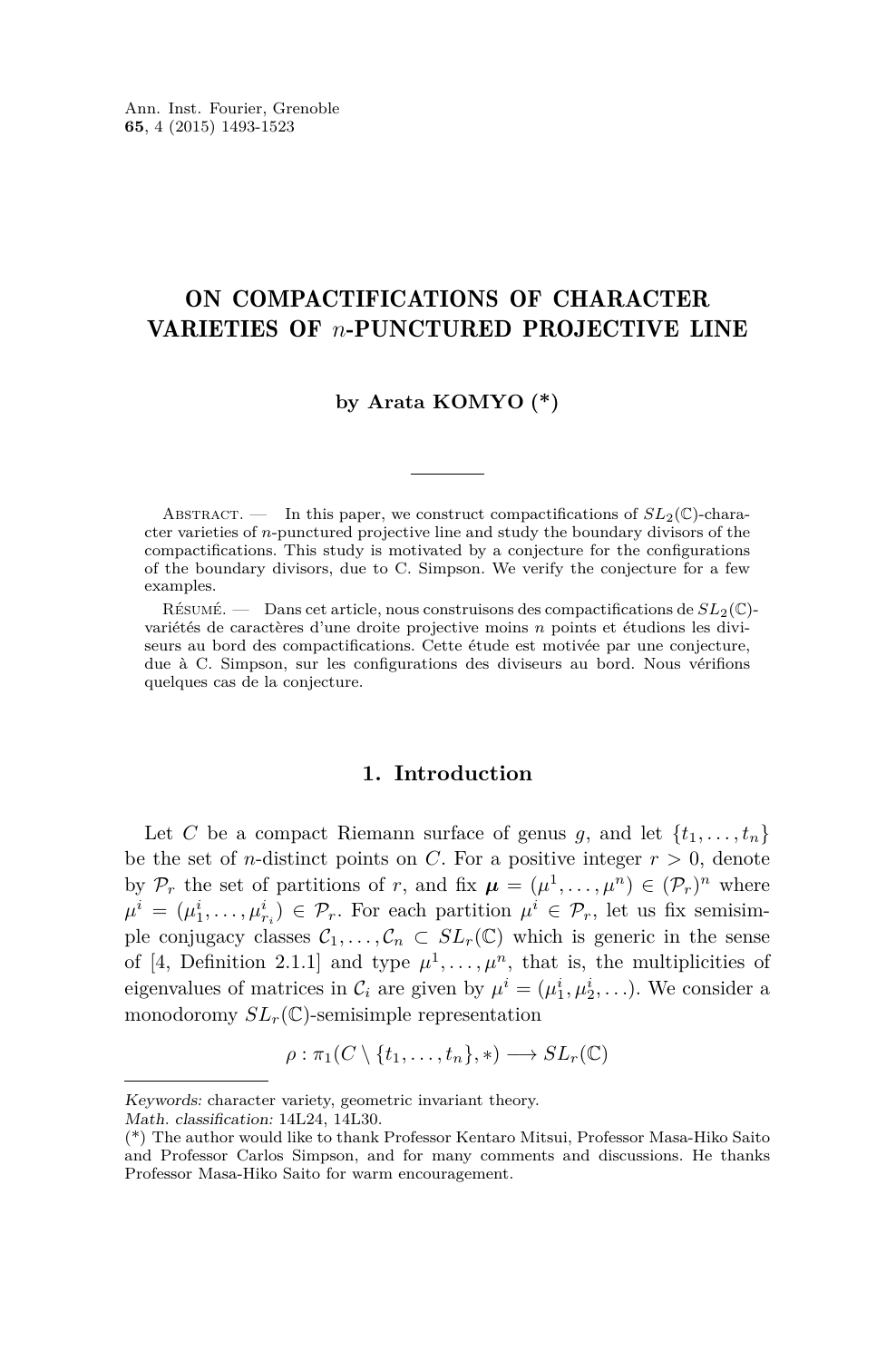of type  $(g, \mu)$  which satisfies the condition  $\rho(\gamma_i) \in \mathcal{C}_i$  for each *i* where  $\gamma_i$  is a anticlockwise loop around the point  $t_i$ . We can define the  $SL_r(\mathbb{C})$ -character variety  $\mathcal{R}_{g,\mu}$  of the *n*-punctured compact Riemann surface of genus *g* by the following categorical quotient

$$
\mathcal{R}_{g,\mu} := \{ (A_1, B_1, \dots, A_g, B_g; M_1, \dots, M_n) \in SL_r(\mathbb{C})^{2g} \times C_1 \times \dots \times C_n
$$
  

$$
| (A_1, B_1) \cdots (A_g, B_g) M_1 \cdots M_n = I_r \} / \! / SL_r(\mathbb{C}).
$$

Here, we set  $(A, B) = ABA^{-1}B^{-1}$  and  $I_r$  is the identity matrix. The variety depends on the actual choice of eigenvalues, but for simplicity we drop this choice from the notation. The categorical quotient  $\mathcal{R}_{g,\mu}$  can be considered as a moduli space of monodoromy  $SL_r(\mathbb{C})$ -semisimple representations of type  $(g, \mu)$ . The variety  $\mathcal{R}_{g,\mu}$ , if nonempty, is a nonsingular affine variety of dimension

$$
d_{g,\mu} := r^2(2g - 2 + n) - \sum_{i,j} (\mu_j^i)^2 + 2 - 2g.
$$

(See [\[4\]](#page-30-0)). In the case where  $g = 0$  and  $d_{g,\mu} = 2$ ,  $SL_r(\mathbb{C})$ -character varieties can be classified into four cases, which can be listed as follows:

(1.1)  
\n
$$
\mu = ((1, 1), (1, 1), (1, 1), (1, 1))
$$
\n
$$
\mu = ((1, 1, 1), (1, 1, 1), (1, 1, 1))
$$
\n
$$
\mu = ((2, 2), (1, 1, 1, 1), (1, 1, 1, 1))
$$
\n
$$
\mu = ((3, 3), (2, 2, 2), (1, 1, 1, 1, 1, 1)).
$$

In the first and second types, the  $SL_r(\mathbb{C})$ -character varieties are known to be an affine cubic surface.  $([3], [10], [9], [12])$  $([3], [10], [9], [12])$  $([3], [10], [9], [12])$  $([3], [10], [9], [12])$  $([3], [10], [9], [12])$  $([3], [10], [9], [12])$  $([3], [10], [9], [12])$  $([3], [10], [9], [12])$  $([3], [10], [9], [12])$ .

The purpose of this paper is to study the configuration of boundary divisor of compactifications of  $SL_r(\mathbb{C})$ -character varieties. This study is motivated by a conjecture due to Simpson [\[18\]](#page-30-0), which is explained as follows. We choose a smooth compactification  $\overline{\mathcal{R}_{g,\mu}}$  of  $\mathcal{R}_{g,\mu}$  such that  $D_{g,\mu}^B = \overline{\mathcal{R}_{g,\mu}} \setminus \mathcal{R}_{g,\mu}$  is a divisor with normal crossings. We call the divisor  $D_{g,\mu}^B$  a boundary divisor of the compactification  $\overline{\mathcal{R}_{g,\mu}}$ . Let  $\overline{N}_{g,\mu}^B$  be a small neighborhood of  $D_{g,\mu}^B$  in  $\overline{\mathcal{R}_{g,\mu}}$ , and let  $N_{g,\mu}^B = \overline{N}_{g,\mu}^B \cap \mathcal{R}_{g,\mu} = \overline{N}_{g,\mu}^B \setminus D_{g,\mu}^B$ . Let  $\Delta(D_{g,\mu}^B)$  be a simplicial complex whose *n*-dimensional simplices correspond to the irreducible components of intersections of  $k + 1$  distinct components of  $D_{g,\mu}^B$ . This is called the boundary complex or Stepanov complex of a compactification of  $\mathcal{R}_{q,\mu}$  (see [\[22\]](#page-30-0), [\[23\]](#page-31-0), and [\[16\]](#page-30-0)).

THEOREM 1.1 ([\[22\]](#page-30-0), [\[23\]](#page-31-0), and [\[16\]](#page-30-0)). — The homotopy type of boundary complex  $\Delta(D_{g,\mu}^B)$  is independent of the choice of compactifications.

<span id="page-2-0"></span>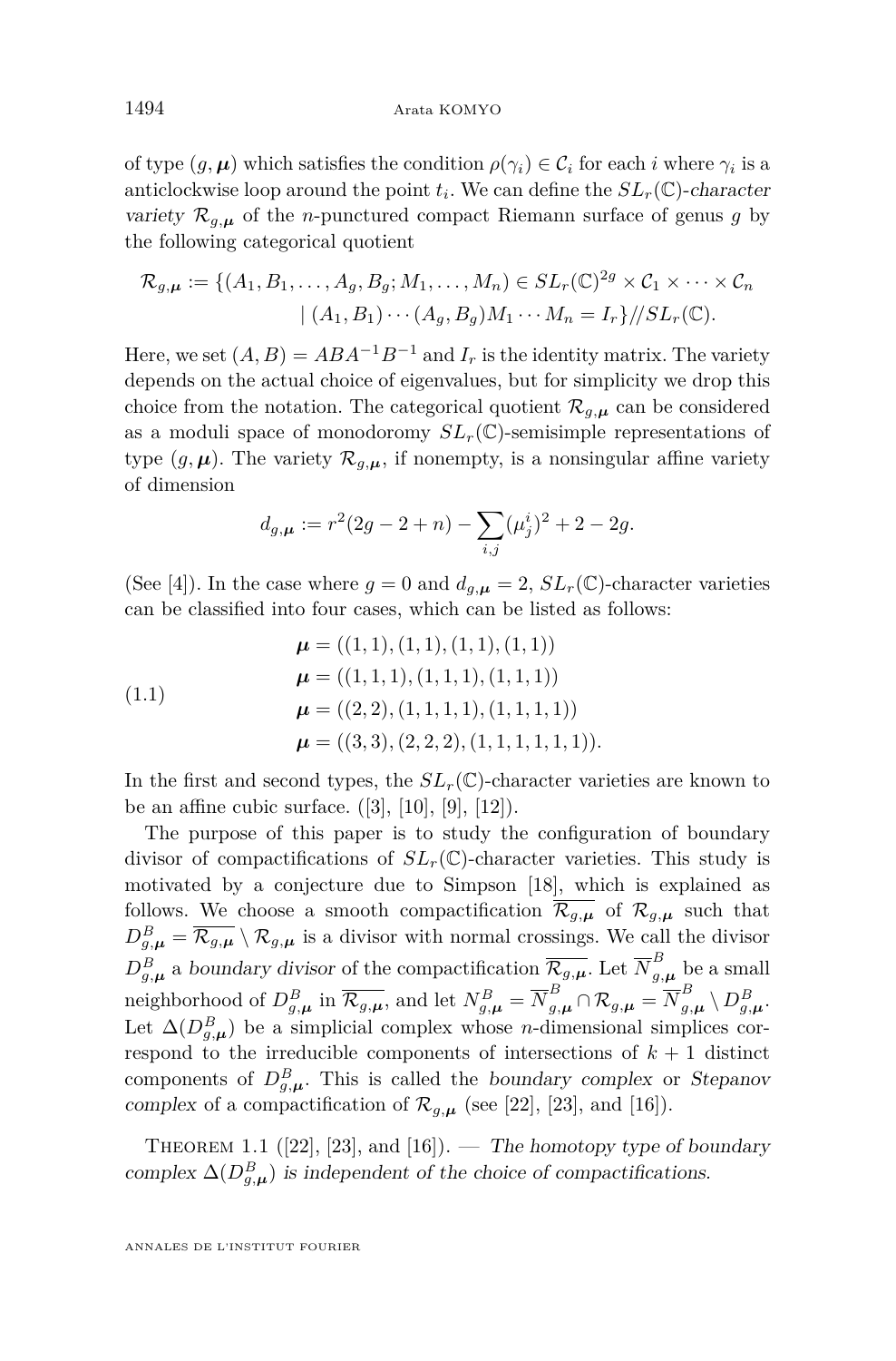<span id="page-3-0"></span>We have a continuous map, well-defined up to homotopy,

(1.2) 
$$
N_{g,\mu}^B \longrightarrow \Delta(D_{g,\mu}^B).
$$

On the other hand, let  $\mathcal{M}_{g,\mu}$  be the moduli space of parabolic Higgs bundles, which is diffeomorphic to the character variety  $\mathcal{R}_{g,\mu}$  via the non-abelian Hodge theory [\[19\]](#page-30-0). In particular, we have dim  $\mathcal{M}_{g,\mu} = d_{g,\mu}$ . We have the Hitchin fibration  $\mathcal{M}_{g,\mu} \to \mathbb{A}^{\frac{d_{g,\mu}}{2}}$ . The moduli space  $\mathcal{M}_{g,\mu}$  has a canonical orbifold compactification, where the divisor at infinity is the quotient

$$
D^{Dol}_{g, \boldsymbol \mu} := \mathcal M^*_{g, \boldsymbol \mu}/\mathbb C^*.
$$

Here,  $\mathcal{M}_{g,\mu}^{*}$  is the complement of the nilpotent cone. Let  $\overline{N}_{g,\mu}^{Dol}$  be a small neighborhood of  $D_{g,\mu}^{Dol}$ , and let  $N_{g,\mu}^{Dol} = \overline{N}_{g,\mu}^{Dol} \cap \mathcal{R}_{g,\mu} = \overline{N}_{g,\mu}^{Dol} \setminus D_{g,\mu}^{Dol}$ . The Hitchin fibration gives us a continuous map to the sphere at infinity in the Hitchin base

(1.3) 
$$
N_{g,\mu}^{Dol} \longrightarrow S^{d_g,\mu-1}.
$$

CONJECTURE  $1.2$  ([\[18\]](#page-30-0)).

(1) There exists a homotopy-commutative diagram



(2) In particular, there exists a non-singular compactification of  $\mathcal{R}_{g,\mu}$ such that the boundary complex is a simplicial decomposition of sphere  $S^{d_{g,\mu}-1}$ .

Remark 1.3 (See [\[18\]](#page-30-0)). — The assertion (1) of Conjecture 1.2 is true in the first case of the list [\(1.1\)](#page-2-0).

The main theorem of this paper is the following

THEOREM 1.4 (Theorem [6.2\)](#page-22-0). — The assertion (2) of Conjecture 1.2 is true in the following cases:

(1) 
$$
g = 0, r = 3, n = 3, \mu = ((1, 1, 1), (1, 1, 1), (1, 1, 1)), d_{g,\mu} = 2;
$$
  
(2)  $g = 0, r = 2, n = 5, \mu = ((1, 1), (1, 1), (1, 1), (1, 1), (1, 1)), d_{g,\mu} = 4.$ 

For the case (1) of Theorem 1.4, the assertion (2) of Conjecture 1.2 can be verified by the classical invariant theory.  $([3], [10], [9], [12])$  $([3], [10], [9], [12])$  $([3], [10], [9], [12])$  $([3], [10], [9], [12])$  $([3], [10], [9], [12])$  $([3], [10], [9], [12])$  $([3], [10], [9], [12])$  $([3], [10], [9], [12])$  $([3], [10], [9], [12])$ . However, it seems that the application of the classical invariant theory is difficult for general cases. Then, we construct compactifications of  $SL_r(\mathbb{C})$ -character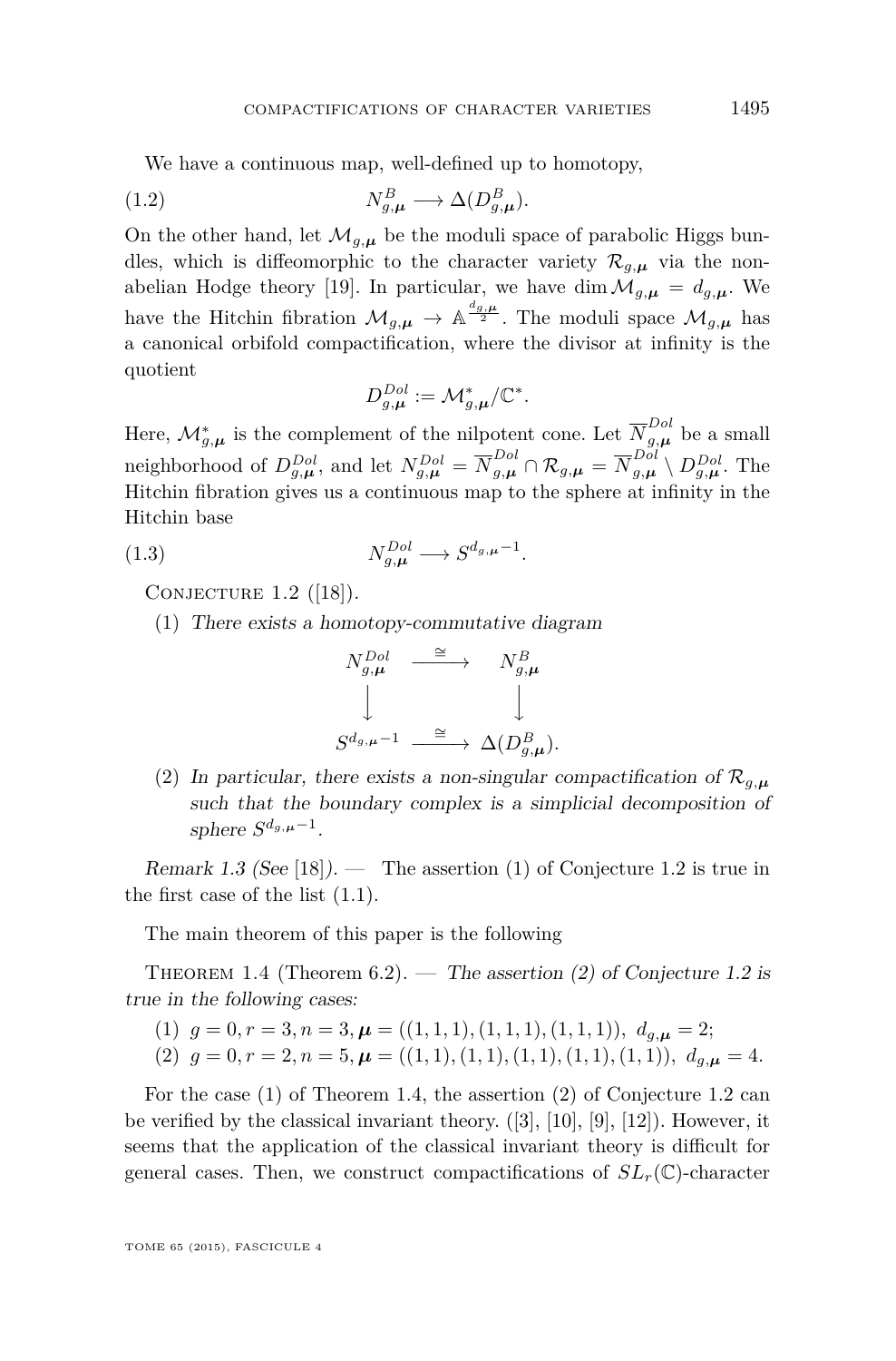varieties as follows. Following [\[13\]](#page-30-0), we can construct a compactification of the representation variety [\[13\]](#page-30-0)

$$
\operatorname{Rep}_{g,\mu} := \{ (A_1, B_1, \dots, A_g, B_g; M_1, \dots, M_n) \in SL_r(\mathbb{C})^{2g} \times C_1 \times \dots \times C_n
$$

$$
| (A_1, B_1) \cdots (A_g, B_g) M_1 \cdots M_n = I_r \}.
$$

Then, we take the GIT quotient of this compactification of  $\text{Rep}_{q,\mu}$ , which gives a compactification  $\overline{\mathcal{R}_{g,\mu}}$  of  $\mathcal{R}_{g,\mu}$ . As special cases, we consider the case where  $g = 0, r = 2, n \ge 4, \mu = ((1, 1), \ldots, (1, 1))$ . For  $n = 4$ , we obtain the same result as the classical invariant theory [\[3\]](#page-30-0). For  $n = 5$  (i.e., the case (2) of Theorem [1.4\)](#page-3-0),  $\overline{\mathcal{R}_{q,\mu}}$  has singular points. A suitable blowing up of  $\overline{\mathcal{R}_{g,\mu}}$  shows that the assertion (2) of Conjecture [1.2](#page-3-0) holds. It seems that the configuration of the boundary divisor  $D_{0,\mu}^B$  is rather complicated for  $n \geqslant 6.$ 

Conjecture [1.2](#page-3-0) is related to the P=W conjecture due to Hausel et al ([\[1\]](#page-29-0)). First, we consider compact curve cases. The non-abelian Hodge theory for compact curves states that character varieties  $\mathcal R$  are diffeomorphic to moduli spaces  $\mathcal M$  of semi-stable Higgs bundles. Then, we have the induced isomorphism between the rational cohomology groups of  $\mathcal R$  and  $\mathcal M$ . The P=W conjecture assert that the isomorphism of the rational cohomology groups exchanges the weight filtration on the cohomology groups of  $\mathcal R$  with the perverse Leray filtration associated with the Hitchin fibration on the cohomology groups of  $\mathcal{M}$ . The P=W conjecture is verified in the case where  $r = 2$  ([\[1\]](#page-29-0)). We may extend the conjecture to punctured curve cases. On the other hand, there exists a natural isomorphism from the reduced homology of the boundary complex  $\Delta(D_{g,\mu}^B)$  to the 2*l*-th graded piece of the weight filtration on the cohomology of  $\mathcal{R}_{g,\mu}$ :

$$
\widetilde{H}_{i-1}(\Delta(D_{g,\mu}^B),\mathbb{Q}) \cong Gr_{2l}^W H^{2l-i}(\mathcal{R}_{g,\mu},\mathbb{Q}).
$$

(For example, see [\[16,](#page-30-0) Theorem 4.4]). By the isomorphism, the assertion (2) of Conjecture [1.2](#page-3-0) implies that there exists only 1-dimensional weight  $2d_{g,\mu}$  part in the middle degree  $d_{g,\mu}$  cohomology of the character variety, which is also a consequence of the  $P=W$  conjecture.

Remark 1.5. — The structure groups of character varieties studied in [\[1\]](#page-29-0) are  $GL_n(\mathbb{C})$ ,  $PGL_n(\mathbb{C})$  and  $SL_n(\mathbb{C})$ . However, for  $g=0$ , those character varieties are the same.

The organization of this paper is as follows. In Section 2, we give the definition of a  $SL_r(\mathbb{C})$ -character variety. In Section 3, we consider the case where  $g = 0, r = 2, n = 4$  and  $g = 0, r = 3, n = 3$ . In those cases, the character varieties are describe by invariants and a relation of invariants.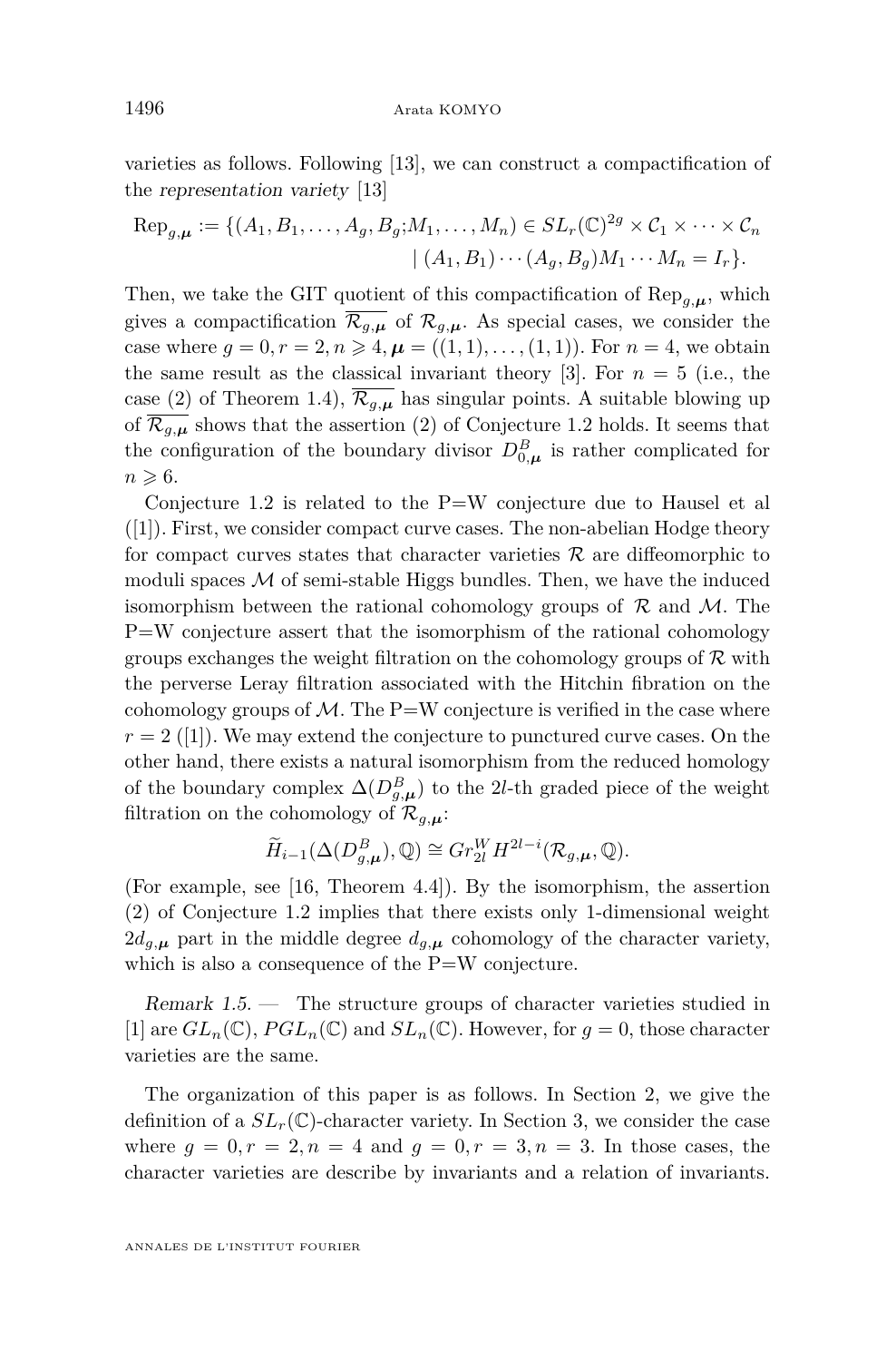We recall that the character varieties are affine cubic surfaces. In Section 4, we consider the construction of compactifiations of  $SL_2(\mathbb{C})$ -character varieties of  $g = 0, \mu = ((1, 1), \ldots, (1, 1))$ . In Section 5 and 6, we describe the boundary divisor of the compactifiations of the cases where  $n = 4$  and  $n=5$ .

#### **2. Preliminaries**

We fix integers  $q, r, n$  with  $q \geq 0, r > 0, n > 0$ , and let  $(C, t)$  $(C, t_1, \ldots, t_n)$  be an *n*-pointed compact Riemann surface of genus *g*, which consists of a compact Riemann surface *C* of genus *g* and a set of *n*distinct points  $\mathbf{t} = \{t_i\}_{1 \leq i \leq n}$  on *C*. We put  $D(\mathbf{t}) = t_1 + \cdots + t_n$  for each  $(C, t) = (C, t_1, \ldots, t_n)$ . We denote by

(2.1) 
$$
\Gamma_{C,\mathbf{t}} := \pi_1(C \setminus D(\mathbf{t}), *)
$$

the fundamental group of  $C \setminus D(t)$  with the base point  $* \in C \setminus D(t)$ . The group  $\Gamma_{C,\mathbf{t}}$  is generated by  $(2g+n)$ -element  $\alpha_1, \ldots, \alpha_g, \beta_1, \ldots, \beta_g, \gamma_1, \ldots, \gamma_n$ with one relation

$$
(\alpha_1, \beta_1) \cdots (\alpha_g, \beta_g) \gamma_1 \cdots \gamma_n = 1.
$$

Here, we set  $(\alpha, \beta) = \alpha \beta \alpha^{-1} \beta^{-1}$ . The set of generators  $\alpha_1, \ldots, \alpha_g, \beta_1, \ldots, \beta_g$ ,  $\gamma_1, \ldots, \gamma_n$  is called *canonical generators* of  $\Gamma_{C,\mathbf{t}}$ .

DEFINITION 2.1.  $-$  An  $SL_r(\mathbb{C})$ -representation of the fundamental group Γ*C,<sup>t</sup>* is a group homomorphism

(2.2) 
$$
\rho : \Gamma_{C,\mathbf{t}} \longrightarrow SL_r(\mathbb{C}).
$$

Let Hom( $\Gamma_{C,t}$ ,  $SL_r(\mathbb{C})$ ) be the set of all  $SL_r(\mathbb{C})$ -representations of  $\Gamma_{C,t}$ . If we fix a set of canonical generators of  $\Gamma_{C,\boldsymbol{t}}$ , we have the identification

$$
\mathrm{Hom}(\Gamma_{C,\mathbf{t}},SL_r(\mathbb{C})) \xrightarrow{\simeq} SL_r(\mathbb{C})^{2g+n-1}.
$$

DEFINITION 2.2. — Two  $SL_r(\mathbb{C})$ -representations  $\rho_1$  and  $\rho_2$  are isomorphic to each other, if and only if there exists a matrix  $P \in SL_r(\mathbb{C})$  such that

$$
\rho_2(\gamma) = P^{-1} \cdot \rho_1(\gamma) \cdot P \text{ for all } \gamma \in \Gamma_{C,\mathbf{t}}.
$$

Let  $R^r_{(g,n-1)}$  denote the affine coordinate ring of  $SL_r(\mathbb{C})^{2g+n-1}$ . We consider the simultaneous action of  $SL_r(\mathbb{C})$  on  $SL_r(\mathbb{C})^{2g+n-1}$  as

$$
P \cap (A_1, ..., A_g, B_1, ..., B_g; M_1, ..., M_{n-1})
$$
  
\n
$$
\rightarrow (P^{-1}A_1P, ..., P^{-1}A_gP, P^{-1}B_1P, ..., P^{-1}B_gP;
$$
  
\n
$$
P^{-1}M_1P, ..., P^{-1}M_{n-1}P).
$$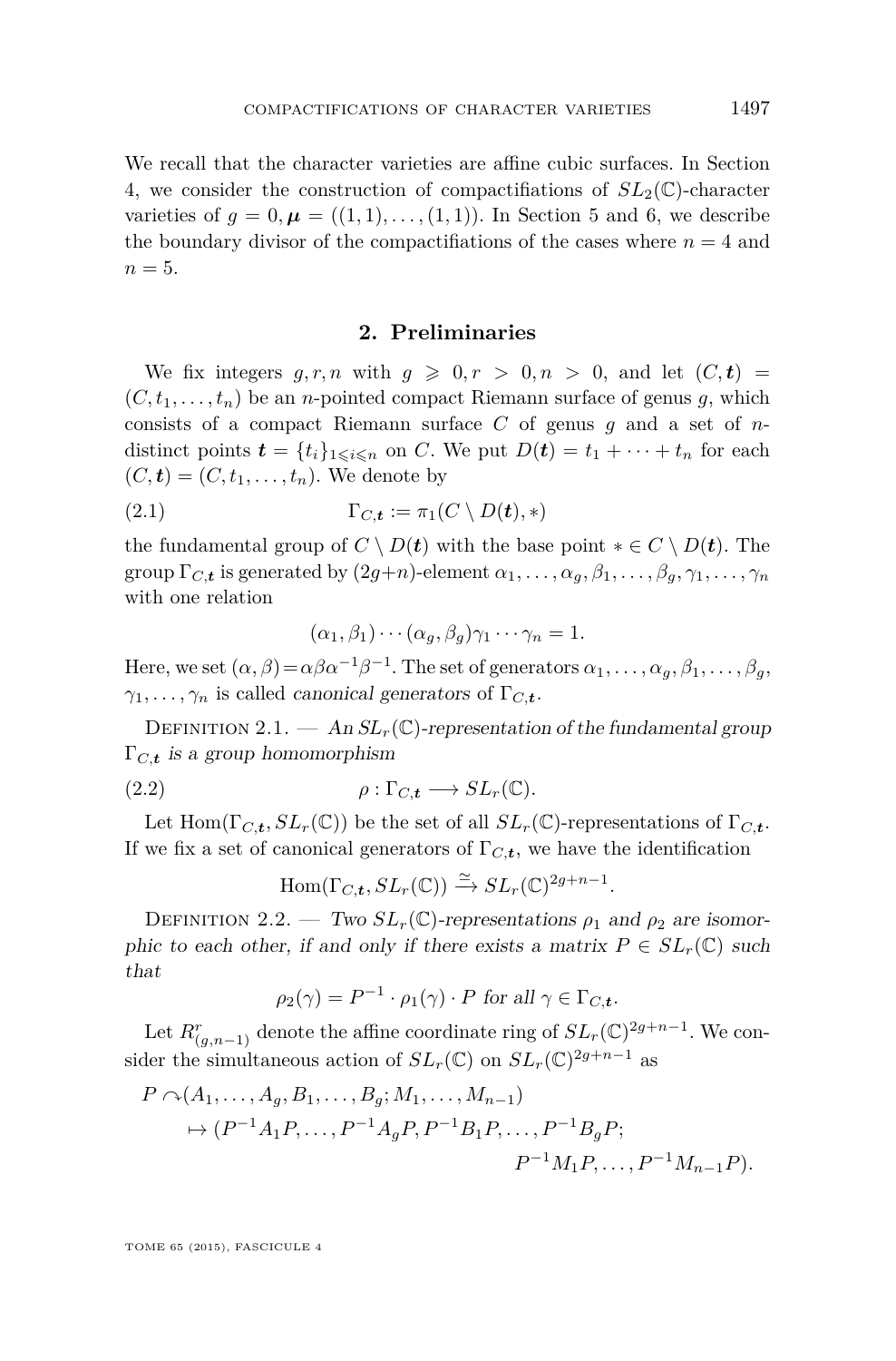The invariant ring  $(R^r_{(g,n-1)})^{Ad(SL_r(\mathbb{C}))}$  is finitely generated. For any  $(C, \mathbf{t})$ , there exists the universal categorical quotient map

$$
\Phi^r_{(C,\mathbf{t})}: \text{Hom}(\Gamma_{C,\mathbf{t}}, SL_r(\mathbb{C})) \cong SL_r(\mathbb{C})^{2g+n-1}
$$

$$
\to \mathcal{R}^r_{(C,\mathbf{t})} = SL_r(\mathbb{C})^{2g+n-1}/SL_r(\mathbb{C})
$$

where

$$
\mathcal{R}_{(C,\mathbf{t})}^r = \mathrm{Spec}[(R_{(g,n-1)}^r)^{Ad(SL_r(\mathbb{C}))}].
$$

The following lemme is due to Simpson.

LEMMA 2.3 ([\[21,](#page-30-0) Proposition 6.1]). — The closed points of  $\mathcal{R}_{(C,\mathbf{t})}^r$  represent the Jordan equivalence classes of  $SL_r(\mathbb{C})$ -representations of  $\Gamma_{C,\mathbf{t}}$ .

Let us set

$$
\mathcal{A}_r^{(n)} := \left\{ \boldsymbol{a} = (a_j^{(i)})_{1 \leq j \leq r-1}^{1 \leq i \leq n} \in \mathbb{C}^{nr-n} \right\}.
$$

For  $\boldsymbol{a} = (a_j^{(i)}) \in A_r^{(n)}$ , we set

$$
\chi_i(s) := s^r + a_{r-1}^{(i)} s^{r-1} + \dots + a_1^{(i)} s + (-1)^r, \ (i = 1, \dots, n).
$$

Moreover, we define the morphism

$$
\phi^r_{(C,\mathbf{t})} : \mathcal{R}^r_{(C,\mathbf{t})} \to \mathcal{A}_r^{(n)}
$$

by the relation

$$
\det(sI_r - \rho(\gamma_i)) = \chi_i(s)
$$

where  $[\rho] \in \mathcal{R}_{(C,\boldsymbol{t})}^r$  and  $\gamma_i$  is a anticlockwise loop around the point  $t_i$ . The fiber of  $\phi^r_{(C,\boldsymbol{t})}$  at  $\boldsymbol{a} \in \mathcal{A}_r^{(n)}$  is given by the affine subscheme of  $\mathcal{R}^r_{(C,\boldsymbol{t})}$ :

$$
\mathcal{R}_{(C,t),a}^r := (\phi_{(C,t)}^r)^{-1}(a) \n= \{ [\rho] \in \mathcal{R}_{(C,t)}^r \mid \det(sI_r - \rho(\gamma_i)) = \chi_i(s), 1 \leq i \leq n \}.
$$

For  $a \in \mathcal{A}_r^{(n)}$ , let  $\mu^i = (\mu_1^i, \mu_2^i, \ldots)$  be the partition of *r* which implies the multiplicity of the solutions of the equation  $\chi_i(s) = 0$ . Put  $\mu =$  $(\mu^1, \ldots, \mu^n)$ , called the multiplicity of  $a \in A_r^{(n)}$ . Moreover, we define the subvariety

$$
\mathcal{A}_{r,\mu}^{(n)} := \left\{ \boldsymbol{a} = (a_j^{(i)})_{1 \leq j \leq r-1}^{1 \leq i \leq n} \in \mathbb{C}^{nr-n} \mid \text{the multiplicity of } \boldsymbol{a} \text{ is } \boldsymbol{\mu} \right\} \subset \mathcal{A}_r^{(n)}.
$$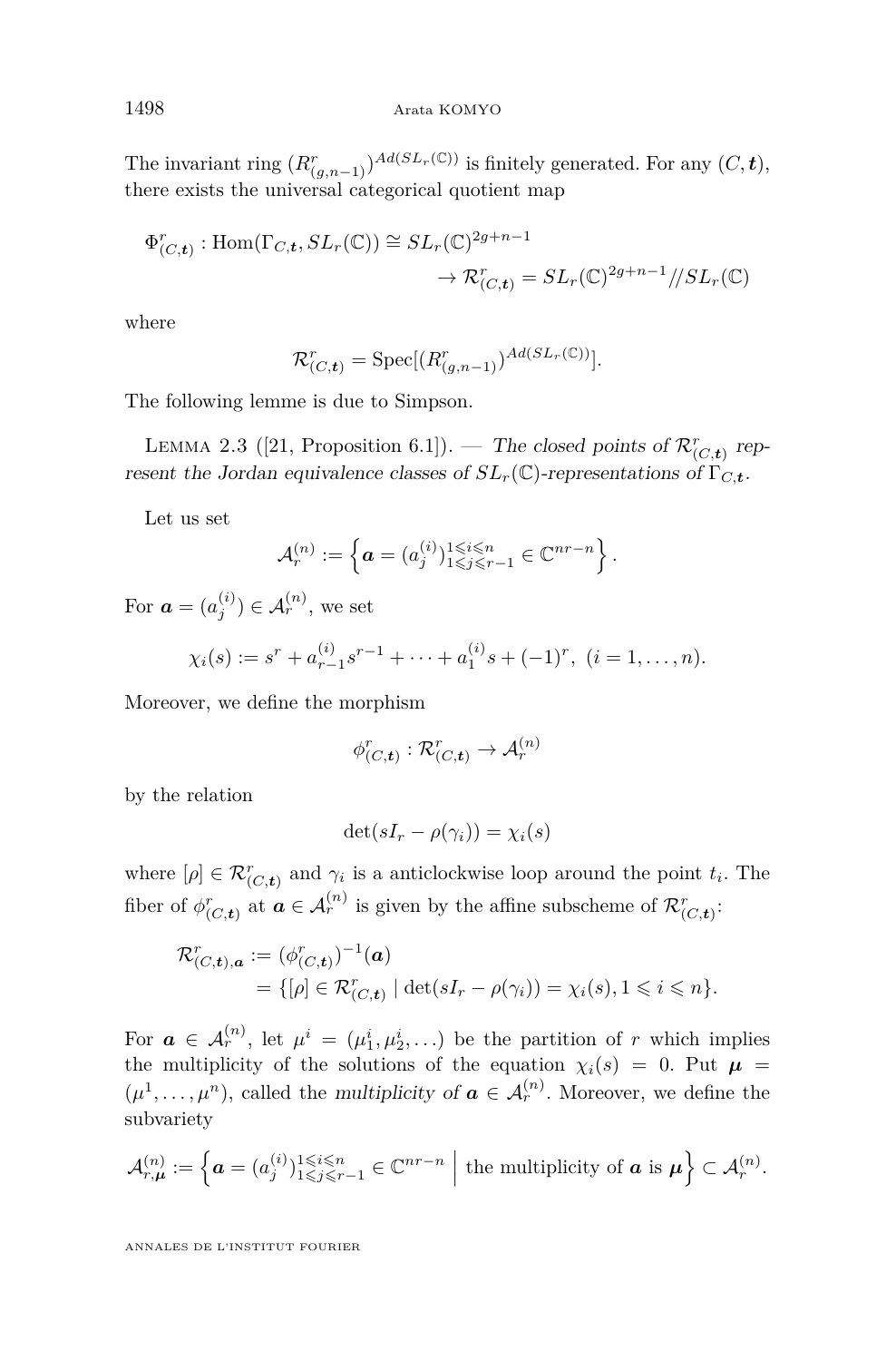DEFINITION 2.4. — We fix a *k*-tuple  $\mu$  of partitions of *r*. Let **a** be a element of  $\mathcal{A}_{r,\mu}^{(n)}$ . Then, we define

$$
\mathcal{R}_{(C,t),\mu,a}^{r,s} := \{ [\rho] \in \mathcal{R}_{(C,t)}^r \mid \det(sI_r - \rho(\gamma_i)) = \chi_i(s), \rho(\gamma_i) : \ndiagonalizable, 1 \leq i \leq n \} \n= \{ (A_1, B_1, \dots, A_g, B_g; M_1, \dots, M_n) \in SL_r(\mathbb{C})^{2g} \times C_1 \times \dots \times C_n \n| (A_1, B_1) \cdots (A_g, B_g) M_1 \cdots M_n = I_r \} / \langle SL_r(\mathbb{C}) \rangle
$$

where  $C_i = \{M \in SL_r(\mathbb{C}) \mid \det(sI_r - M) = \chi_{\mathbf{a}^{(i)}}(s), M : \text{diagonalizable}\}.$ In Section 1, we denoted by  $\mathcal{R}_{g,\mu}$  the variety instead of  $\mathcal{R}_{(C,\mathbf{t}),\mu,\mathbf{a}}^{r,s}$ , for  $^{\prime}(C,\boldsymbol{t}),\boldsymbol{\mu},\boldsymbol{a}$ simplicity. The affine subvariety  $\mathcal{R}_{CC}^{r,s}$  $\mathcal{L}^{r,s}_{(C,\boldsymbol{t}),\boldsymbol{\mu},\boldsymbol{a}}$  is called a  $SL_r(\mathbb{C})$ -character variety of the *n*-punctured compact Riemann surface of genus *g*. In particular, we denote by  $\mathcal{R}_{n,\mathbf{a}}^r$  this variety in the case where  $g = 0, \mathbf{\mu} =$  $((1, \ldots, 1), \ldots, (1, \ldots, 1)).$ 

If we take a generic  $\boldsymbol{a} \in \mathcal{A}_{r,\boldsymbol{\mu}}^{(n)}$ , the affine algebraic variety  $\mathcal{R}_{CC}^{r,s}$  $_{(C,\boldsymbol{t}),\boldsymbol{\mu},\boldsymbol{a}}^{r,s}$  is a non-singular irreducible variety of dimension

$$
d_{g,\mu} := r^2(2g - 2 + n) - \sum_{i,j} (\mu_j^i)^2 + 2 - 2g,
$$

and has a holomorphic symplectic structure, if nonempty. (See  $[4],[6]$  $[4],[6]$  $[4],[6]$ ). In particular, for  $g = 0$ ,  $\boldsymbol{\mu} = ((1, \ldots, 1), \ldots, (1, \ldots, 1)),$  the dimension of  $\mathcal{R}_{n, \boldsymbol{a}}^r$ is

$$
d_{0,((1,1),\ldots,(1,1))} = 2n - 6.
$$

#### **3. Invariant ring**

We recall the explicit description of the invariant ring  $(R^r_{(g,n-1)})^{Ad(SL_r(\mathbb{C}))}$ for the two cases  $g = 0, r = 2, n = 4$  and  $g = 0, r = 3, n = 3$ . The following proposition follows from the fundamental theorem for matrix invariants. (See [\[2\]](#page-29-0) or [\[17\]](#page-30-0)).

PROPOSITION 3.1.

$$
(R_{(0,n-1)}^r)^{Ad(SL_r(\mathbb{C}))} = \mathbb{C}[\text{Tr}(M_{i_1}M_{i_2}\cdots M_{i_k}) \mid 1 \leq i_1,\ldots,i_k \leq n-1].
$$

In particular, for  $r = 2$ , the elements  $\text{Tr}(M_{i_1}M_{i_2}\cdots M_{i_k})$  of degree  $k \leq 3$ generate the invariant ring, that is,

$$
(R_{(0,n-1)}^2)^{Ad(SL_2(\mathbb{C}))}
$$
  
=  $\mathbb{C}[\text{Tr}(M_i), \text{Tr}(M_iM_j), \text{Tr}(M_iM_jM_k) | 1 \le i, j, k \le n-1].$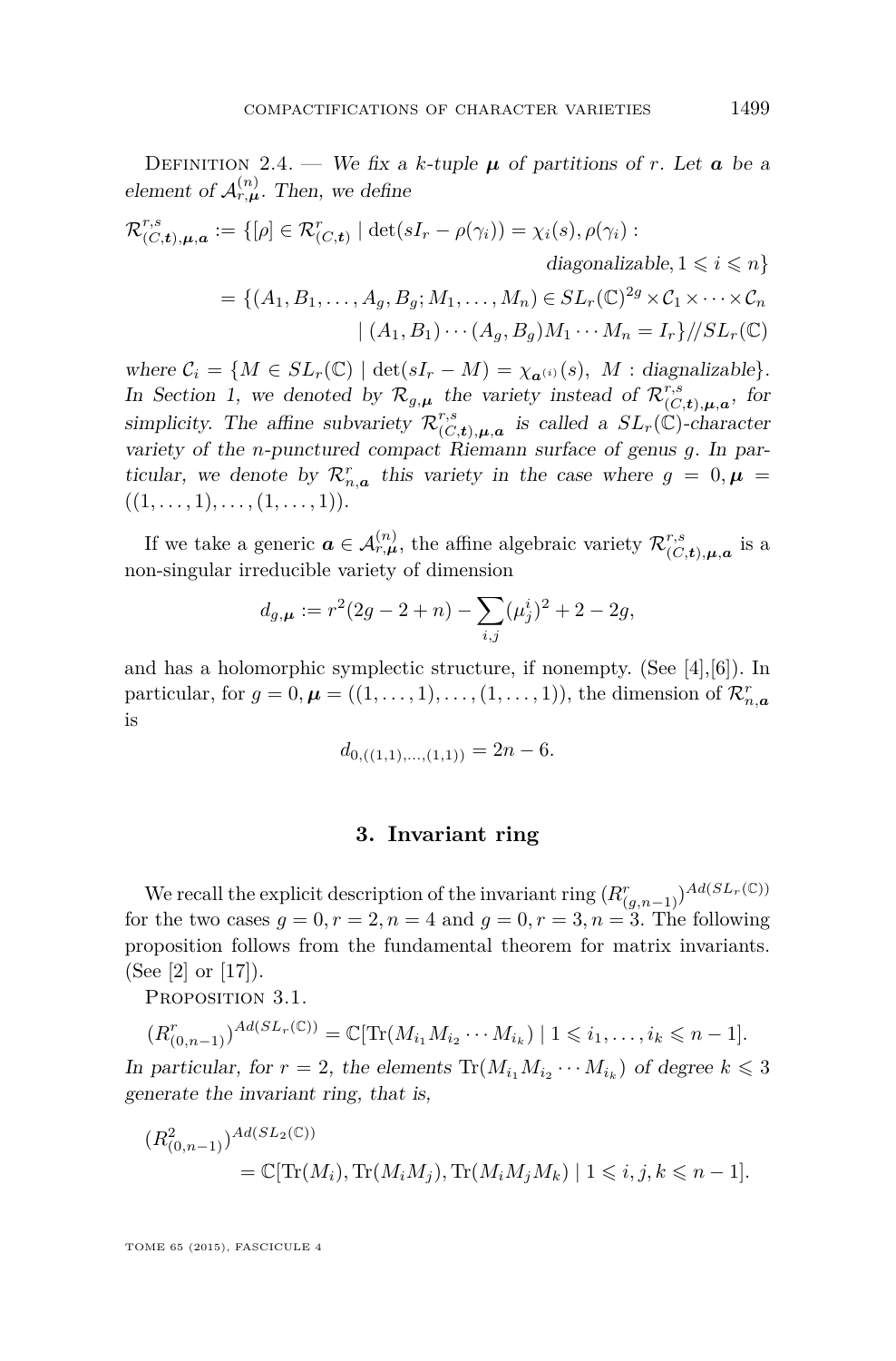First, we consider the case where  $g = 0, r = 2, n = 4$ . Let  $(i, j, k)$  be a cyclic permutation of  $(1, 2, 3)$ . Then, the invariant ring  $(R<sup>2</sup><sub>(0,3)</sub>)<sup>Ad(SL<sub>2</sub>(C))</sup>$ is generated by

(3.1) 
$$
x_i := \text{Tr}(M_k M_j) \ (i = 1, 2, 3),
$$

$$
a_i := \text{Tr}(M_i) \ (i = 1, 2, 3),
$$

$$
a_4 := \text{Tr}(M_3 M_2 M_1).
$$

The following proposition is due to Frike-Klein, Jimbo, and Iwasaki, ([\[3\]](#page-30-0),  $[10], [9]$  $[10], [9]$  $[10], [9]$ .

PROPOSITION 3.2. — The invariant ring  $(R_{(0,3)}^2)^{Ad(SL_2(C))}$  is generated by seven elements  $x_1, x_2, x_3, a_1, a_2, a_3, a_4$  and there exists a relation

 $f_{\boldsymbol{a}}(x) := x_1 x_2 x_3 + x_1^2 + x_2^2 + x_3^2 - \theta_1(\boldsymbol{a}) x_1 - \theta_2(\boldsymbol{a}) x_2 - \theta_3(\boldsymbol{a}) x_3 + \theta_4(\boldsymbol{a}) = 0$ where

$$
\theta_i(\mathbf{a}) = a_i a_4 + a_j a_k \quad (i, j, k),
$$
  

$$
\theta_4(\mathbf{a}) = a_1 a_2 a_3 a_4 + a_1^2 + a_2^2 + a_3^2 + a_4^2 - 4.
$$

Therefore, we have an isomorphism

$$
(R_{(0,3)}^2)^{Ad(SL_2(\mathbb{C})))} \cong \mathbb{C}[x_1, x_2, x_3, a_1, a_2, a_3, a_4]/(f_{\mathbf{a}}(x)).
$$

We have the surjective morphism

$$
\phi_{(\mathbb{P}^1,0,1,t,\infty)}^2 : \mathcal{R}_{(\mathbb{P}^1,0,1,t,\infty)}^2 = \text{Spec}[(R_{(0,3)}^2)^{Ad(SL_2(\mathbb{C})))}] \newline \rightarrow \mathcal{A}_2^{(4)} = \text{Spec}[\mathbb{C}[a_1,a_2,a_3,a_4]]
$$

where *t* is a point of  $\mathbb{P}^1$  such that  $t \neq 0, 1, \infty$ . The fiber at  $a \in A_2^{(4)}$ , such that the type of the multiplicities of eigenvalues is  $((1,1), (1,1), (1,1), (1,1))$ , is an affine cubic hypersurface in  $\mathbb{C}^3$ . Hence, the  $SL_2(\mathbb{C})$ -character variety of the 4-punctured projective line is an affine cubic hypersurface

$$
\mathcal{R}_{4,\mathbf{a}} \cong \{ (x_1, x_2, x_3) \in \mathbb{C}^3 \mid f_{\mathbf{a}}(x) = 0 \}.
$$

The affine cubic hypersurface is called a Fricke-Klein cubic surface.

We consider the natural compactification  $\mathbb{C}^3 \hookrightarrow \mathbb{P}^3$  as follows. Set  $x_1 =$  $X/W, x_2 = Y/W, x_3 = Z/W$ . Then, we obtain the following homogeneous polynomial

$$
XYZ + X^2W + Y^2W + Z^2W - \theta_1(a)XW^2
$$
  
-  $\theta_2(a)YW^2 - \theta_3(a)ZW^2 + \theta_4(a)W^3 = 0.$ 

Substitute  $W = 0$  to this equation. Then, we obtain the equation  $XYZ = 0$ . Hence, the boundary divisor of the natural compactification of  $\mathcal{R}_{4,\boldsymbol{a}}$  consists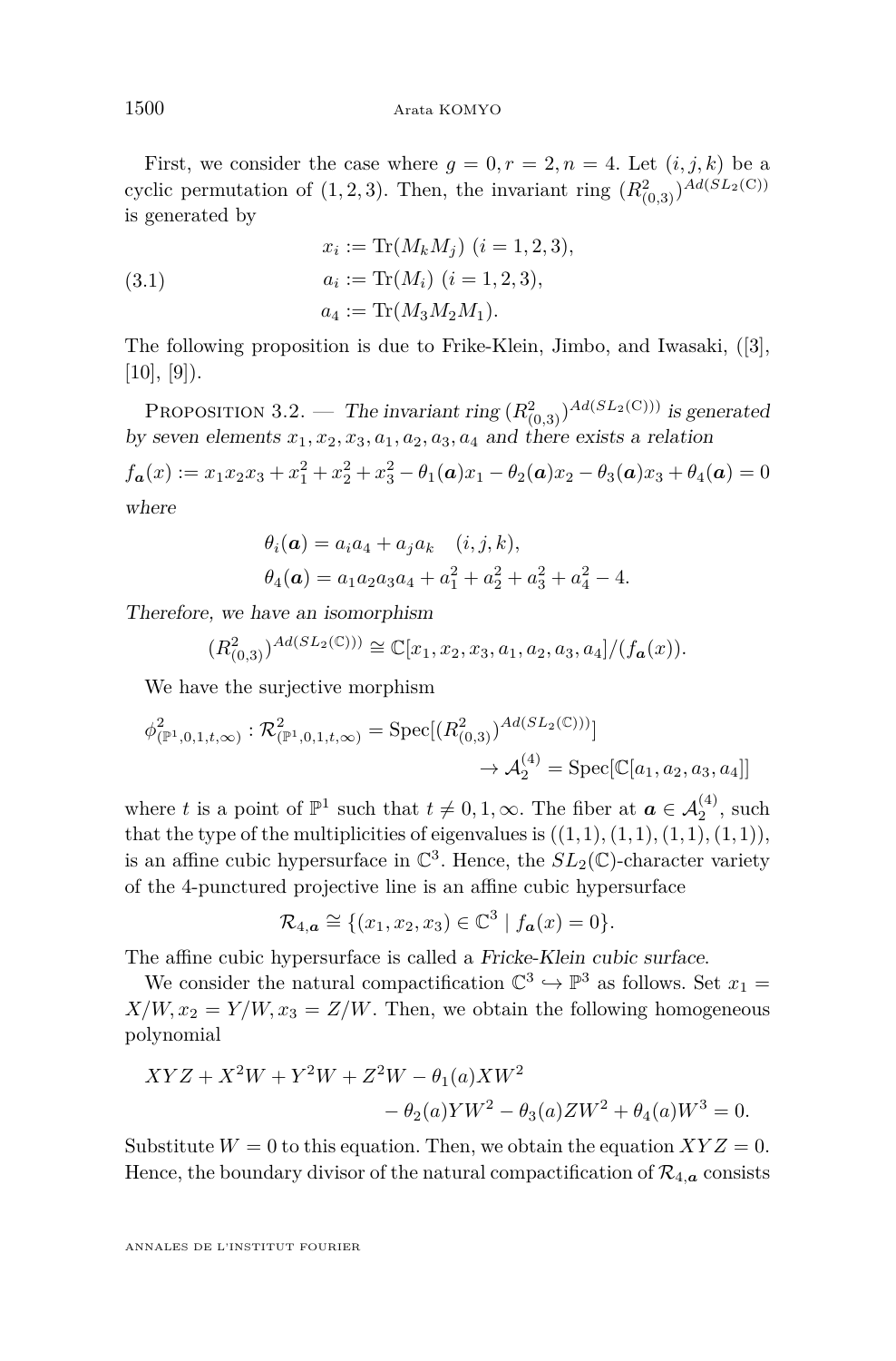

Figure 3.1.

by of three lines. The boundary complex is shown in Figure 3.1. The boundary complex is a simplicial decomposition of *S* 1 .

 $\frac{1}{2}$  in the star of the case where  $g = 0, r = 3, n = 3$ . We describe generators and defining relations for the invariant ring  $(R_{(0,2)}^3)^{Ad(SL_3(\mathbb{C}))}$ . The following proposition is due to Lawton [\[12\]](#page-30-0).

PROPOSITION 3.3. — The invariant ring  $(R_{(0,2)}^3)^{Ad(SL_3(\mathbb{C}))}$  is generated by

$$
a_1 := \text{Tr}(M_1)
$$
\n
$$
b_1 := \text{Tr}(M_2)
$$
\n
$$
b_2 := \text{Tr}(M_2^{-1})
$$
\n
$$
b_3 := \text{Tr}(M_1^{-1}M_2^{-1}) = \text{Tr}(M_3)
$$
\n
$$
b_4 := \text{Tr}(M_1^{-1}M_2^{-1}) = \text{Tr}(M_3)
$$
\n
$$
c_5 := \text{Tr}(M_1M_2) = \text{Tr}(M_3^{-1})
$$
\n
$$
x_1 := \text{Tr}(M_1M_2^{-1})
$$
\n
$$
x_2 := \text{Tr}(M_1^{-1}M_2)
$$
\n
$$
x_3 := \text{Tr}(M_1M_2M_1^{-1}M_2^{-1}),
$$

and there exists a relation

$$
x_3^2 - fx_3 + g = 0
$$

where  $f, g$  are polynomials of  $x_1, x_2$  over  $\mathbb{C}[a_1, a_2, b_1, b_2, c_1, c_2]$ , more precisely,

$$
f = x_1x_2 - a_2b_1x_1 - a_1b_2x_2 + \text{(constant terms in } x_1, x_2)
$$
  

$$
g = x_1^3 + x_2^3 + \text{(terms that order is at most 2 in } x_1, x_2).
$$

 $\binom{3}{2}$  character variety of the 3-punctured projective line is an affine is an affine is an affine is an affine is an affine is an affine is an affine is an affine is an affine is an affine is an affine is an affine i We consider the subring  $A_3^{(3)} = \mathbb{C}[a_1, a_2, b_1, b_2, c_1, c_2]$  of  $(R_{(0,2)}^3)^{Ad(SL_3(\mathbb{C}))}$ . We have a natural morphism

$$
\phi^3_{(\mathbb{P}^1,0,1,\infty)} : \mathcal{R}^3_{(\mathbb{P}^1,0,1,\infty)} = \text{Spec}[(R^3_{(0,2)})^{Ad(SL_3(\mathbb{C}))}] \to \mathcal{A}_3^{(3)} = \text{Spec}[A_3^{(3)}].
$$

The fiber at  $a \in A_3^{(3)}$ , such that the type of the multiplicities of eigenvalues is  $((1,1,1), (1,1,1), (1,1,1))$ , is an affine cubic hypersurface in  $\mathbb{C}^3$ . Hence,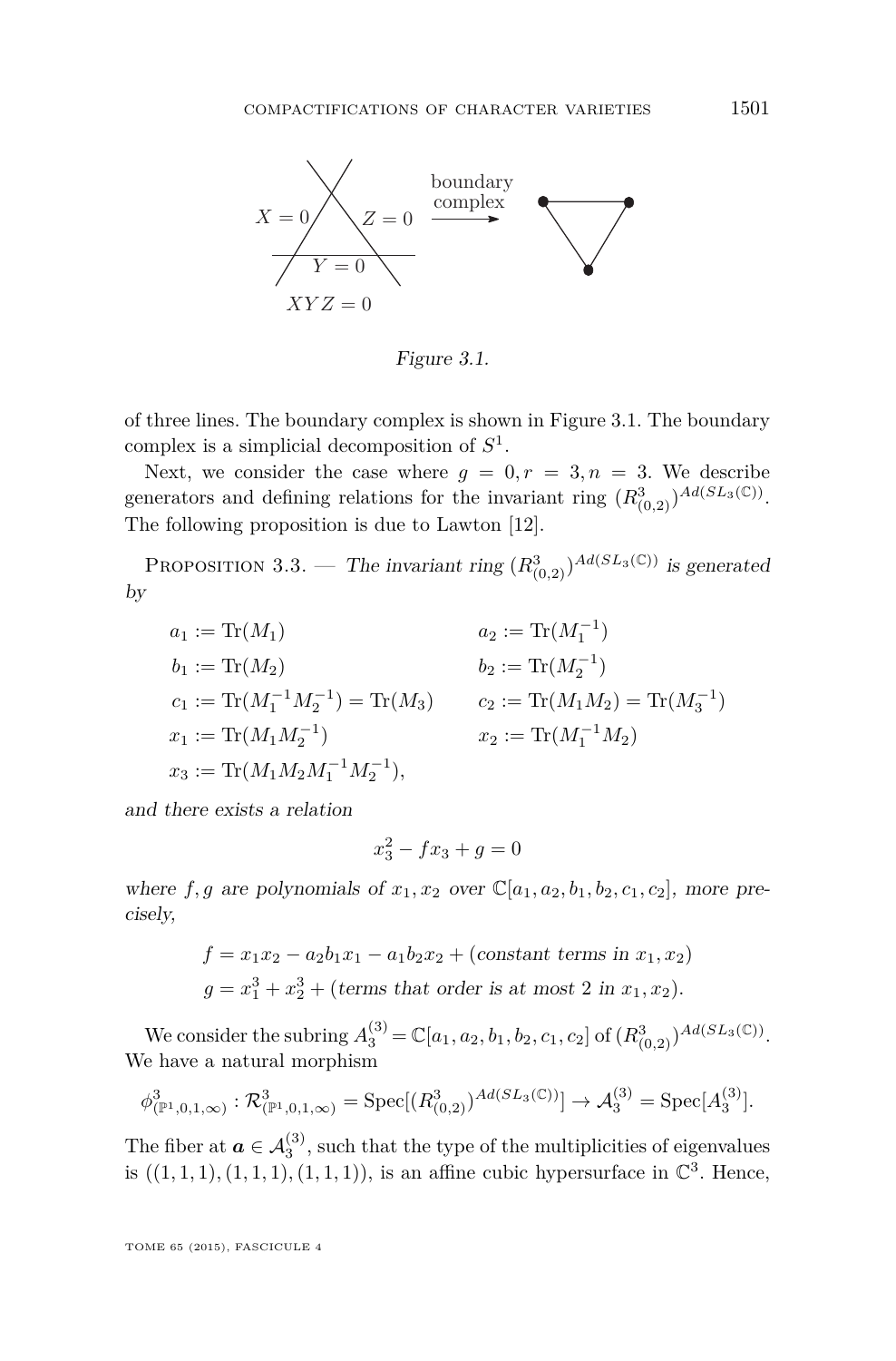

Figure 3.2.

the  $SL_3(\mathbb{C})$ -character variety of the 3-punctured projective line is an affine  $\sum_{i=1}^{n}$  cubic by parameters  $\sum_{i=1}^{n}$ cubic hypersurface

$$
\mathcal{R}_{3,\mathbf{a}}^3 \cong \{ (x_1, x_2, x_3) \in \mathbb{C}^3 \mid x_3^2 - fx_3 + g = 0 \}.
$$

 $\frac{1}{\sqrt{4\pi}}$  compactification  $\sqrt{4\pi}$  as follows,  $\cot u_1 - \Lambda$ We consider the compactification  $\mathbb{C}^3 \hookrightarrow \mathbb{P}^3$  as follows. Set  $x_1 = X/W, x_2 =$  $Y/W, x_3 = Z/W$ . Then, we obtain the following homogeneous polynomial

 $X^3 + Y^3 - XYZ +$  (term containing *W*) = 0*.* 

(k of the n-punctured projective line is date of coefficient of coefficient of coefficient of coefficient of characteristic We substitute  $W = 0$  to this equation. Then, we obtain the equation  $X^3$  +  $Y^3 - XYZ = 0$ . This equation defines a plane cubic curve having a node. simplicial decomposition of  $S^1$ . (4.1) The boundary complex is shown in Figure 3.2. The boundary complex is a

## **4.** A compactification of the character variety

We construct a compactification of the  $SL_2(\mathbb{C})$ -character variety  $\mathcal{R}_{n,k}$ (*k* of the *n*-punctured projective line is date of coefficient of characteristic polynomials) by means of the geometric invariant theory for a compactification of the following variety

DEFINITION 4.1. — We put  
\n(4.1)  
\n
$$
Rep_{n,k} := \{ (M_1, ..., M_{n-1}) \in C_1 \times \cdots \times C_{n-1} | M_{n-1}^{-1} \cdots M_1^{-1} \in C_n \}
$$
\n
$$
= \{ (M_1, ..., M_{n-1}) \in C_1 \times \cdots \times C_{n-1} | \text{Tr}(M_{n-1}^{-1} \cdots M_1^{-1}) = k_n \}
$$

where  $C_i = \{M \in SL_2(\mathbb{C}) \mid \text{Tr}(M) = k_i\}$  and  $\mathbf{k} = (k_1, \ldots, k_n) \in \mathbb{C}^n$ . The affine variety  $\text{Rep}_{n,k}$  is said to the  $SL_2(\mathbb{C})$ -representation variety of the  $n$ -punctured nne. *n*-punctured line.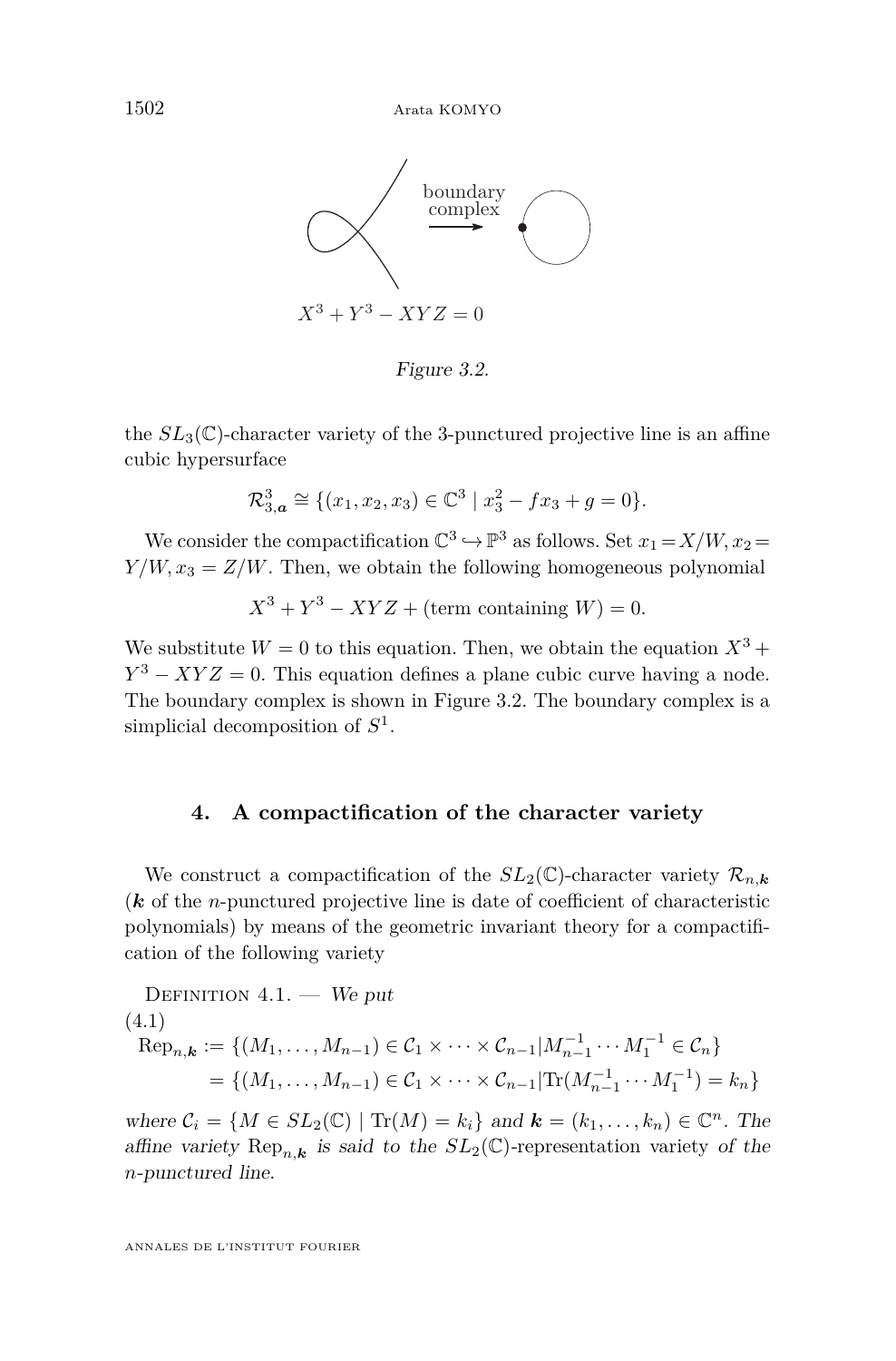We will introduce a compactification of the representation variety due to Benjamin [\[13\]](#page-30-0). First, we consider a construction of a compactification of the algebraic group  $SL_2(\mathbb{C})$ . We pick an embedding  $\alpha: SL_2(\mathbb{C}) \hookrightarrow$  $PGL_3(\mathbb{C})$ . Such an embedding always exists: we consider the natural embedding  $SL_2(\mathbb{C}) \to GL_2(\mathbb{C})$  and we take the composition of the embedding and the map  $GL_2(\mathbb{C}) \stackrel{\xi}{\rightarrow} GL_3(\mathbb{C}) \rightarrow PGL_3(\mathbb{C})$  where

$$
\xi(A)=\left(\begin{array}{c|c}A&\\ \hline &1\end{array}\right)
$$

and the second arrow is the canonical projection. We regard  $PGL_3(\mathbb{C})$  as an open subvariety of  $\mathbb{P}(M_3(\mathbb{C}))$ , and define the compactification  $\overline{SL_2(\mathbb{C})}$ of  $SL_2(\mathbb{C})$  as the closure of  $\alpha(SL_2(\mathbb{C}))$  in  $\mathbb{P}(M_3(\mathbb{C}))$ , that is,

$$
\overline{SL_2(\mathbb{C})} = \left\{ \left( \begin{array}{cc|c} a & b & b \\ c & d & e \end{array} \right) \in \mathbb{P}(M_3(\mathbb{C})) \mid ad - bc = e^2 \right\}.
$$

Then, we obtain a compactification of the semisimple conjugacy class  $\mathcal{C}_i$ , denoted by  $\mathcal{C}_i$ , that is,

$$
\overline{C_i} = \left\{ \left( \begin{array}{cc} a & b \\ c & d \end{array} \right) \in \mathbb{P}(M_3(\mathbb{C})) \mid ad - bc = e^2, \ a + d = k_i e \right\}.
$$

We can define a compactification of the representation variety.

DEFINITION  $4.2.$  – We put

(4.2) 
$$
\overline{\text{Rep}_{n,k}} := \{ (M_1, \dots, M_{n-1}) \in \overline{\mathcal{C}}_1 \times \dots \times \overline{\mathcal{C}}_{n-1} \mid \text{Tr}(A_1 \cdots A_{n-1}) = k_n e_1 \cdots e_{n-1} \}
$$

where

$$
M_1 = \left(\begin{array}{c|c} A_1 & \cdots & A_{n-1} \end{array}\right), \ldots, M_{n-1} = \left(\begin{array}{c|c} A_{n-1} & \cdots & A_{n-1} \end{array}\right).
$$

Remark 4.3. — In general, for  $X \in \overline{SL_2(\mathbb{C})}$ , there is no inverse. Since

$$
\text{Tr}(A_{n-1}^{-1} \cdots A_1^{-1}) = \text{Tr}(A_1 \cdots A_{n-1})
$$

for  $\forall A_i \in SL_2(\mathbb{C})$ , we use the condition  $\text{Tr}(A_1 \cdots A_{n-1}) = k_n$ , instead of  $\text{Tr}(A_{n-1}^{-1} \cdots A_1^{-1}) = k_n.$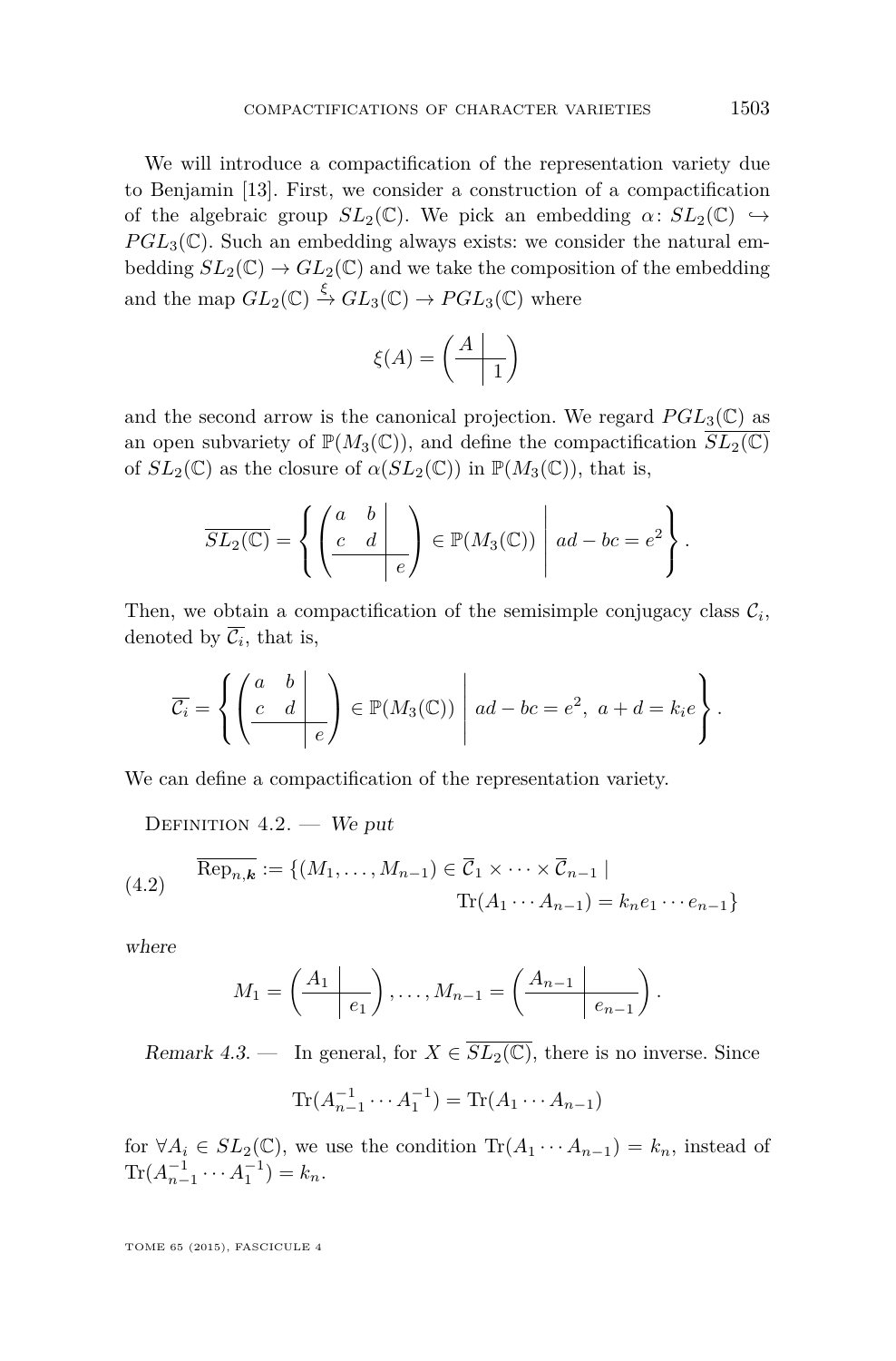<span id="page-12-0"></span>We have the following action of  $SL_2(\mathbb{C})$  on  $\text{Rep}_{n,\mathbf{k}}$ , which is compatible with the simultaneous action of  $SL_2(\mathbb{C})$  on Rep<sub>nk</sub>

(4.3)  

$$
P \cap \left( \left( \frac{A_1 \mid e_1}{e_1} \right), \dots, \left( \frac{A_{n-1} \mid e_{n-1}}{e_{n-1}} \right) \right)
$$

$$
\longmapsto \left( \left( \frac{PA_1 P^{-1} \mid e_1}{e_1} \right), \dots, \left( \frac{PA_{n-1} P^{-1} \mid e_{n-1}}{e_{n-1}} \right) \right).
$$

We regard  $\overline{\text{Rep}_{n,k}} \subset \overline{\mathcal{C}_1} \times \cdots \times \overline{\mathcal{C}_{n-1}}$  as the closed subset in  $\mathbb{P}^4 \times \cdots \times$ P 4 . Then, we obtain an embedding in the projective space by the Segre embedding. Let *L* be an ample line bundle associated with this embedding, that is,

$$
L=\bigotimes_{i=1}^{n-1}p_i^*(\mathcal{O}_{\mathbb{P}^4}(1))
$$

where  $p_i: \overline{\text{Rep}_{n,k}} \to \mathbb{P}^4$  is the *i*-th projection. Then, *L* admits the  $SL_2(\mathbb{C})$ linearization with respect to the action.

For  $x = (M_1, \ldots, M_{n-1}) \in \text{Rep}_{n,k}$ , we put

$$
I^{nil} := \{ i \in \{1, \ldots, n-1\} \mid M_i \text{ is nilpotent i.e. } e_i = 0 \}.
$$

If  $I^{nil}$  is not empty, we decompose

(4.4) 
$$
I^{nil} = I_1^{nil} \cup \cdots \cup I_k^{nil}
$$

where the index set  $I_l^{nil} \subset I^{nil}$  ( $1 \leq l \leq k$ ) consists of indexes of same matrices, that is, matrices indexed by elements of  $I_l^{nil}$  are same each other and two matrices which respectively have indexes in  $I_l^{nil}$  and  $I_{l'}^{nil}$  where  $l \neq l'$  are not equal. Let  $\sharp I_l^{nil}$  be the cardinality of  $I_l^{nil}$ , and let  $m_1$  be a maximum value in  $\sharp I_1^{nil}, \ldots, \sharp I_k^{nil}$ . We put

 $J_l := \{j \in \{1, \ldots, n-1\} \mid$ 

*M*<sup>*j*</sup> is not nilpotent,  $M_j * M_i = M_i * M_j = M_i, i \in I_l^{nil}$ .

Here, we define the product ∗ as

$$
M * M' := \left(\frac{AA'}{e}\right) \in \mathbb{P}M_3(\mathbb{C})
$$
  
for  $M := \left(\frac{A}{e}\right)$  and  $M' := \left(\frac{A'}{e'}\right)$ .

Note that the product  $*$  is well-defined in the case where  $M$  (resp.  $M'$ ) is nilpotent and *M'* (resp. *M*) is not nilpotent where  $M \in \overline{C}$  and  $M' \in \overline{C'}$ . Let  $m_2$  be a maximum value in  $\{\sharp J_l \mid l \text{ is satisfied } \sharp I_l^{nil} = m_1, 1 \leq l \leq k\}.$ If  $I^{nil}$  is empty, then we put  $m_1 = m_2 = 0$ .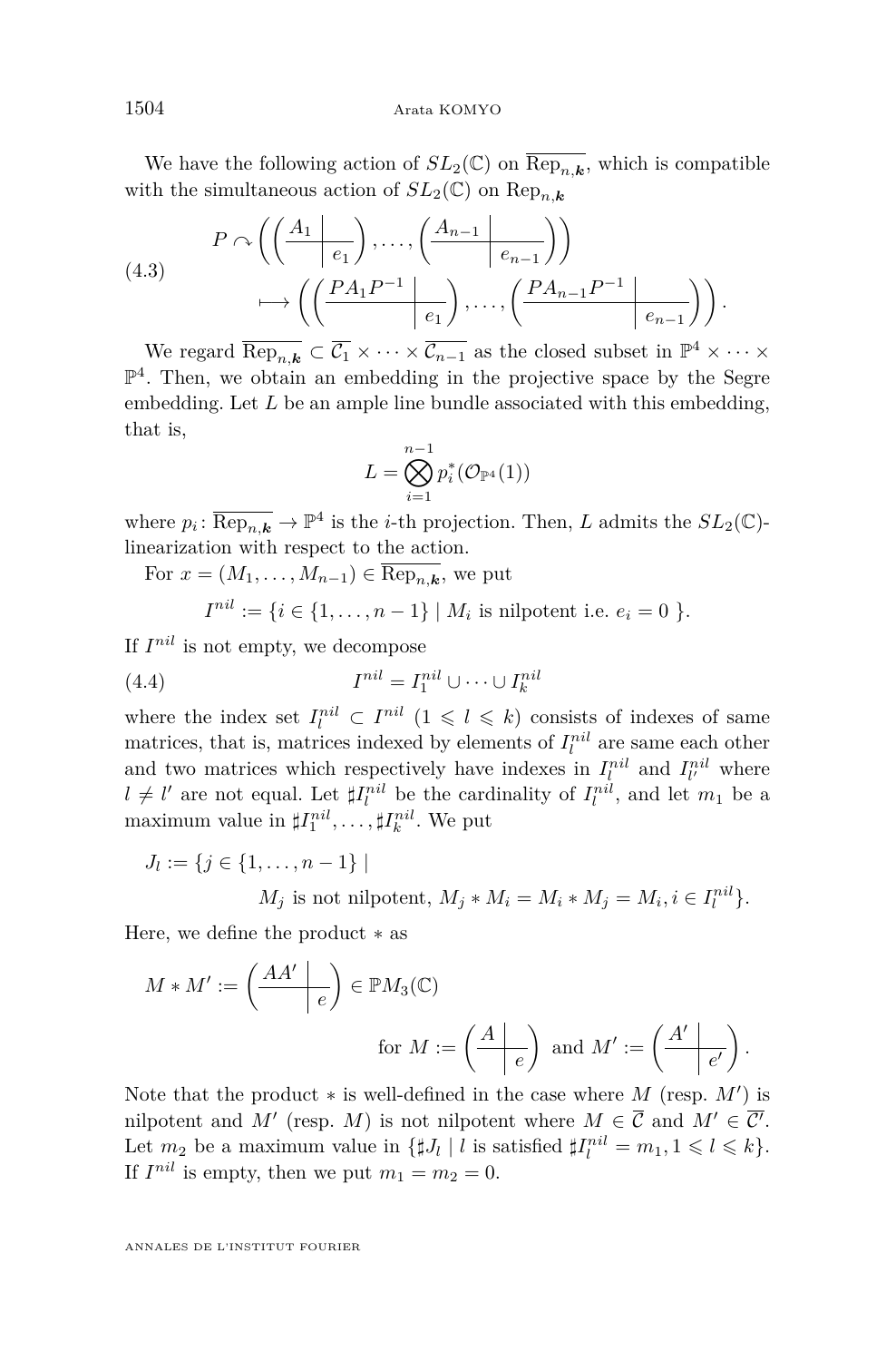<span id="page-13-0"></span>Remark  $4.4.$  — Let  $(M_1, \ldots, M_{n-1}) \in \overline{\text{Rep}_{n,k}}$ . Suppose that  $i \in I^{nil}$ . We normalize the nilpotent matrix *M<sup>i</sup>* :

(4.5) 
$$
M_i = \left(\begin{array}{cc|c} 0 & 1 & \cdots \\ 0 & 0 & \cdots \\ \hline & 0 & \end{array}\right).
$$

For a matrix  $M_i$  ( $j \neq i$ ), the condition which, by this transformation, the matrix  $M_i$  is transformed to the following form

$$
\begin{pmatrix} a_j & b_j \\ 0 & d_i \end{pmatrix}
$$

is equivalent to the condition  $M_j * M_i = M_i * M_j = M_i$ .

PROPOSITION 4.5. — The point  $x = (M_1, \ldots, M_{n-1})$  is semi-stable (resp. stable) point if and only if *x* is satisfied the following condition,

(4.6) 
$$
n-1 \ge 2m_1 + m_2
$$
 (resp. > ).

Proof. — For any integer  $r > 0$ , let  $\lambda_r$  be the 1-parameter subgroup  $(1-PS)$  of  $SL_2(\mathbb{C})$  given by

(4.7) 
$$
\lambda_r \colon t \longmapsto \begin{pmatrix} t^r & 0 \\ 0 & t^{-r} \end{pmatrix}, t \in \mathbb{C}^\times.
$$

The matrix  $\lambda_r(t)$  acts on  $\overline{\text{Rep}_{n,k}}$  as follows.

$$
\begin{pmatrix} t^r & 0 \\ 0 & t^{-r} \end{pmatrix} \sim \left( \left( \frac{a_1 & b_1}{c_1 & d_1} \right) \ldots, \left( \frac{a_{n-1} & b_{n-1}}{c_{n-1} & d_{n-1}} \right) \right) \n\longrightarrow \left( \left( \frac{a_1}{t^{-2r}c_1 & d_1} \right) \ldots, \left( \frac{a_{n-1}}{t^{-2r}c_{n-1} & d_{n-1}} \right) \right) \n\longrightarrow \left( \left( \frac{t^{-2r}c_1 & d_1}{e_1} \right) \ldots, \left( \frac{t^{-2r}c_{n-1}}{e_1} \right) \ldots, \left( \frac{t^{-2r}c_{n-1}}{e_{n-1} \cdot d_{n-1}} \right) \right).
$$

We put  $n' := 5^{n-1}$ . Let  $\mathbb{A}^{n'}$  be the affine cone over the projective space  $\mathbb{P}^{n'-1}$  which is the target space of the Segre embedding. We take a base change of the affine cone  $\mathbb{A}^{n'}$  via  $\overline{\text{Rep}_{n,k}} \hookrightarrow \mathbb{P}^{n'-1}$ , denoted by the same notation  $\mathbb{A}^{n'}$ . Let  $x^* = (M_1^*, \ldots, M_{n-1}^*)$  be the closed point of  $\mathbb{A}^{n'}$  lying over  $x \in \overline{\text{Rep}_{n,k}}$ , that is,  $x^* \neq 0$  and  $x^*$  projects to *x*. The action [\(4.3\)](#page-12-0) and the linearization *L* define a linear action of  $SL_2(\mathbb{C})$  on  $\mathbb{A}^{n'}$ . In particular, the matrix  $\lambda_r(t)$  acts on  $\mathbb{A}^{n'}$  as follows. For each  $i = 1, ..., n - 1$ , let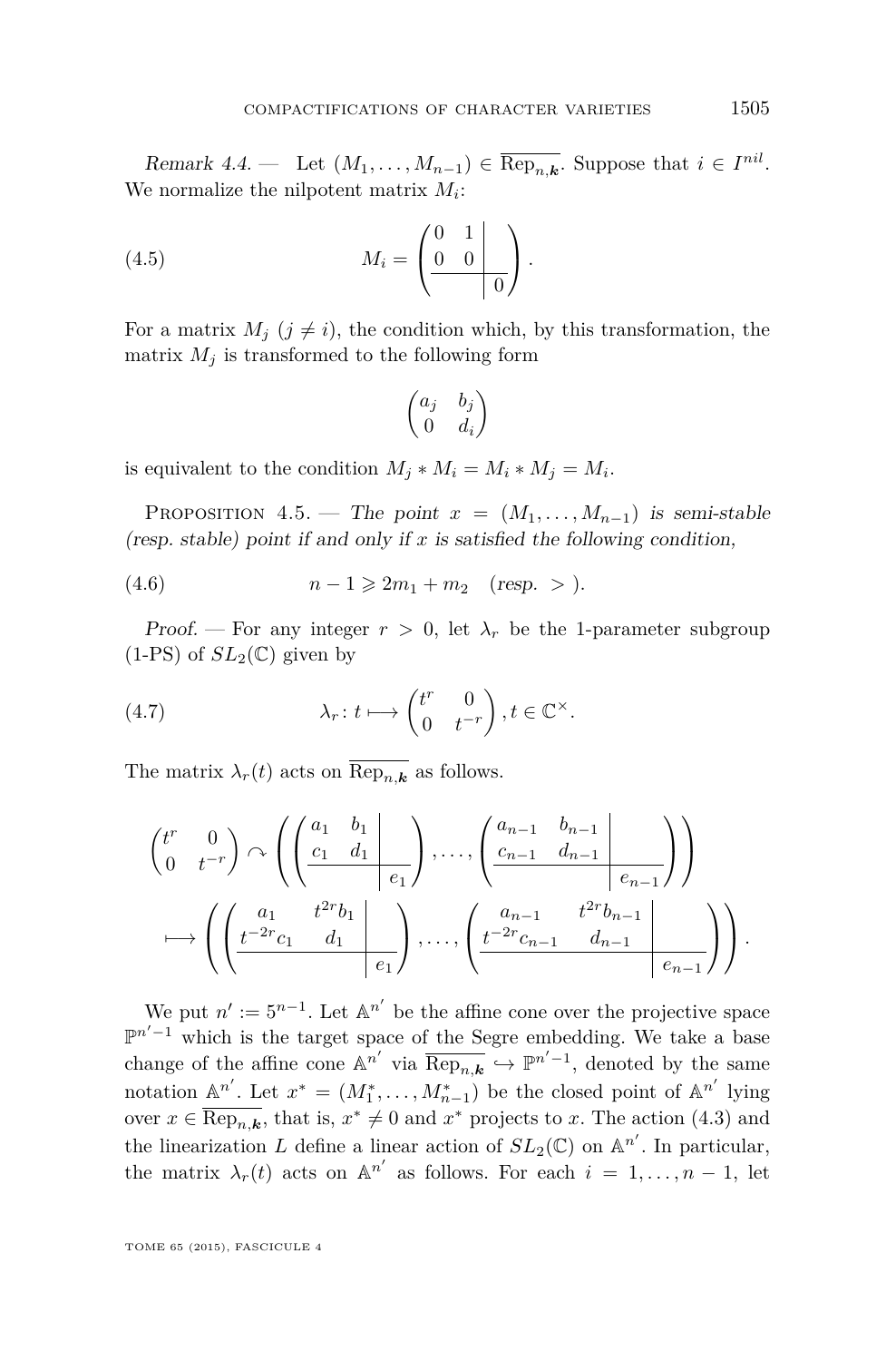$e_1^{(i)}, \ldots, e_5^{(i)}$  be a basis of  $\mathbb{A}^5$  such that the matrix

$$
M_i^* = \left(\begin{array}{cc|cc} a_i & b_i & & \\ \hline c_i & d_i & & \\ \hline & & e_i & \end{array}\right)
$$

is describe by

$$
M_i^* = a_i e_1^{(i)} + b_i e_2^{(i)} + c_i e_3^{(i)} + d_i e_4^{(i)} + e_i e_5^{(i)}.
$$

Let  $e_{i_1,...,i_{n-1}}$  be the base  $e_{i_1}^{(1)} \otimes \cdots \otimes e_{i_{n-1}}^{(n-1)}$  $\binom{(n-1)}{i_{n-1}}$  of A<sup>n'</sup> where  $i_1, \ldots, i_{n-1}$  ∈  $\{1, \ldots, 5\}$ . Then, the action of  $\lambda_r(t)$  on  $\mathbb{A}^5$  is given by

$$
\lambda_r(t) \cdot e_{i_1, \dots, i_{n-1}} = t^{2r(r_{i_1, \dots, i_{n-1}}^+ - r_{i_1, \dots, i_{n-1}}^-)} e_{i_1, \dots, i_{n-1}}
$$

where  $i_1, \ldots, i_{n-1} \in \{1, \ldots, 5\}$  and  $r^+_{i_1, \ldots, i_{n-1}}$  (resp.  $r^-_{i_1, \ldots, i_{n-1}}$ ) is the number of 2 (resp. 3) in the index set  $\{i_1, \ldots, i_{n-1}\}$ . For  $x^* \in \mathbb{A}^{n'}$  lying over  $x \in \overline{\text{Rep}_{n,k}}$ , we write  $x^* = \sum x^*_{i_1,...,i_{n-1}} e_{i_1,...,i_{n-1}}$ , so that

$$
\lambda_r(t) \cdot x^* = \sum t^{2rr_{i_1,...,i_{n-1}}} x^*_{i_1,...,i_{n-1}} e_{i_1,...,i_{n-1}}
$$

where  $r_{i_1,...,i_{n-1}} = r^+_{i_1,...,i_{n-1}} - r^-_{i_1,...,i_{n-1}}$ , and we put

$$
\mu^{L}(x,\lambda_{r}) := \max\{-r_{i_{1},...,i_{n-1}}|i_{1},...,i_{n-1}|\text{ such that }x_{i_{1},...,i_{n-1}}^{*} \neq 0\}
$$
\n
$$
(4.8) \qquad \qquad = \sharp\left\{i \mid M_{i} = \begin{pmatrix} a_{i} & b_{i} \\ c_{i} & d_{i} \end{pmatrix}, c_{i} \neq 0\right\}
$$

*.*

*.*

(4.8)  
\n
$$
-\sharp \left\{ i \middle| M_i = \begin{pmatrix} 0 & 1 \\ 0 & 0 \end{pmatrix}, e_i = 0 \right\}
$$

On the other hand, we have

$$
\sharp \left\{ i \mid M_i = \begin{pmatrix} a_i & b_i \\ c_i & d_i \end{pmatrix}, c_i \neq 0 \right\}
$$

$$
= (n-1) - \sharp \left\{ i \mid M_i = \begin{pmatrix} 0 & 1 \\ 0 & 0 \end{pmatrix}, e_i = 0 \right\}
$$

$$
- \sharp \left\{ i \mid M_i = \begin{pmatrix} a_i & b_i \\ 0 & d_i \end{pmatrix}, e_i \neq 0 \right\}.
$$

Then, we have

(4.9)  
\n
$$
\mu^{L}(x, \lambda_{r}) = (n-1) - 2\sharp \left\{ i \mid M_{i} = \begin{pmatrix} 0 & 1 \\ 0 & 0 \end{pmatrix}, e_{i} = 0 \right\}
$$
\n
$$
-\sharp \left\{ i \mid M_{i} = \begin{pmatrix} a_{i} & b_{i} \\ 0 & d_{i} \end{pmatrix}, e_{i} \neq 0 \right\}
$$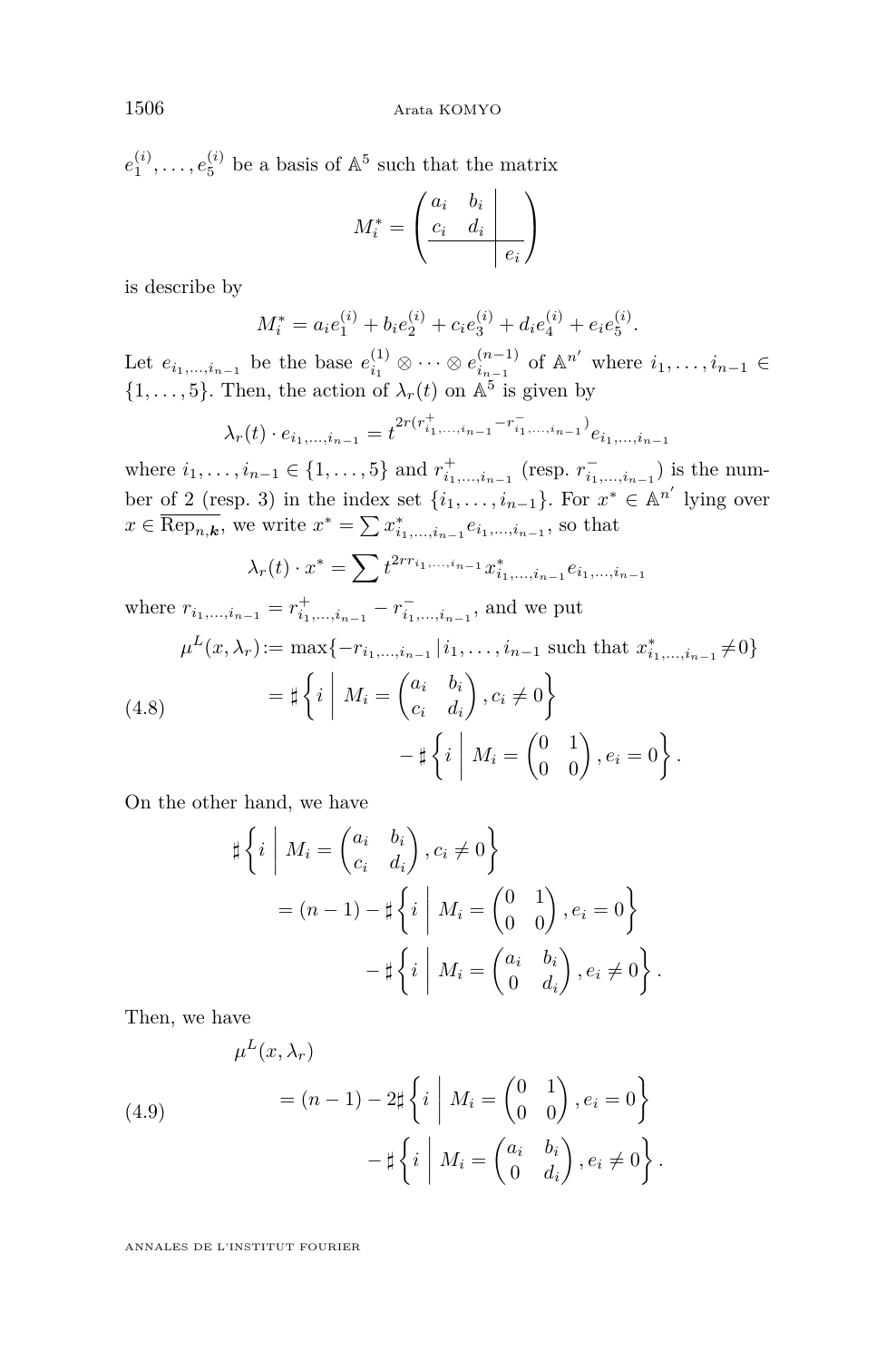<span id="page-15-0"></span>By the Hilbert-Mumford criterion (see [\[14,](#page-30-0) Theorem 2.1] or [\[15,](#page-30-0) Proposition 4.11]), the point  $x$  is stable (resp. semi-stable) for this action if and only if  $\mu^L(g \cdot x, \lambda_r) > 0$  (resp.  $\geq 0$ ) for every  $g \in SL_2(\mathbb{C})$  and every 1-PS  $\lambda_r$ of the form [\(4.7\)](#page-13-0). If the point *x* satisfies the condition  $2m_1 < \sharp I^{nil}$ , then we have  $\mu^L(g \cdot x, \lambda_r) > 0$  for any  $g \in SL_2(\mathbb{C})$ . On the other hand, we consider the case where the point *x* satisfies the condition  $2m_1 \geq \sharp I^{nil}$ . There are at most two components of the decomposition [\(4.4\)](#page-12-0) of *I nil* such that the cardinalities are  $m_1$ . We denote by  $I_{max}^{nil}$  the union of the components. If the index set  $I^{nil} \setminus I^{nil}_{max}$  is nonempty, then we have  $\mu^L(g \cdot x, \lambda_r) > 0$  for *g* ∈  $SL_2(\mathbb{C})$  such that  $gM_i g^{-1}$  is the matrix [\(4.5\)](#page-13-0) where  $i \in I^{nil} \setminus I^{nil}_{max}$ . For  $g \in SL_2(\mathbb{C})$  such that  $gM_i g^{-1}$  is the matrix [\(4.5\)](#page-13-0) where  $i \in I_{max}^{nil}$ , we have *L*

(4.10) 
$$
\mu^{L}(g \cdot x, \lambda_{r}) \geqslant (n-1) - (2m_{1} + m_{2}).
$$

If the index  $i \in I_{max}^{nil}$  of the normalized matrix is a element of  $I_l^{nil}$  such that  $\sharp I_l^{nil} = m_1$  and  $\sharp J_l = m_2$ , then the equality of (4.10) holds. For the other matrix  $g \in SL_2(\mathbb{C})$ , we have  $\mu^L(g \cdot x, \lambda_r) > 0$ . We have thus proved the proposition.

We obtain a compactification of the character variety  $\mathcal{R}_{n,k}$ .

DEFINITION  $4.6.$  —

$$
\overline{\mathcal{R}_{n,\mathbf{k}}} := \text{Proj } H^0(\overline{\text{Rep}_{n,\mathbf{k}}}, L^{\otimes r})^{Ad(SL_2(\mathbb{C}))}.
$$

The variety  $\overline{\mathcal{R}_{n,k}}$  is a projective algebraic variety. This variety may have singular points on the boundary. Then, we should take a resolution of singular points of  $\overline{\mathcal{R}_{n,k}}$ . In general, it is not easy to give a systematic resolution of singularities for any *n*. On the following sections, we treat the cases for  $n = 4, 5$ . We will show that  $\overline{\mathcal{R}_{n,k}}$  is non-singular and the boundary divisor is a triangle of  $\mathbb{P}^1$ . On Section [6,](#page-19-0) we will treat the case for  $n = 5$ .

$$
5. \, n=4
$$

Let

$$
(5.1) \quad \left( \left( \frac{a_1 & b_1}{c_1 & d_1} \middle| \right), \left( \frac{a_2 & b_2}{c_2 & d_2} \middle| \right), \left( \frac{a_3 & b_3}{c_3 & d_3} \middle| \right) \right) \in \overline{\text{Rep}_{4,k}}.
$$

The compactification  $\overline{\text{Rep}_{4,k}}$  is defined by the following equations in  $\mathbb{P}^4$  ×  $\mathbb{P}^4 \times \mathbb{P}^4$ 

(5.2) 
$$
a_i + d_i = k_i e_i, \ (i = 1, 2, 3),
$$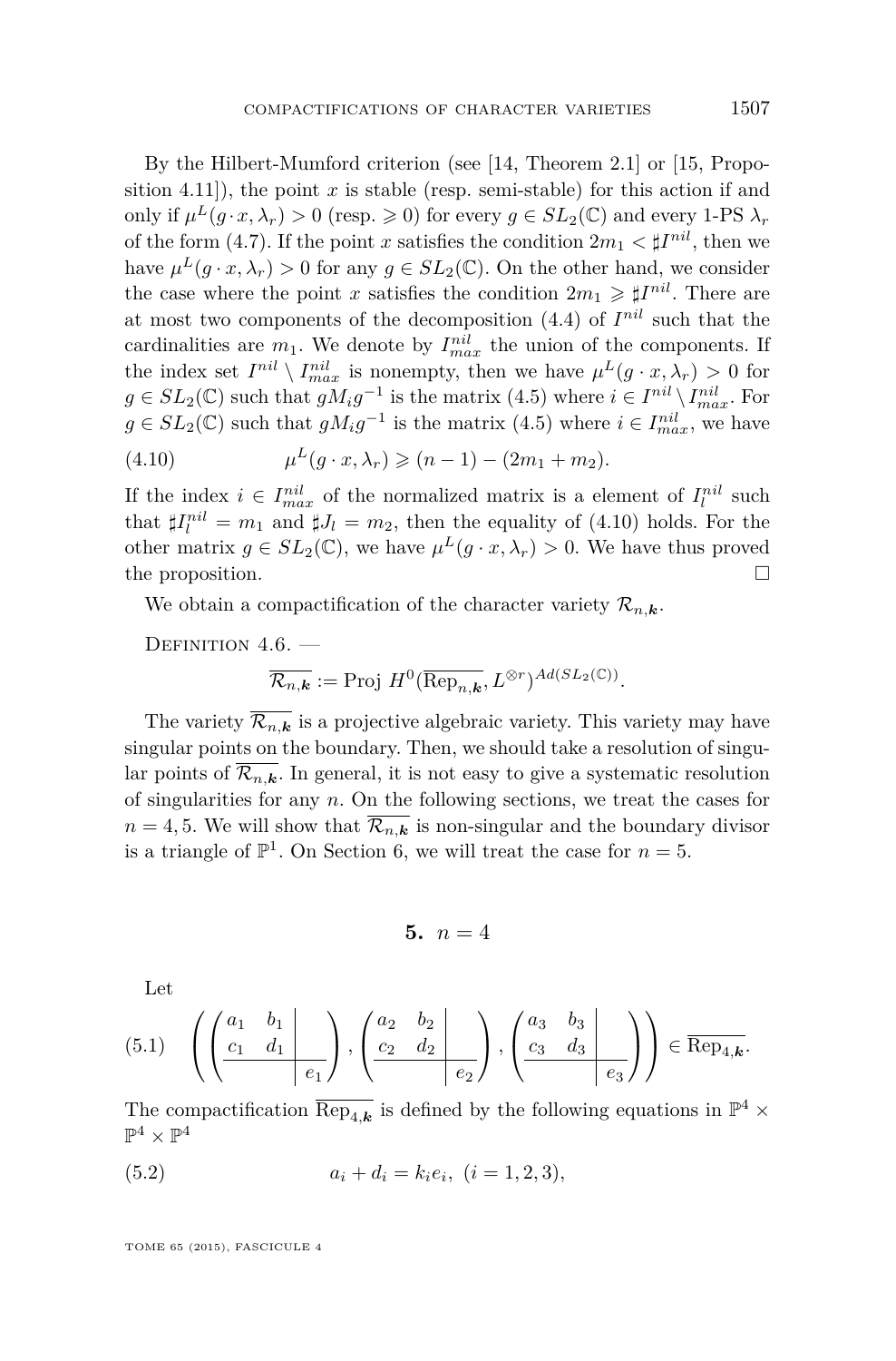Arata KOMYO

(5.3) 
$$
a_i d_i - b_i c_i = e_i^2, \ (i = 1, 2, 3),
$$

(5.4) 
$$
\operatorname{Tr}\left(\begin{pmatrix} a_1 & b_1 \ c_1 & d_1 \end{pmatrix} \begin{pmatrix} a_2 & b_2 \ c_2 & d_2 \end{pmatrix} \begin{pmatrix} a_3 & b_3 \ c_3 & d_3 \end{pmatrix}\right) = k_4 e_1 e_2 e_3.
$$

We analyze the stability. If  $e_i = 0$  and  $e_i e_k \neq 0$   $(j, k \in \{1, 2, 3\} \setminus \{i\})$ , then x is an unstable point if and only if x is a point of the orbit of  $(M_1, M_2, M_3)$ where

$$
M_i = \left(\begin{array}{cc|c} 0 & 1 & b \\ 0 & 0 & 0 \\ \hline & 0 & 0 \end{array}\right), M_j = \left(\begin{array}{cc|c} a_j & b_j & b_j \\ 0 & d_j & b_j \\ \hline & e_j & 0 \end{array}\right), M_k = \left(\begin{array}{cc|c} a_k & b_k & b_k \\ 0 & d_k & b_k \\ \hline & e_k & 0 \end{array}\right).
$$

If  $e_i = 0, e_j = 0$ , then *x* is an unstable point if and only if *x* is a point of the orbit of  $(M_1, M_2, M_3)$  where two matrices in  $M_1, M_2, M_3$  are

$$
\left(\begin{array}{cc|c} 0 & 1 & \\ 0 & 0 & \\ \hline & & 0 \end{array}\right).
$$

LEMMA 5.1. — The point  $x \in \overline{\text{Rep}_{4,k}}$  is stable if and only if x is semistable.

Proof. — The point  $x = (M_1, M_2, M_3)$  is not stable if only x is normalized as follows.

$$
M_i = \left(\begin{array}{c|c} 0 & 1 \\ 0 & 0 \end{array}\right), M_j = \left(\begin{array}{c|c} a_j & b_j \\ c_j & d_j \end{array}\right), \text{ where } c_j \neq 0,
$$

$$
M_k = \left(\begin{array}{c|c} a_k & b_k \\ 0 & d_k \end{array}\right),
$$

or

$$
M_i = \left(\begin{array}{c|c} 0 & 1 & \cdots \\ 0 & 0 & \cdots \\ \hline & 0 & \end{array}\right), M_j = \left(\begin{array}{c|c} 0 & 0 & \cdots \\ 1 & 0 & \cdots \\ \hline & 0 & \end{array}\right), M_k = \left(\begin{array}{c|c} a_k & b_k & \cdots \\ 0 & d_k & \cdots \\ \hline & e_k & \end{array}\right).
$$

However, the matrices are not satisfied the equation (5.4). Then, there are no strictly semistable points.

The following theorem shows that our compactification  $\overline{\mathcal{R}_{4,k}}$  of  $\mathcal{R}_{4,k}$  has the same configuration of the boundary divisor as the natural compactification of the Fricke-Klein cubic surface.

THEOREM 5.2. — The boundary divisor of the compactification  $\overline{\mathcal{R}_{4,k}}$  is a triangle of three projective lines.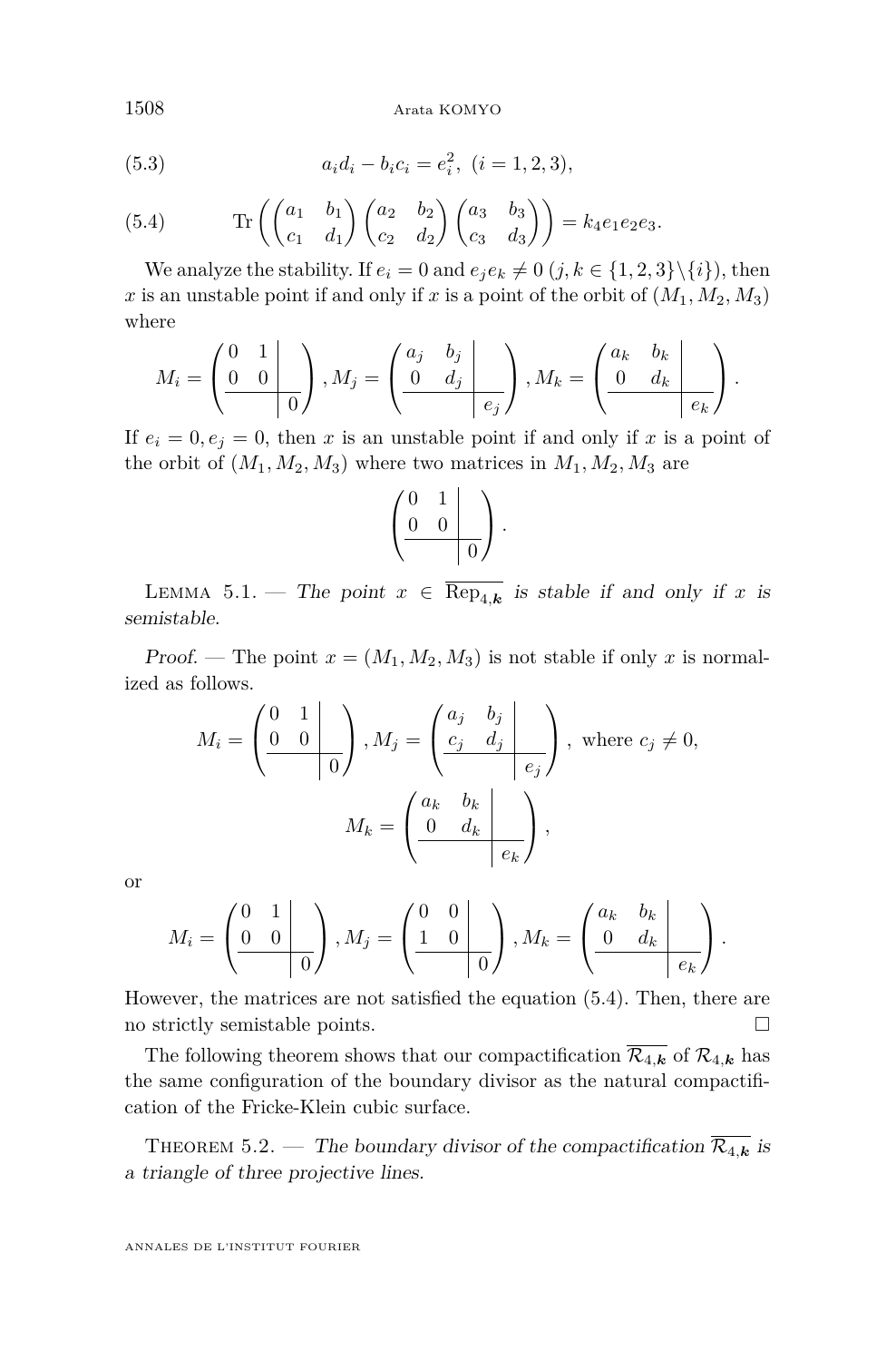<span id="page-17-0"></span>Proof. — We describe the boundary divisor explicitly. Let  $E_i$  be the image of the divisor  $[e_i = 0]$  on  $\overline{\text{Rep}_{4,k}}$  by the quotient  $\overline{\text{Rep}_{4,k}} \to \overline{\mathcal{R}_{4,k}}$  $(i = 1, 2, 3)$ . First, we describe  $[e_1 = 0]$ . We normalize  $M_1$  by the  $SL_2(\mathbb{C})$ conjugate action as the matrix [\(4.5\)](#page-13-0). The stabilizer subgroup of the matrix  $\hspace{0.1cm}\text{is}\hspace{0.1cm}\left\{\begin{pmatrix}a&b\0&1/a \end{pmatrix}\right\}\hspace{-0.1cm}.$ 

By the stability, we obtain  $c_2 \neq 0$  and  $c_3 \neq 0$ . Since  $c_2 \neq 0$ , the matrices of the component  $[e_1 = 0]$  are normalized by the action of this stabilizer subgroup:

(5.5) 
$$
\left( \left( \begin{array}{cc|c} 0 & 1 & 0 \ 0 & 0 & 0 \end{array} \right) , \left( \begin{array}{cc|c} 0 & -e_2^2 & 0 \ \frac{c_2^2 & k_2c_2e_2 & 0 \ \end{array} \right) , \left( \begin{array}{cc|c} a_3 & b_3 & 0 \ c_3 & d_3 & 0 \ \end{array} \right) \right).
$$

The stabilizer subgroup of the normalized matrices is the torus group  $\int$  *a* 0  $\left.\begin{array}{cc} a & 0 \ 0 & a^{-1} \end{array}\right)\biggr\}.$ 

Before we consider the quotient by the torus group, we consider the normalized matrices (5.5). The normalized matrices are defined by the following equations

(5.6) 
$$
\begin{cases} a_3 + d_3 = k_3 e_3, \\ a_3 d_3 - b_3 c_3 = e_3^2, \\ c_2 a_3 + k_2 e_2 c_3 = 0 \end{cases}
$$

in the Zariski open set  $c_2c_3 \neq 0$  of  $\mathbb{P}^1 \times \mathbb{P}^4$ . By the equations  $a_3 + d_3 = k_3e_3$ and  $a_3d_3 - b_3c_3 = e_3^2$ , we obtain the equation

$$
(-a_3^2 + k_3 a_3 e_3 - e_3^2) - b_3 c_3 = 0.
$$

Note that the equation define a hypersurface of degree 2 in  $\mathbb{P}^3$ , which is isomorphic to  $\mathbb{P}^1 \times \mathbb{P}^1$ . We put the coordinate  $([S_3 : T_3], [U_3 : V_3]) \in \mathbb{P}^1 \times \mathbb{P}^1$ such that

$$
(S_3U_3)(T_3V_3) = -a_3^2 + k_3a_3e_3 - e_3^2 = -(a_3 - \alpha_3^+e_3)(a_3 - \alpha_3^-e_3)
$$
  

$$
S_3V_3 = b_3
$$
  

$$
T_3U_3 = c_3
$$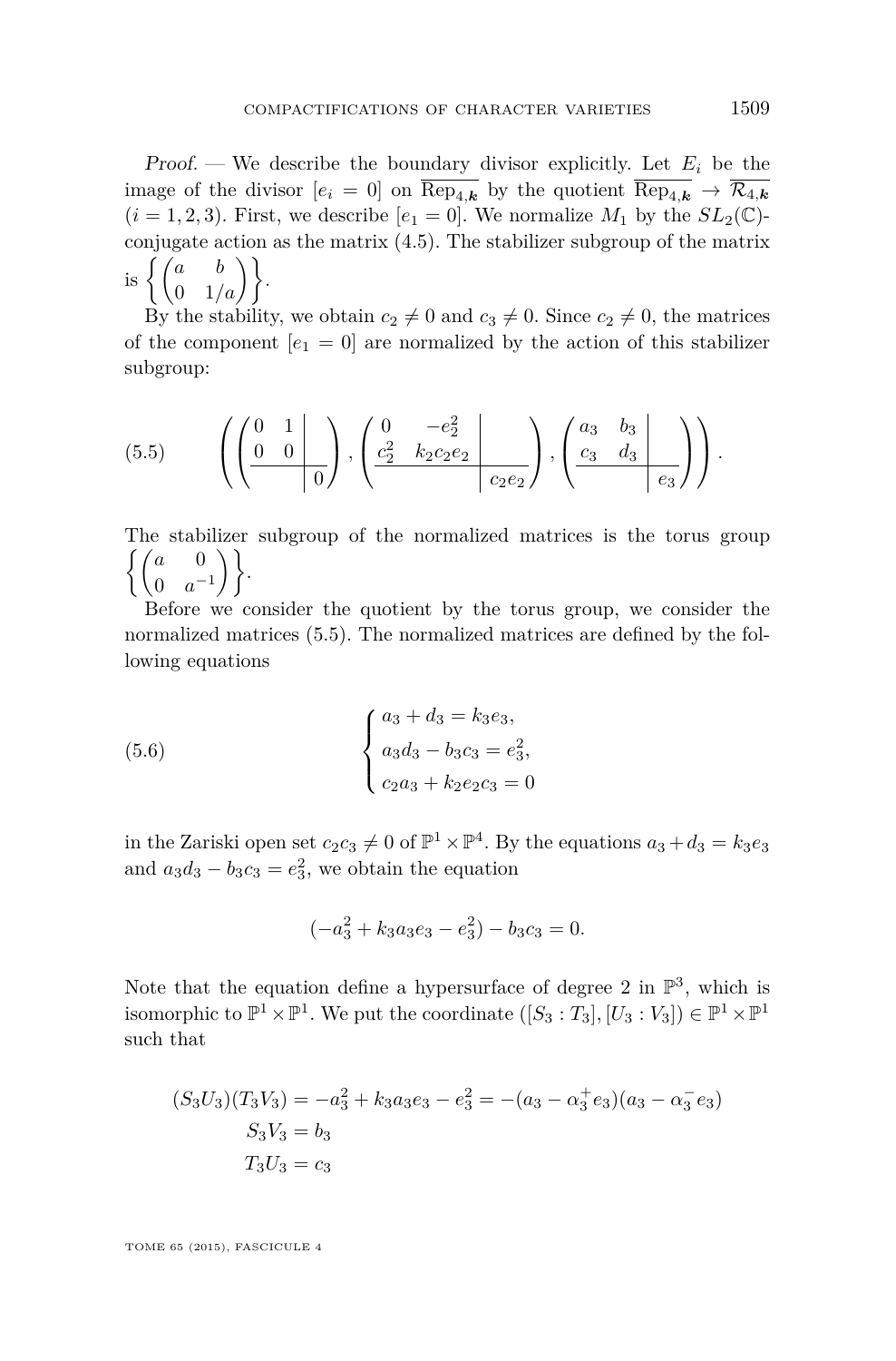<span id="page-18-0"></span>where  $\alpha_i^+, \alpha_i^-$  are eigenvalues of a matrix of the semisimple conjugacy class  $\mathcal{C}_i$ . Then, we obtain the following transformation from  $\mathbb{P}^1 \times \mathbb{P}^1$  to the hypersurface of degree 2 on  $\mathbb{P}^3$ :

(5.7) 
$$
a_3 = \frac{\alpha_3^- S_3 U_3 + \alpha_3^+ T_3 V_3}{\alpha_3^+ - \alpha_3^-}, \quad b_3 = S_3 V_3,
$$

$$
c_3 = T_3 U_3, \qquad d_3 = \frac{\alpha_3^+ S_3 U_3 + \alpha_3^- T_3 V_3}{\alpha_3^+ - \alpha_3^-},
$$

$$
e_3 = \frac{S_3 U_3 + T_3 V_3}{\alpha_3^+ - \alpha_3^-}.
$$

Therefore, the normalized matrices are defined by

(5.8) 
$$
c_2(\alpha_3^- S_3 U_3 + \alpha_3^+ T_3 V_3) + k_2(\alpha_3^+ - \alpha_3^-)e_2(T_3 U_3) = 0
$$

in the Zariski open set  $c_2T_3U_3 \neq 0$  of  $\mathbb{P}^1 \times (\mathbb{P}^1 \times \mathbb{P}^1)$ .

We consider the quotient by the torus group. The torus action on  $\mathbb{P}^1$  ×  $(\mathbb{P}^1 \times \mathbb{P}^1)$  is

$$
\begin{pmatrix} a & 0 \ 0 & a^{-1} \end{pmatrix} \cap ([c_2 : e_2], [S_3 : T_3], [U_3 : V_3])
$$
  

$$
\longrightarrow ([a^{-1}c_2 : ae_2], [aS_3 : a^{-1}T_3], [a^{-1}U_3 : aV_3]).
$$

We consider the  $SL_2(\mathbb{C})$ -linearization  $L = \bigotimes_{i=1}^3 p_i^* (\mathcal{O}_{\mathbb{P}^4}(1))$  on  $\overline{\text{Rep}_{4,k}}$ . We take a pull-back of *L* via the embedding

(5.9) 
$$
p_{e_1} \colon \mathbb{P}^1 \times (\mathbb{P}^1 \times \mathbb{P}^1) \hookrightarrow \overline{\text{Rep}_{4,k}}
$$

defined by the matrices [\(5.5\)](#page-17-0) and the transform (5.7). Let  $L_{e_1}$  be the pullback of *L* on  $\mathbb{P}^1 \times (\mathbb{P}^1 \times \mathbb{P}^1)$ . We obtain the *T*-linearization on  $L_{e_1}$  induced by the  $SL_2(\mathbb{C})$ -linearization *L* on  $\text{Rep}_{4,k}$ . We consider the dual action on  $H^0(\mathbb{P}^1 \times (\mathbb{P}^1 \times \mathbb{P}^1), L_{e_1})$ . We have the following basis of the subspace consisting of invariant sections:

(5.10) 
$$
s_1 = b_1 \otimes c_2^2 \otimes S_3 U_3, \quad s_2 = b_1 \otimes c_2^2 \otimes T_3 V_3, s_3 = b_1 \otimes c_2 e_2 \otimes T_3 U_3
$$

where  $b_1 \in H^0(\mathbb{P}^1 \times (\mathbb{P}^1 \times \mathbb{P}^1), (p_{e_1} \circ p_1)^*(\mathcal{O}_{\mathbb{P}^4}(1)))$  corresponding to the  $(1, 2)$ -entry of the matrix  $M_1$ . The sections have the relation

$$
\alpha_3^- s_1 + \alpha_3^+ s_2 + k_2(\alpha_3^+ - \alpha_3^-) s_3 = 0
$$

by the equation (5.8). Therefore, we obtain  $E_1 \cong \mathbb{P}^1$ . In the same way, we also obtain  $E_i \cong \mathbb{P}^1$   $(i = 2, 3)$ .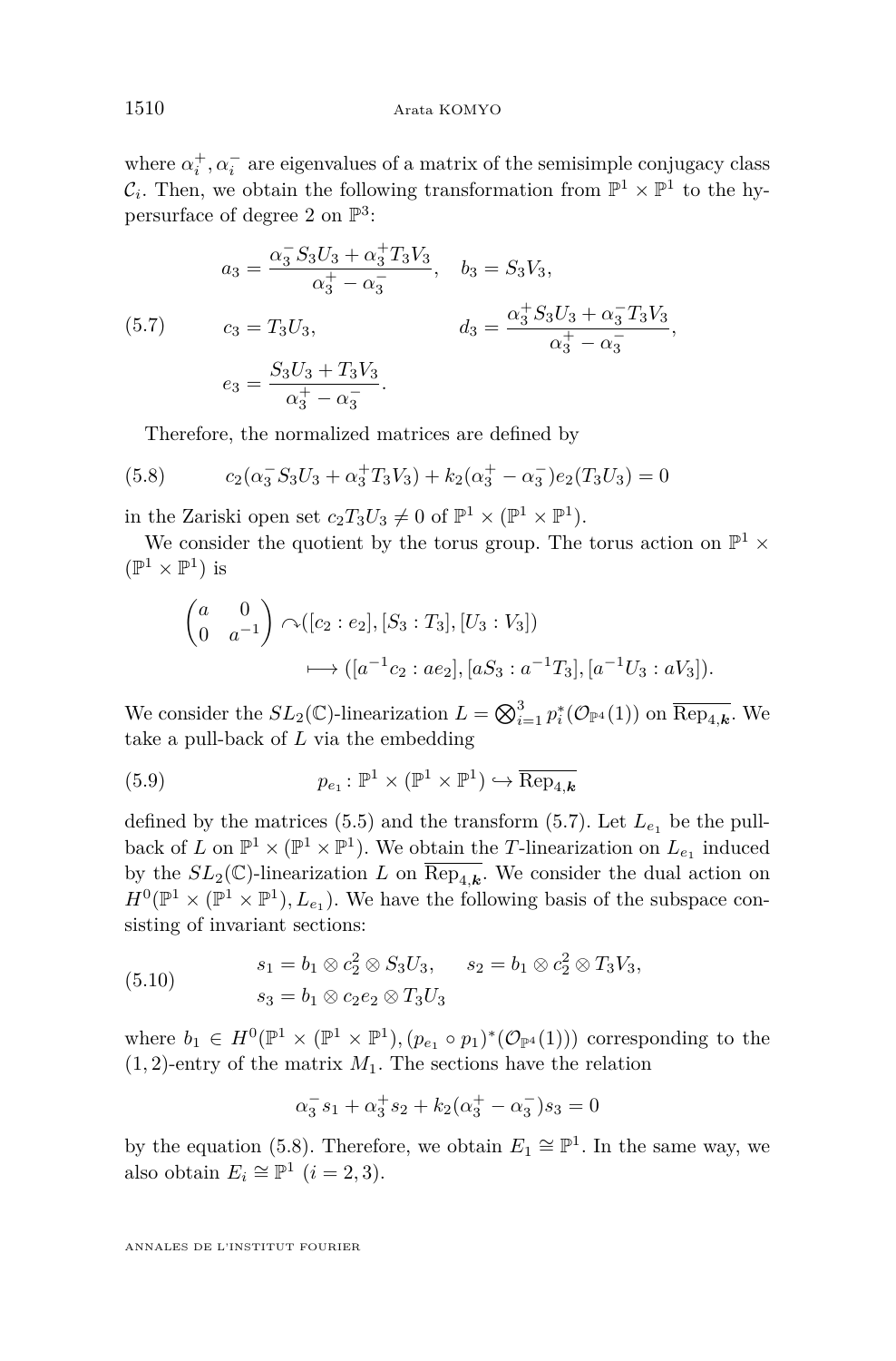<span id="page-19-0"></span>We show that  $E_1$  and  $E_2$  intersect at one point. We substitute  $e_2 = 0$ for [\(5.6\)](#page-17-0). Then, we have the following equations

$$
\begin{cases}\na_3 + d_3 = k_3 e_3, \\
a_3 d_3 - b_3 c_3 = e_3^2, \\
a_3 = 0.\n\end{cases}
$$

The locus defined by the equations above is a quadric curve in  $\mathbb{P}^2$ , which is isomorphic to  $\mathbb{P}^1$ . There are two unstable points in the locus,  $[b_3 : c_3 : e_3] =$  $[0:1:0]$  and  $[b_3: c_3: e_3] = [1:0:0]$ . The intersection is the quotient of  $\mathbb{P}^1$  minus the two points by the torus action. Then, the intersection is a point. In the same way, the intersection of  $E_2$  and  $E_3$  (resp.  $E_3$  and  $E_1$ ) is a point.  $\Box$ 

$$
6. \, n=5
$$

Let

$$
\left( \left( \begin{array}{cc|cc} a_1 & b_1 & b_2 \ \hline c_1 & d_1 & c_1 \end{array} \right), \left( \begin{array}{cc|cc} a_2 & b_2 & b_2 \ \hline c_2 & d_2 & c_2 \end{array} \right), \left( \begin{array}{cc|cc} a_3 & b_3 & b_3 \ \hline c_3 & d_3 & c_3 \end{array} \right), \left( \begin{array}{cc|cc} a_4 & b_4 & b_4 & b_4 \ \hline c_4 & d_4 & c_4 \end{array} \right) \right) \in \overline{\text{Rep}}_{5,k}.
$$

The compactification  $\overline{\text{Rep}_{5,k}}$  is defined by the following equations in  $(\mathbb{P}^4)^4$ 

(6.1) 
$$
a_i + d_i = k_i e_i, \ (i = 1, 2, 3, 4),
$$

(6.2) 
$$
a_i d_i - b_i c_i = e_i^2, \ (i = 1, 2, 3, 4),
$$

(6.3) 
$$
\operatorname{Tr}\left(\begin{pmatrix} a_1 & b_1 \ c_1 & d_1 \end{pmatrix} \begin{pmatrix} a_2 & b_2 \ c_2 & d_2 \end{pmatrix} \begin{pmatrix} a_3 & b_3 \ c_3 & d_3 \end{pmatrix} \begin{pmatrix} a_4 & b_4 \ c_4 & d_4 \end{pmatrix}\right) = k_5 e_1 e_2 e_3 e_4.
$$

We consider the stability condition.

LEMMA  $6.1.$  — The closures of orbits of properly semistable points contain the point

(6.4) 
$$
s_1 = \left( \left( \begin{array}{cc|c} 0 & 1 & 0 \\ 0 & 0 & 0 \\ 0 & 0 & 0 \end{array} \right), \left( \begin{array}{cc|c} 0 & 1 & 0 \\ 0 & 0 & 0 \\ 0 & 0 & 0 \end{array} \right), \left( \begin{array}{cc|c} 0 & 0 & 0 \\ 1 & 0 & 0 \\ 0 & 0 & 0 \end{array} \right) \right)
$$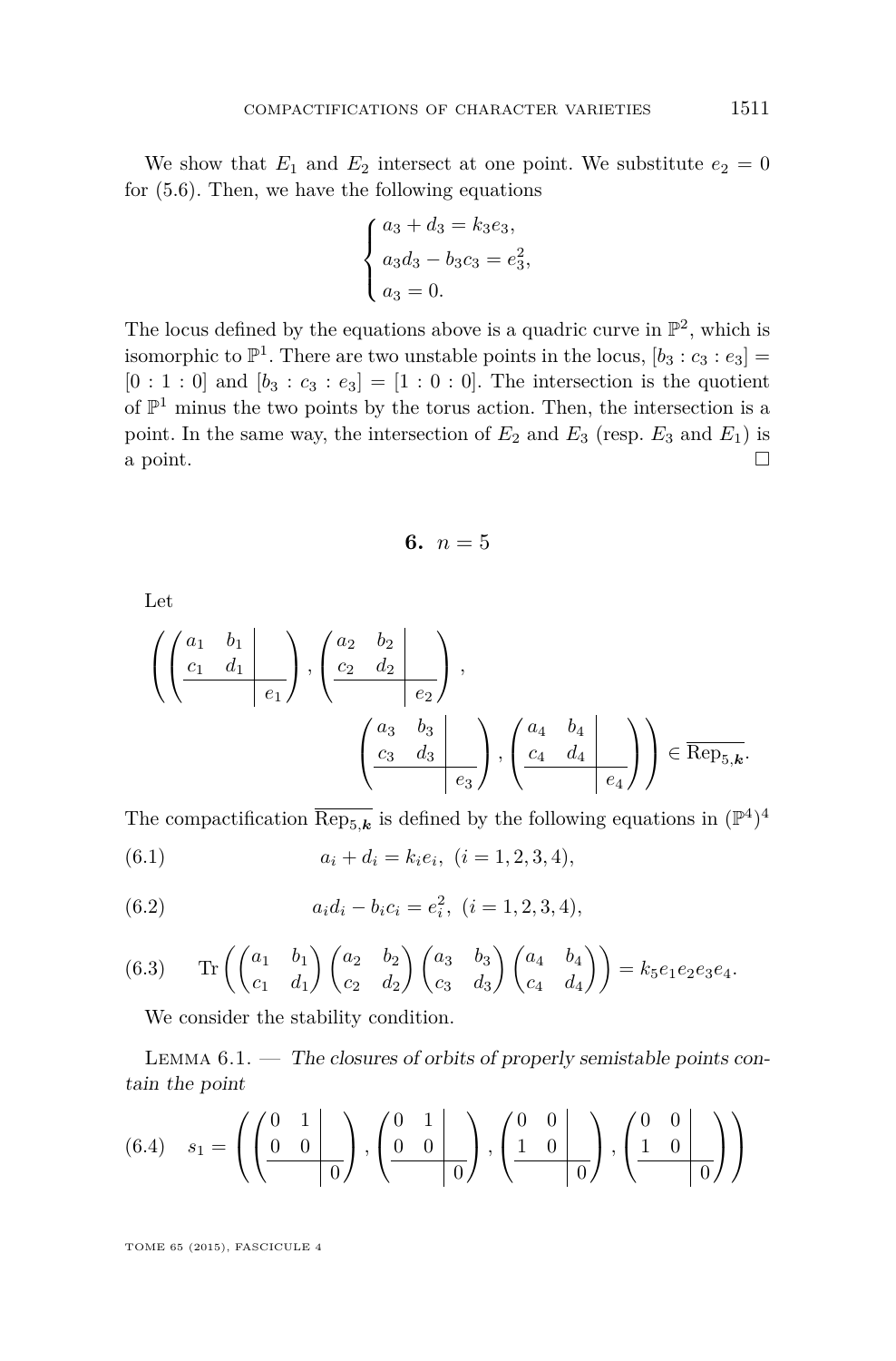<span id="page-20-0"></span>or

(6.5) 
$$
s_2 = \left( \left( \begin{array}{cc|cc} 0 & 1 & 0 \\ 0 & 0 & 0 \\ \hline & & 0 \end{array} \right), \left( \begin{array}{cc|cc} 0 & 0 & 0 \\ 1 & 0 & 0 \\ \hline & & 0 \end{array} \right), \left( \begin{array}{cc|cc} 0 & 0 & 0 \\ 1 & 0 & 0 \\ \hline & & 0 \end{array} \right), \left( \begin{array}{cc|cc} 0 & 1 & 0 \\ 0 & 0 & 0 \\ \hline & & 0 \end{array} \right) \right).
$$

Expect for the points of the orbits of *s*<sup>1</sup> and *s*2, the stabilizer groups of every points are finite. Each stabilizer group of the orbits of *s*<sup>1</sup> and *s*<sup>2</sup> is conjugate to the torus group  $T = \begin{cases} \begin{pmatrix} a & 0 \\ 0 & -a \end{pmatrix}$  $\left.\begin{array}{cc} a & 0 \ 0 & a^{-1} \end{array}\right)\biggr\}.$ 

Proof. — Let  $x = (M_1, \ldots, M_4)$  be a property semistable point. By Proposition [4.5,](#page-13-0) we have  $2m_1 + m_2 = 4$ . First, we consider the case where  $m_1 = 1, m_2 = 2$ . We put

(6.6) 
$$
M_{i_1} = \begin{pmatrix} 0 & 1 \\ 0 & 0 \\ 0 & 0 \end{pmatrix}, \quad M_{i_2} = \begin{pmatrix} * & * \\ 0 & * \\ * & * \end{pmatrix},
$$

$$
M_{i_3} = \begin{pmatrix} * & * \\ 0 & * \\ * & * \end{pmatrix}, \quad M_{i_4} = \begin{pmatrix} * & * \\ c_{i_4} & * \\ * & * \end{pmatrix}
$$

where  $\{i_1, \ldots, i_4\} = \{1, \ldots, 4\}$  and  $c_{i_4} \neq 0$ . However, by the condition  $c_{i_4} \neq 0$ , the matrices do not satisfy the equation [\(6.3\)](#page-19-0).

Second, we consider the case where  $m_1 = 2, m_2 = 0$ . We put

(6.7) 
$$
M_{i_1} = \begin{pmatrix} 0 & 1 \\ 0 & 0 \end{pmatrix}, \qquad M_{i_2} = \begin{pmatrix} 0 & 1 \\ 0 & 0 \end{pmatrix},
$$

$$
M_{i_3} = \begin{pmatrix} * & * \\ \frac{c_{i_3} & * \end{pmatrix}, \qquad M_{i_4} = \begin{pmatrix} * & * \\ \frac{c_{i_4} & * \end{pmatrix}
$$

where  $\{i_1, \ldots, i_4\} = \{1, \ldots, 4\}, c_{i_3} \neq 0$ , and  $c_{i_3} \neq 0$ . If  $(i_1, i_2) = (1, 3)$  or (2*,* 4), then the matrices do not satisfy the equation [\(6.3\)](#page-19-0). Therefore, we consider the case where  $(i_1, i_2) = (1, 2), (2, 3),$  or  $(3, 4)$ . The 1-parameter subgroup [\(4.7\)](#page-13-0) acts on the matrices (6.7). For the matrices  $M_{i_1}$  and  $M_{i_2}$ , the action is trivial. The actions of the 1-parameter subgroup  $\lambda_r(t)$  on  $M_{i_3}$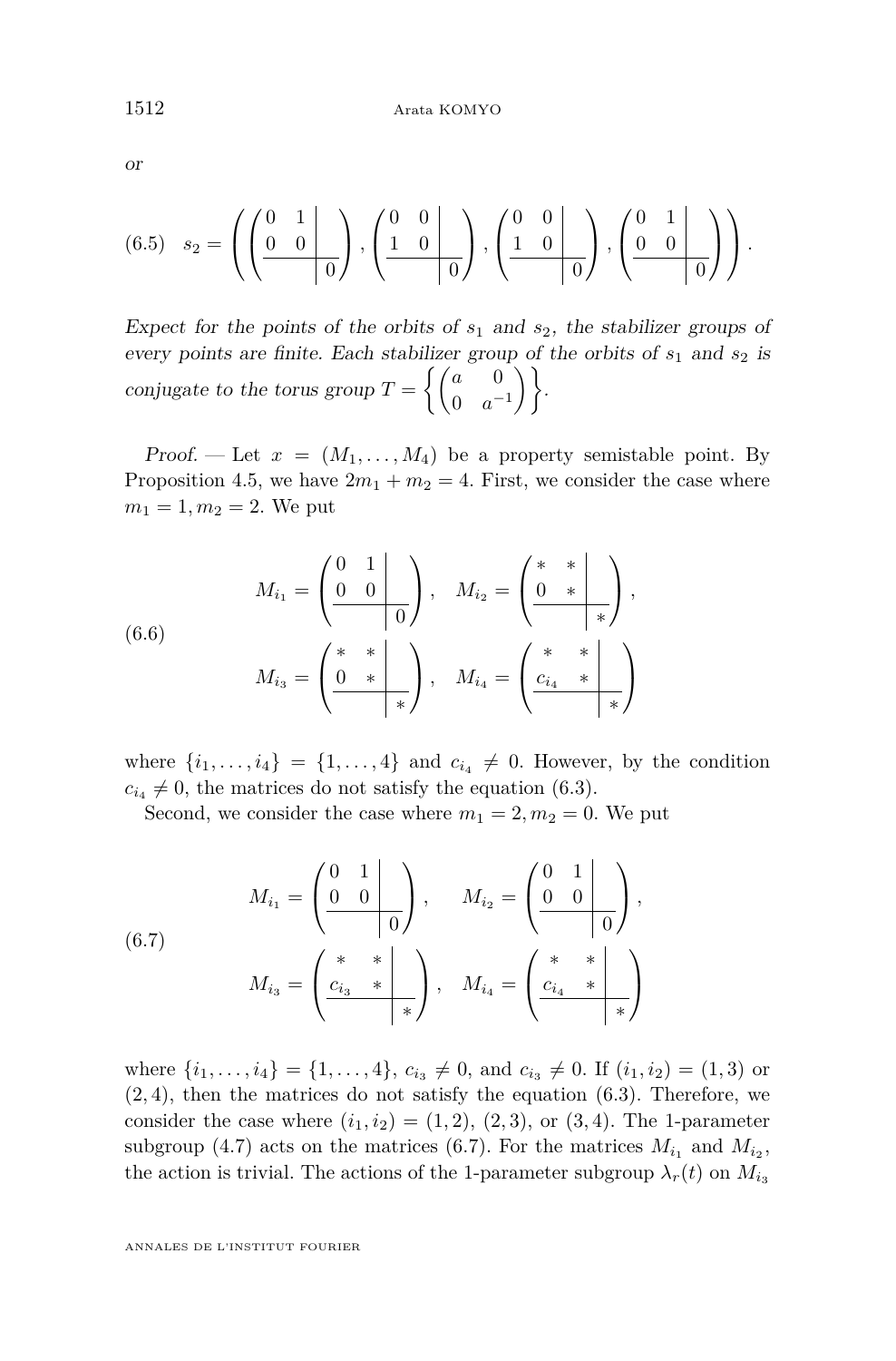<span id="page-21-0"></span>and 
$$
M_{i_4}
$$
 are  
\n(6.8)  
\n
$$
\lambda_r(t) \cdot M_{i_3} = \begin{pmatrix} * & t^{2r} * \\ t^{-2r} c_{i_3} & * & * \end{pmatrix} \lambda_r(t) \cdot M_{i_4} = \begin{pmatrix} * & t^{2r} * \\ t^{-2r} c_{i_4} & * & * \end{pmatrix}
$$
\n
$$
= \begin{pmatrix} t^{2r} * & t^{4r} * \\ \frac{c_{i_3}}{t^{2r}} & t^{2r} * & * \end{pmatrix}, \qquad \qquad = \begin{pmatrix} t^{2r} * & t^{4r} * \\ \frac{c_{i_4}}{t^{2r}} & t^{2r} * & * \end{pmatrix}.
$$

Then, the limit  $\lim_{t\to 0} \lambda_r \cdot M$  is the matrices [\(6.4\)](#page-19-0) or [\(6.5\)](#page-20-0).

Since the orbits of the points  $s_1$  and  $s_2$  are closed, the orbits have the maximum dimension of the stabilizer group, which is one dimension.

We consider a resolution of properly semistable points. We take the blowing up along the orbits of  $s_1$  and  $s_2$ :

(6.9) 
$$
\overline{\text{Rep}_{5,k}} \longrightarrow \overline{\text{Rep}_{5,k}}.
$$

The simultaneous action of  $SL_2(\mathbb{C})$  on  $\overline{\text{Rep}_{5,k}}$  induces an action on  $\overline{\text{Rep}_{5,k}}$ . By taking the blowing up (6.9), the condition for stability and unstability is unchanging. On the other hand, the points of the exceptional divisors are stable points. The points of orbits which are not closed are unstable points. Hence, there is no properly semistable point in  $\overline{\text{Rep}_{5,k}}$ . (See [\[11,](#page-30-0) Section 6]). We will show that the quotient of the blowing up is non-singular. First, we describe the blowing up of  $\overline{\text{Rep}_{5,k}}$  along the orbit of  $s_1$ . Let  $U_1$  and *U*<sub>2</sub> be the Zariski open sets  $U_1 = [b_1 \neq 0, b_2 \neq 0, c_3 \neq 0, c_4 \neq 0]$  and  $U_2 = [c_1 \neq 0, c_2 \neq 0, b_3 \neq 0, b_4 \neq 0]$  of  $\overline{\text{Rep}_{5,k}} \subset \overline{\mathcal{C}}_1 \times \cdots \times \overline{\mathcal{C}}_4$ . Note that the orbit of  $s_1$  is contained in  $U_1 \cup U_2$ . Since  $\overline{C}_i \cong \mathbb{P}^1 \times \mathbb{P}^1$  for  $i = 1, ..., 4$ by the transformation [\(5.7\)](#page-18-0), we have

(6.10) 
$$
U_i \subset \overline{\text{Rep}_{5,k}} \subset (\mathbb{P}^1 \times \mathbb{P}^1)^4 \text{ for } i = 1, 2.
$$

In the open sets  $U_1$  and  $U_2$ , we put the following affine coordinates

$$
([1:x1],[y1:1]), ([1:x2],[y2:1]), ([x3:1],[1:y3]), ([x4:1],[1:y4]),
$$

and

$$
([z1:1],[1:w1]), ([z2:1],[1:w2]), ([1:z3],[w3:1]), ([1:z4],[w4:1]),
$$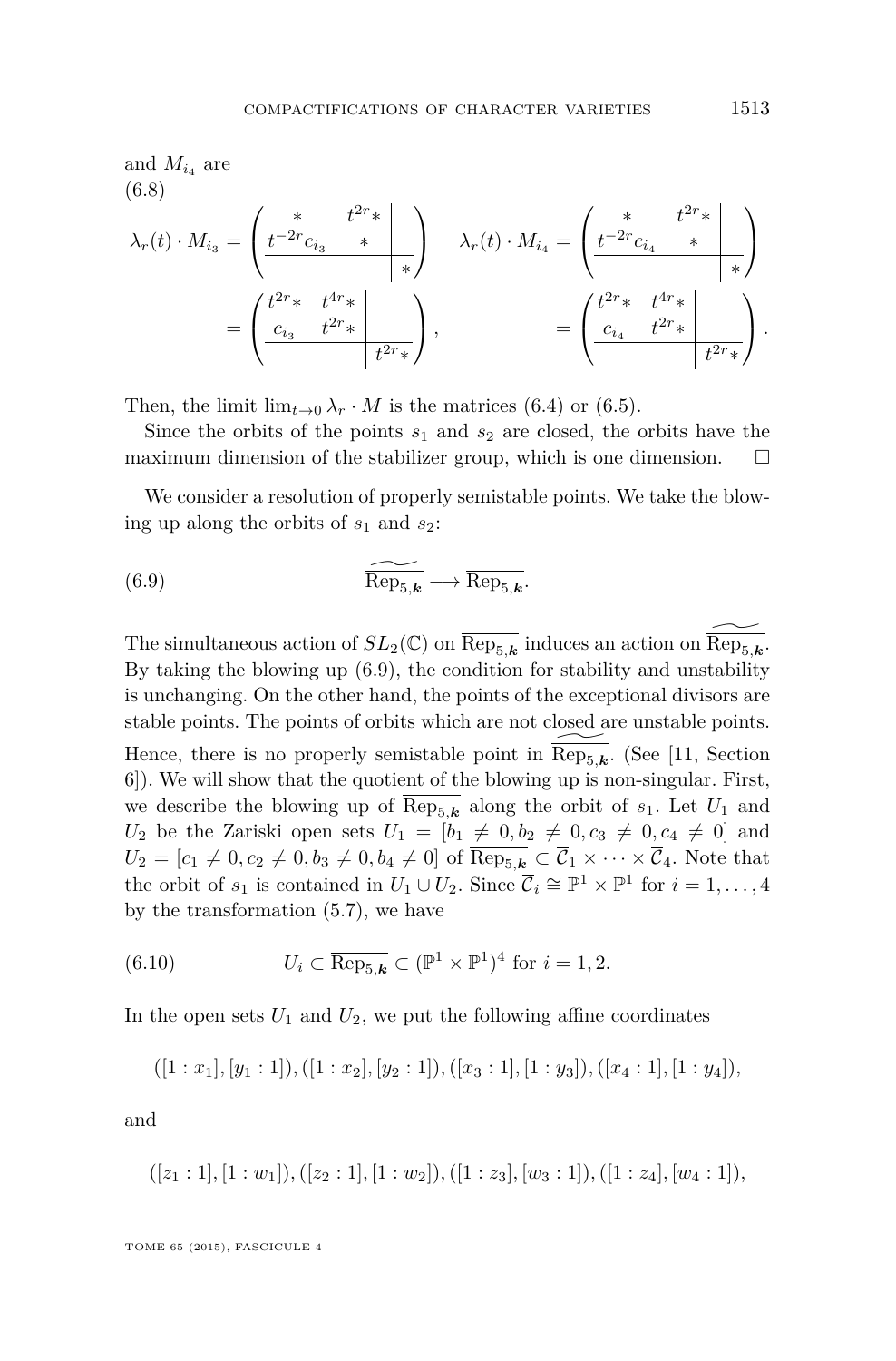<span id="page-22-0"></span>respectively. In the open set  $U_1$ , the ideal of the orbit of  $s_1$  is  $(X_1, X_2, X_3,$  $X_4, X_5$ ) where

$$
X_0 := e_1 = \frac{y_1 + x_1}{\alpha_1^+ - \alpha_1^-,}
$$
  
\n
$$
X_1 := e_2 = \frac{y_2 + x_2}{\alpha_2^+ - \alpha_2^-,}
$$
  
\n
$$
X_2 := e_3 = \frac{y_3 + x_3}{\alpha_3^+ - \alpha_3^-,}
$$
  
\n
$$
X_3 := e_4 = \frac{y_4 + x_4}{\alpha_4^+ - \alpha_4^-,}
$$
  
\n
$$
X_4 := x_1 - x_2,
$$
  
\n
$$
X_5 := x_3 - x_4.
$$

We can extend the torus action on  $\overline{\text{Rep}_{5,k}}$  to the torus action on  $\overline{\text{Rep}_{5,k}}$  by

$$
\begin{pmatrix} a & 0 \ 0 & a^{-1} \end{pmatrix} \sim [X_0 : X_1 : X_2 : X_3 : X_4 : X_5]
$$
  

$$
\longrightarrow [a^{-2}X_0 : a^{-2}X_1 : a^2X_2 : a^2X_3 : a^{-2}X_4 : a^2X_5].
$$

On the other hand, in the open set  $U_2$ , the ideal of the orbit of  $s_1$  is  $(Y_1, Y_2, Y_3, Y_4, Y_5)$  where

$$
Y_0 := e_1 = \frac{z_1 + w_1}{\alpha_1^+ - \alpha_1^-,}
$$
  
\n
$$
Y_1 := e_2 = \frac{z_2 + w_2}{\alpha_2^+ - \alpha_2^-,}
$$
  
\n
$$
Y_2 := e_3 = \frac{z_3 + w_3}{\alpha_3^+ - \alpha_3^-,}
$$
  
\n
$$
Y_3 := e_4 = \frac{z_4 + w_4}{\alpha_4^+ - \alpha_4^-,}
$$
  
\n
$$
Y_4 := z_1 - z_2,
$$
  
\n
$$
Y_5 := z_3 - z_4.
$$

We can extend the torus action on  $\overline{\text{Rep}_{5,k}}$  to the torus action on  $\overline{\text{Rep}_{5,k}}$  by

$$
\begin{pmatrix} a & 0 \ 0 & a^{-1} \end{pmatrix} \curvearrowright [Y_0 : Y_1 : Y_2 : Y_3 : Y_4 : Y_5]
$$
  

$$
\longmapsto [a^2 Y_0 : a^2 Y_1 : a^{-2} Y_2 : a^{-2} Y_3 : a^2 Y_4 : a^{-2} Y_5].
$$

Hence, we have

$$
\widetilde{\mathrm{Rep}_{5,\mathbf{k}_{s_1}}}\hookrightarrow(\overline{\mathrm{Rep}_{5,\mathbf{k}}}\setminus U_1\cup U_2)\cup(U_1\times\mathbb{P}^5)\cup(U_2\times\mathbb{P}^5)
$$

where  $\overline{\text{Rep}_{5,k}}_{s_1}$  is the blowing up along the orbit of  $s_1$ . The stabilizer group of any point in the exceptional divisor is

$$
\left\{ \begin{pmatrix} 1 & 0 \\ 0 & 1 \end{pmatrix}, \begin{pmatrix} -1 & 0 \\ 0 & -1 \end{pmatrix} \right\}.
$$

This action is trivial. In the same way, we can describe the blowing up along the orbit of *s*2.

THEOREM  $6.2.$  — In the case of  $n = 5$ , there exists a non-singular compactification of  $\mathcal{R}_{5,k}$  such that the boundary complex is a simplicial decomposition of sphere *S* 3 .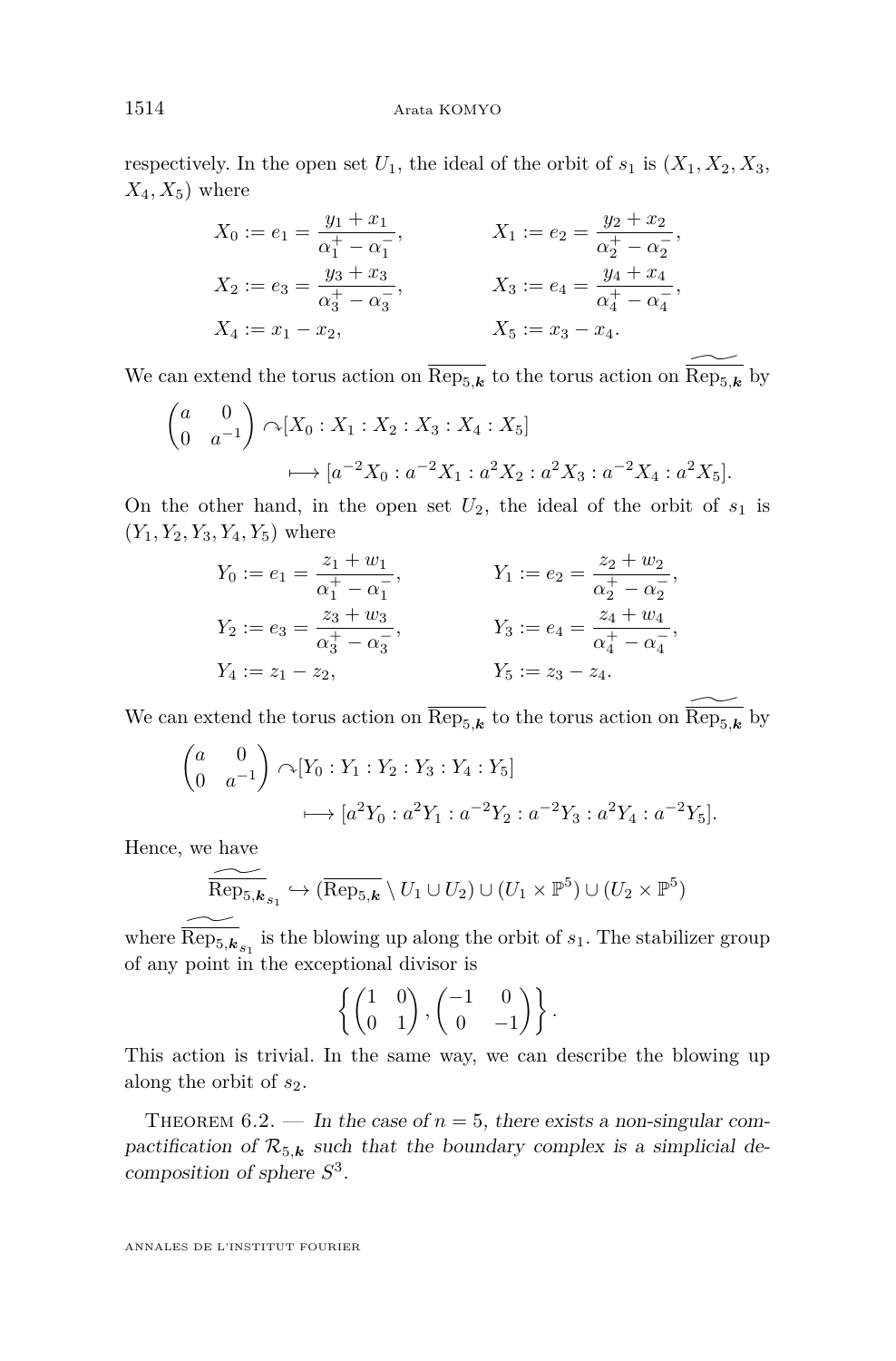Proof. — The outline of the proof is as follows. We put

$$
\widetilde{\overline{\mathcal{R}_{5,k}}} := \widetilde{\text{Rep}_{5,k}}//SL_2(\mathbb{C}).
$$

We have the six components of the boundary divisor of  $\overline{\mathcal{R}_{5,k}}$ : the quotients of the proper transformations of the divisors  $[e_1 = 0]$ ,  $[e_2 = 0]$ ,  $[e_3 =$  $[0], [e_4 = 0]$  of  $\overline{\text{Rep}_{5,k}}$  and the quotients of the exceptional divisors associated with blowing up along  $s_1$  and  $s_2$ . We denote by  $E_1, E_2, E_3, E_4$  and  $ex_1, ex_2$  each component. In Step 1, we describe the components  $E_1, E_2, E_3$ and *E*<sub>4</sub> explicitly. In Step 2, we describe the intersections  $E_i \cap E_j$ ,  $i \neq j$ . In particular, the intersections  $E_i \cap E_{i+1}, i = 1, 2, 3, 4$  (where  $E_5$  implies  $E_1$ ) are nonempty and irreducible. On the other hand, the intersections  $E_i \cap E_{i+2}$ ,  $i = 1, 2$  are not irreducible. The intersection  $E_i \cap E_{i+2}$  consists of two components, denoted by  $E_{i,i+2}^+$ ,  $E_{i,i+2}^-$ . Then, we take the blowing up along the components  $E_{1,3}^+, E_{1,3}^-, E_{2,4}^+, E_{2,4}^-,$ 

(6.11) 
$$
\widetilde{X} \longrightarrow X := \overline{\mathcal{R}_{5,k}}.
$$

We use the same notation  $E_i$  which is the proper transform of  $E_i$ . We denote by  $ex_{1,3}^+$ , $ex_{1,3}^-$ , $ex_{2,4}^+$ , $ex_{2,4}^-$ , the exceptional divisors associated with the blowing up (6.11). Consequently, the components of the boundary divisor of the compactification *X* of  $\mathcal{R}_{5,k}$  are

$$
E_1, E_2, E_3, E_4, ex_1, ex_2, ex_{1,3}^+, ex_{1,3}^-, ex_{2,4}^+, ex_{2,4}^-.
$$

Next, we see how  $ex_i$  and the other components intersect. In Step 3, we describe the 2-dimensional simplices and the 3-dimensional simplices. Finally, we can describe the boundary complex of the boundary divisor of the compactification of the character variety.

Step 1. — We describe the component  $E_i$  (i.e.  $[e_i = 0]/SL_2(\mathbb{C})$ ) explicitly. We consider the case where  $e_1 = 0$ . Let  $D_i$  be the divisor  $[e_i = 0]$  on  $\text{Rep}_{5,\mathbf{k}}$  for  $i = 1, \ldots, 4$ . Let  $(M_1, \ldots, M_4)$  be a point on  $D_1$ . We normalize the matrix  $M_1$  by the  $SL_2(\mathbb{C})$ -conjugate action as the matrix [\(4.5\)](#page-13-0). The stabilizer subgroup of the matrix is the group of upper triangular matrices. From the stability, we obtain  $c_2 \neq 0$ ,  $c_3 \neq 0$  or  $c_4 \neq 0$ . In the case of  $c_2 \neq 0$ , the matrices of the divisor  $D_1$  are normalized by the action of this stabilizer subgroup:

$$
(6.12)
$$

$$
\left( \left( \begin{array}{cc|cc} 0 & 1 & \\ 0 & 0 & \\ & & 0 \end{array} \right), \left( \begin{array}{cc|cc} 0 & -e_2^2 & \\ \frac{c_2^2}{2} & k_2c_2e_2 & \\ & & c_2e_2 \end{array} \right), \left( \begin{array}{cc|cc} a_3 & b_3 & \\ c_3 & d_3 & \\ & & e_3 \end{array} \right), \left( \begin{array}{cc|cc} a_4 & b_4 & \\ c_4 & d_4 & \\ & & e_4 \end{array} \right) \right).
$$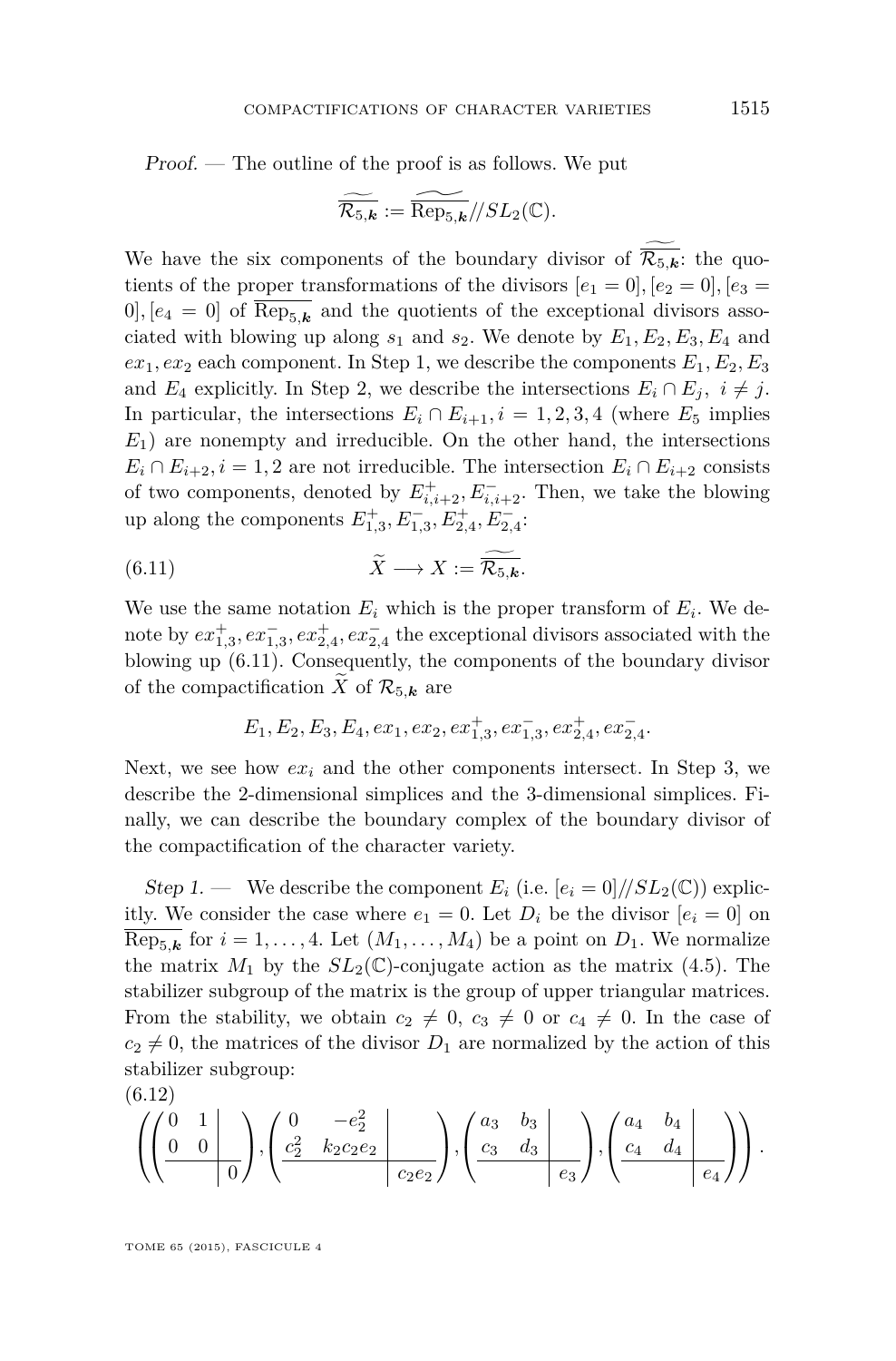<span id="page-24-0"></span>Then, we have the locus defined by the following equations

(6.13) 
$$
\begin{cases} a_3 + d_3 = k_3 e_3 \\ a_3 d_3 - b_3 c_3 = e_3^2 \\ a_4 + d_4 = k_4 e_4 \\ a_4 d_4 - b_4 c_4 = e_4^2 \\ c_2 a_3 a_4 + k_2 e_2 c_3 a_4 + c_2 b_3 c_4 + k_2 e_2 d_3 c_4 = 0 \end{cases}
$$

in  $(\mathbb{P}^1 \times (\mathbb{P}^4 \times \mathbb{P}^4)) \cap [c_2 \neq 0]$ . The locus defined by  $a_i + d_i = k_i e_i$  and  $a_i d_i - b_i c_i = e_i^2$  in  $\mathbb{P}^4$  is isomorphic to  $\mathbb{P}^1 \times \mathbb{P}^1$ . We put the coordinates  $S_3, T_3, U_3, V_3$  and  $S_4, T_4, U_4, V_4$  of  $(\mathbb{P}^1 \times \mathbb{P}^1)^2$  in the same way as in Section [5.](#page-15-0) Then, the locus of the normalized matrices is defined by the following equation

$$
c_2(\alpha_3^- S_3 U_3 + \alpha_3^+ T_3 V_3)(\alpha_4^- S_4 U_4 + \alpha_4^+ T_4 V_4)
$$
  
+  $k_2 e_2(\alpha_3^+ - \alpha_3^-) (T_3 U_3)(\alpha_4^- S_4 U_4 + \alpha_4^+ T_4 V_4)$   
+  $c_2(\alpha_3^+ - \alpha_3^-) (\alpha_4^+ - \alpha_4^-) (S_3 V_3) (T_4 U_4)$   
+  $k_2 e_2(\alpha_4^+ - \alpha_4^-) (\alpha_3^+ S_3 U_3 + \alpha_3^- T_3 V_3) (T_4 U_4) = 0$ 

in  $(\mathbb{P}^1)^5 \cap [c_2 \neq 0]$ . Let  $D_1^{c_2 \neq 0}$  be the Zariski open set of the hypersrface in  $(\mathbb{P}^1)^5$ . The torus action on  $D_1^{c_2 \neq 0}$  is the following action:

$$
\begin{pmatrix} a & 0 \ 0 & a^{-1} \end{pmatrix} \curvearrowright ([c_2 : e_2], [S_3 : T_3], [U_3 : V_3], [S_4 : T_4], [U_4 : V_4])
$$
  

$$
\mapsto ([a^{-1}c_2 : ae_2], [aS_3 : a^{-1}T_3], [a^{-1}U_3 : aV_3],
$$
  

$$
[aS_3 : a^{-1}T_3], [a^{-1}U_3 : aV_3]).
$$

In the same way as in the case  $c_2 \neq 0$ , we have the Zariski open sets of the hypersurfaces in  $(\mathbb{P}^1)^5$  corresponding to  $c_3 \neq 0$  and  $c_4 \neq 0$ , denoted by  $D_1^{c_3\neq0}$  and  $D_1^{c_4\neq0}$ . We glue  $D_{1}^{c_2\neq0}$ ,  $D_1^{c_3\neq0}$  and  $D_1^{c_4\neq0}$ , denoted by  $D'_1$ . We take the blowing up [\(6.9\)](#page-21-0). Let  $D'_1$  be the proper transform of  $D'_1$ . Then, the component of the boundary divisor  $E_1$  is the quotient of  $\widetilde{D}'_1$  by the torus action. Similarly, we may describe the components  $E_j$  ( $j = 2, 3, 4$ ).

Step 2. — We denote by  $D_{i,j}$  the intersection of the divisors  $[e_i = 0]$ and  $[e_j = 0]$  on Rep<sub>5,k</sub>. First, we consider the intersection of  $E_1$  and  $E_2$ . We substitute  $e_2 = 0$  for (6.13). Then, we have the locus defined by the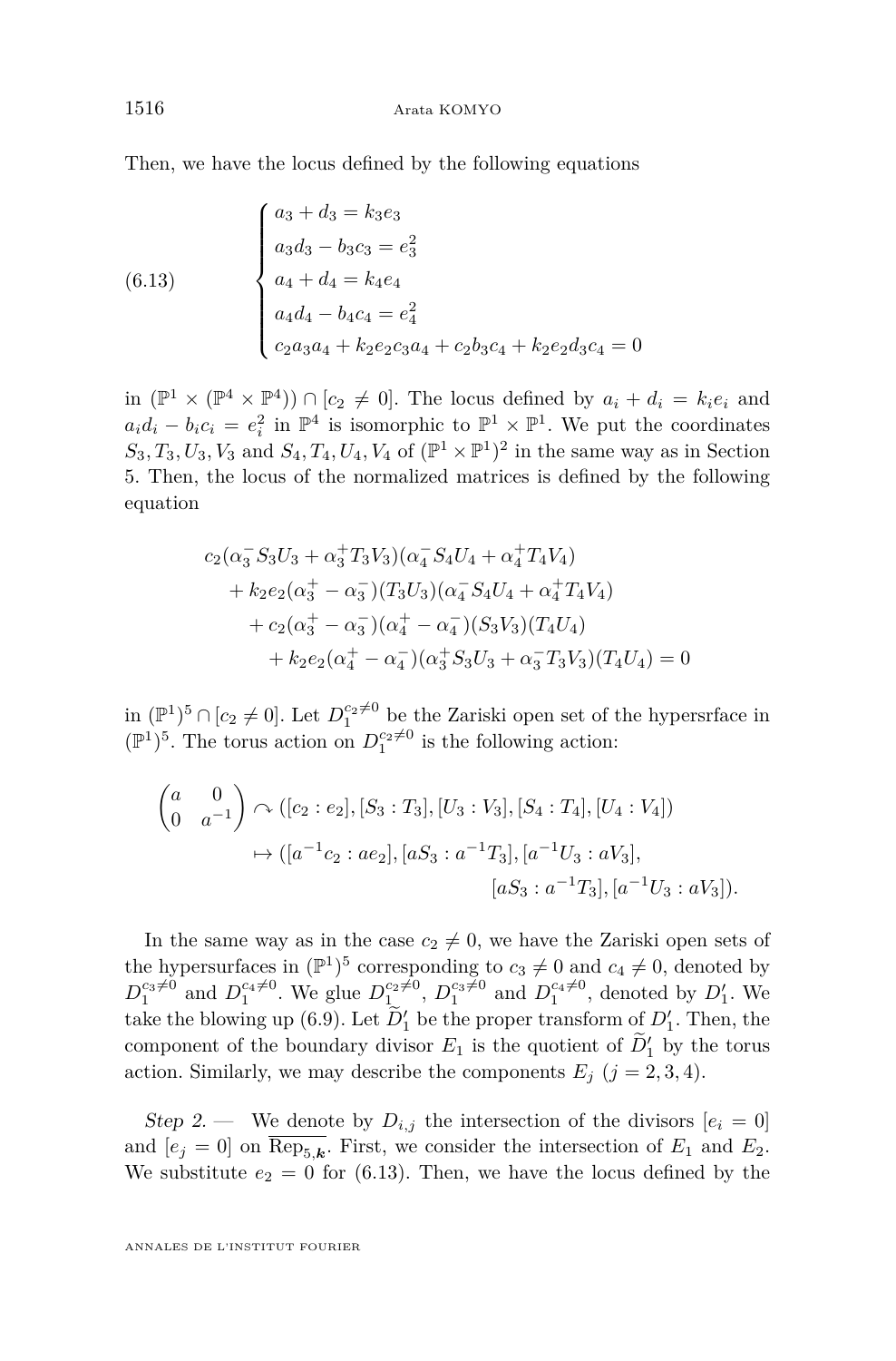following equations

$$
\begin{cases}\na_3 + d_3 = k_3 e_3 \\
a_3 d_3 - b_3 c_3 = e_3^2 \\
a_4 + d_4 = k_4 e_4 \\
a_4 d_4 - b_4 c_4 = e_4^2 \\
a_3 a_4 + b_3 c_4 = 0\n\end{cases}
$$

in  $(\mathbb{P}^1 \times (\mathbb{P}^4)^2) \cap [c_2 \neq 0]$ . By the transform [\(5.7\)](#page-18-0), we have the Zariski open set of the hypersurface in  $(\mathbb{P}^1)^5$ , denoted by  $D_{12}^{c_2 \neq 0}$ . Next, we consider the case where  $c_3 \neq 0$ . In the same way as in the case where  $c_2 \neq 0$ , we have the locus defined by the following equations

$$
\begin{cases}\na_2 + d_2 = 0 \\
a_2d_2 - b_2c_2 = 0 \\
a_4 + d_4 = k_4e_4 \\
a_4d_4 - b_4c_4 = e_4^2 \\
d_2c_3^2a_4 - c_2e_3^2c_4 + k_3d_2c_3e_3c_4 = 0\n\end{cases}
$$

in  $(\mathbb{P}^1 \times (\mathbb{P}^4)^2) \cap [c_3 \neq 0]$ . Since we may put  $\begin{pmatrix} a & b \\ c & d \end{pmatrix} = \begin{pmatrix} st & s^2 \\ -t^2 & -s \end{pmatrix}$  $\begin{pmatrix} st & s^2 \\ -t^2 & -st \end{pmatrix}$  where  $a + d = 0$ ,  $ad - be = 0$ , we have

$$
\begin{cases}\na_4 + d_4 = k_4 e_4 \\
a_4 d_4 - b_4 c_4 = e_4^2 \\
t(s c_3^2 a_4 - t e_3^2 c_4 + k_3 s c_3 e_3 c_4) = 0.\n\end{cases}
$$

By the transform [\(5.7\)](#page-18-0), we have the Zariski open set of the hypersurface in  $(\mathbb{P}^1)^5$ , denoted by  $D_{1,2}^{c_3\neq 0}$ . The locus  $D_{1,2}^{c_3\neq 0}$  is not irreducible. Now, we take the blowing up along the orbits of  $s_1$  and  $s_2$ . Let  $\widetilde{D}_{1,2}^{c_3\neq0}$  be the proper transform of  $D_{1,2}^{c_3 \neq 0}$ . Since an orbit of a point of

$$
(6.14) \qquad [t=0] \setminus ([t=0] \cap [sc_3^2 a_4 - te_3^2 c_4 + k_3 s c_3 e_3 c_4]) \subset D_{1,2}^{c_3 \neq 0}
$$

are not closed, the points of the inverse image of  $(6.14)$  on  $\widetilde{D}_{1,2}^{c_3\neq0}$  are unsta-ble (see [\[11,](#page-30-0) Lemma 6.6]). Then, the quotient of  $\widetilde{D}_{1,2}^{c_3\neq 0}$  by the torus action is irreducible. Next, we consider the case where  $c_4 \neq 0$ . In the same way as in the case where  $c_3 \neq 0$ , we have the Zariski open set of the hypersurface in  $(\mathbb{P}^1)^5$ , denoted by  $D_{1,2}^{c_4 \neq 0}$ . We glue  $D_{1,2}^{c_2 \neq 0}$ ,  $D_{1,2}^{c_3 \neq 0}$  and  $D_{1,2}^{c_4 \neq 0}$ , denoted by  $D'_{1,2}$ . We take the proper transform of  $D'_{1,2}$  of the blowing up along the orbits of  $s_1$  and  $s_2$ , denoted by  $\widetilde{D}'_{1,2}$ . Then, the intersection of  $E_1$  and  $E_2$  is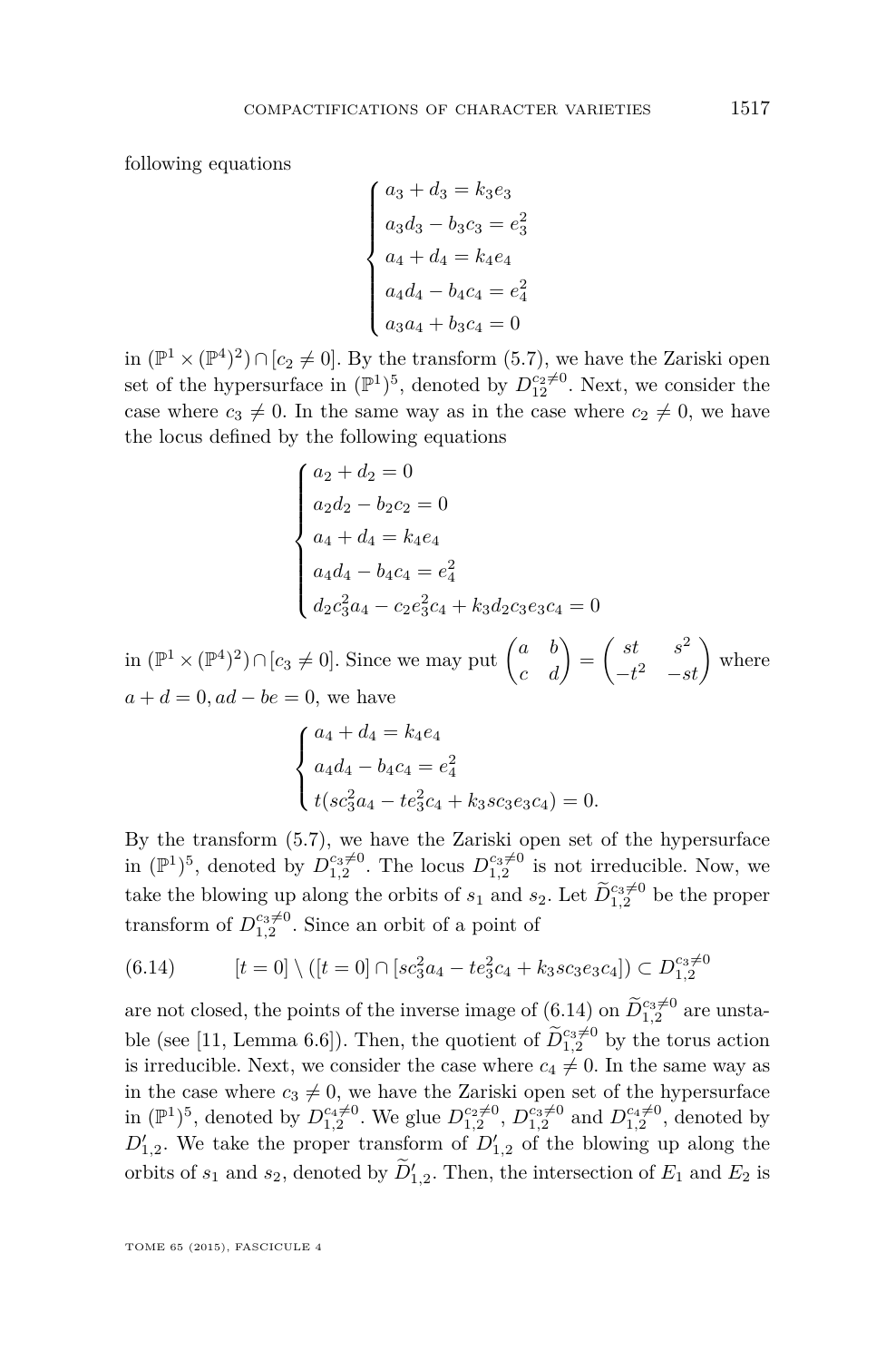<span id="page-26-0"></span>the quotient of  $D'_{1,2}$  by the torus action, denoted by  $E_{1,2}$ . The intersection  $E_{1,2}$  is irreducible.

Second, we consider the intersection of  $E_1$  and  $E_3$ . We substitute  $e_3 = 0$ for [\(6.13\)](#page-24-0). Then, we have the locus defined by the following equations

$$
\begin{cases}\na_3 + d_3 = 0 \\
a_3d_3 - b_3c_3 = 0 \\
a_4 + d_4 = k_4e_4 \\
a_4d_4 - b_4c_4 = e_4^2 \\
c_2a_3a_4 + k_2e_2c_3a_4 + c_2b_3c_4 + k_2e_2d_3c_4 = 0\n\end{cases}
$$

in  $(\mathbb{P}^1 \times (\mathbb{P}^4)^2) \cap [c_2 \neq 0]$ . We put  $a_3 = st, b_3 = s^2, c_3 = -t^2, d_3 = -st$ . Then, we have the equations

(6.15) 
$$
\begin{cases} a_4 + d_4 = k_4 e_4 \\ a_4 d_4 - b_4 c_4 = e_4^2 \\ (t a_4 + s c_4)(c_2 s - k_2 e_2 t) = 0. \end{cases}
$$

We denote the two components  $[ta_4 + sc_4 = 0]$  and  $[c_2s - k_2e_2t = 0]$  by  $D_{1,3}^{c_2 \neq 0,+}$  and  $D_{1,3}^{c_2 \neq 0,-}$ .

Remark 6.3. — Any point  $(M_1, M_2, M_3, M_4)$  on  $D_{1,3}^{c_2 \neq 0,+}$  is conjugate to the following matrices (6.16)

$$
\left(\left(\begin{array}{cc|cc}0&1&\\0&0&\\&&0\end{array}\right),\left(\begin{array}{cc|cc}a_2&b_2&\\c_2&d_2&\\&&e_2\end{array}\right),\left(\begin{array}{cc|cc}0&0&\\1&0&\\&&0\end{array}\right),\left(\begin{array}{cc|cc}0&b_4&\\c_4&d_4&\\&&e_4\end{array}\right)\right).
$$

In fact, we normalize the third matrix  $M_3$  instead of  $M_2$ . Then, we have

$$
M_3 = \left(\begin{array}{cc|c} 0 & 1 & \\ 0 & 0 & \\ & & 0 \end{array}\right) \text{ or } \left(\begin{array}{cc|c} 0 & 0 & \\ 1 & 0 & \\ & & 0 \end{array}\right).
$$

In the former case, by the stability, we have  $c_4 \neq 0$ . However, the matrices do not satisfy the condition [\(6.3\)](#page-19-0). In the latter case, the equation  $ta_4+sc_4$  = 0 implies that  $a_4 = 0$ . On the other hand, any point on  $D_{1,3}^{c_2 \neq 0,-}$  is conjugate to the following matrices

$$
(6.17)
$$

$$
\left(\left(\begin{array}{cc|cc}0&1&\\0&0&\\&&0\end{array}\right),\left(\begin{array}{cc|cc}a_2&b_2&\\c_2&0&\\&&e_2\end{array}\right),\left(\begin{array}{cc|cc}0&0&\\1&0&\\&&0\end{array}\right),\left(\begin{array}{cc|cc}a_4&b_4&\\c_4&d_4&\\&&e_4\end{array}\right)\right).
$$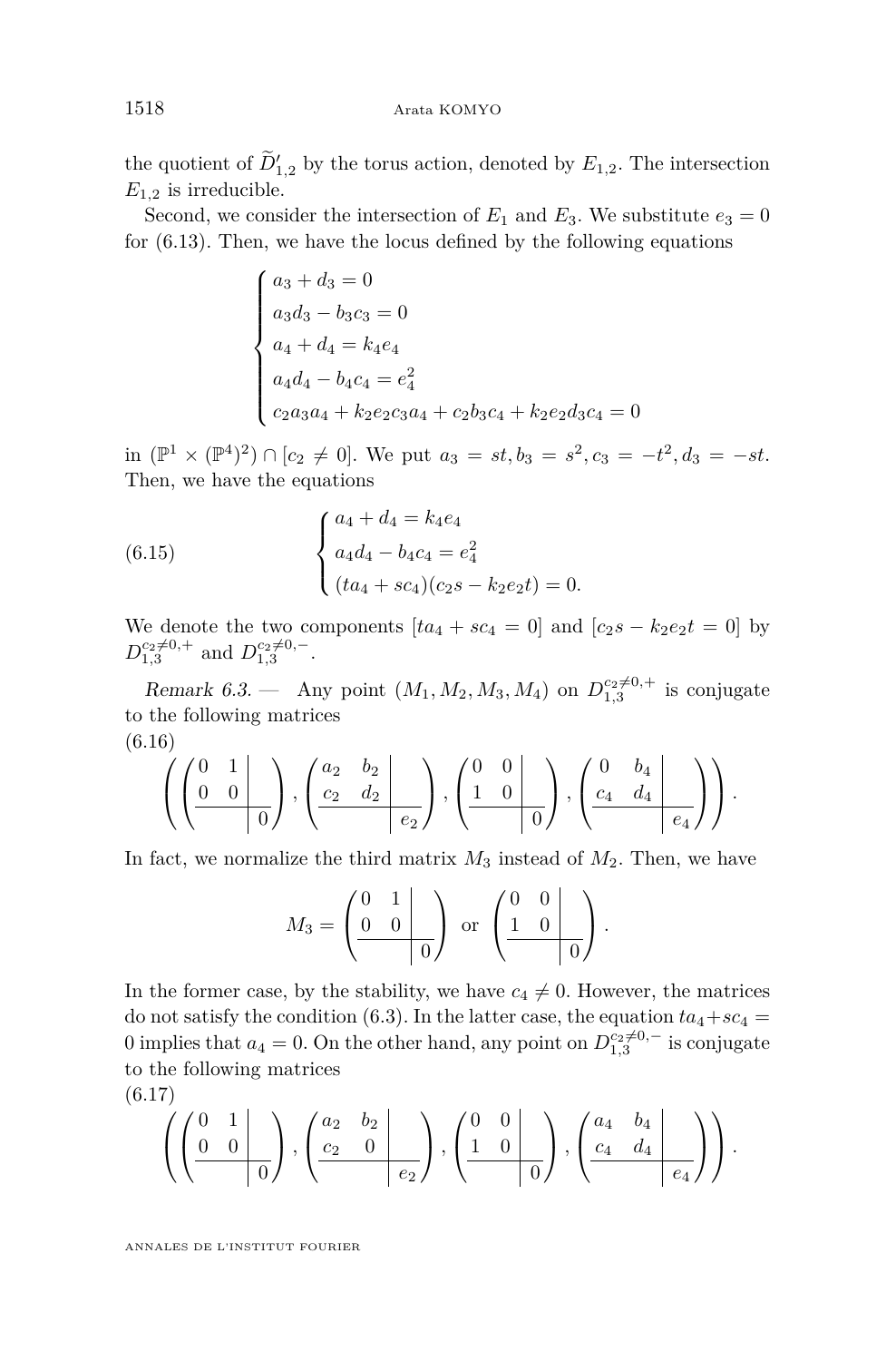We consider the cases where  $c_3 \neq 0$  and  $c_4 \neq 0$ . In the same way as in the case where  $c_2 \neq 0$ , we have the Zariski open sets

$$
D_{1,3}^{c_3 \neq 0,+}, D_{1,3}^{c_3 \neq 0,-}, D_{1,3}^{c_4 \neq 0,+}, D_{1,3}^{c_4 \neq 0,-}
$$

of the hypersurfaces in  $(\mathbb{P}^1)^5$ . We glue  $D_{1,3}^{c_2 \neq 0,+}$ ,  $D_{1,3}^{c_3 \neq 0,+}$  and  $D_{1,3}^{c_4 \neq 0,+}$  (resp.  $D_{1,3}^{c_2 \neq 0,-}$ ,  $D_{1,3}^{c_3 \neq 0,-}$  and  $D_{1,3}^{c_4 \neq 0,-}$ ), denoted by  $'D_{1,3}^+$  (resp.  $'D_{1,3}^-$ ). We take the blowing up [\(6.9\)](#page-21-0). Let  $'\tilde{D}_{1,3}^+$  and  $'\tilde{D}_{1,3}^-$  be the proper transforms of  $'D_{1,3}^+$  and  $D_{1,3}^-$ , respectively. Then, the intersections of  $E_1$  and  $E_3$  are the quotients of  $'D_{1,3}^+$  and  $'D_{1,3}^-$  by the torus action, denoted by  $E_{1,3}^+$  and  $E_{1,3}^-$ .

We consider the intersections  $E_2 \cap E_3$ ,  $E_3 \cap E_4$  and  $E_1 \cap E_4$ . In the same way as in the case  $E_1 \cap E_2$ , the intersections are irreducible, denoted by *E*2*,*3, *E*3*,*<sup>4</sup> and *E*1*,*4.

We consider the intersection of  $E_2$  and  $E_4$ . In the same way as in the case  $E_1 \cap E_3$ , the intersection  $E_2 \cap E_4$  is not irreducible. The intersection has two components, denoted by  $E_{2,4}^+$  and  $E_{2,4}^-$ . Here, the components  $E_{2,4}^+$ and  $E_{2,4}^-$  correspond respectively to the following matrices

$$
\left(\left(\begin{array}{cc|cc} a_1 & b_1 & \cdots & b_1 \\ \hline c_1 & d_1 & \cdots & c_1 \end{array}\right), \left(\begin{array}{cc|cc} 0 & 1 & \cdots & b_1 \\ 0 & 0 & \cdots & b_1 \end{array}\right), \left(\begin{array}{cc|cc} a_3 & b_3 & \cdots & b_1 \\ \hline c_3 & 0 & \cdots & c_3 \end{array}\right), \left(\begin{array}{cc|cc} 0 & 0 & \cdots & b_1 \\ 1 & 0 & \cdots & b_1 \end{array}\right)\right)
$$

and

$$
\left(\left(\frac{\begin{matrix}0 & b_1 \\ c_1 & d_1 \end{matrix}}{\begin{matrix}e_1\end{matrix}}\right), \left(\frac{\begin{matrix}0 & 1 \\ 0 & 0 \end{matrix}}{\begin{matrix}e_1\end{matrix}}\right), \left(\frac{\begin{matrix}a_3 & b_3 \\ c_3 & d_3 \end{matrix}}{\begin{matrix}e_3\end{matrix}}\right), \left(\frac{\begin{matrix}0 & 0 \\ 1 & 0 \end{matrix}}{\begin{matrix}e_3\end{matrix}}\right)\right).
$$

Now, we take the blowing up along the components  $E_{1,3}^+, E_{1,3}^-, E_{2,4}^+, E_{2,4}^-,$ 

$$
\widetilde{X} \longrightarrow X := \widetilde{\overline{\mathcal{R}_{5,k}}}.
$$

We use the same notation  $E_i$  which is the proper transforms of  $E_i$ . We denote by  $ex_{1,3}^+$ ,  $ex_{1,3}^-$ ,  $ex_{2,4}^+$ ,  $ex_{2,4}^-$  the quotients of the exceptional divisors associated with this blowing up. Consequently, we have the ten components of the boundary divisor of the compactification  $\widetilde{X}$  of  $\mathcal{R}_{5,k}$ 

$$
E_1, E_2, E_3, E_4, ex_1, ex_2, ex_{1,3}^+, ex_{1,3}^-, ex_{2,4}^+, ex_{2,4}^-,
$$

and we obtain that the intersections

*E*<sub>1</sub> ∩ *E*<sub>2</sub>*, E*<sub>2</sub> ∩ *E*<sub>3</sub>*, E*<sub>3</sub> ∩ *E*<sub>4</sub>*, E*<sub>4</sub> ∩ *E*<sub>1</sub>

and

$$
E_1 \cap ex_{1,3}^{\pm}, \ E_3 \cap ex_{1,3}^{\pm}, \ E_2 \cap ex_{2,4}^{\pm}, \ E_4 \cap ex_{2,4}^{\pm}
$$

are nonempty and irreducible.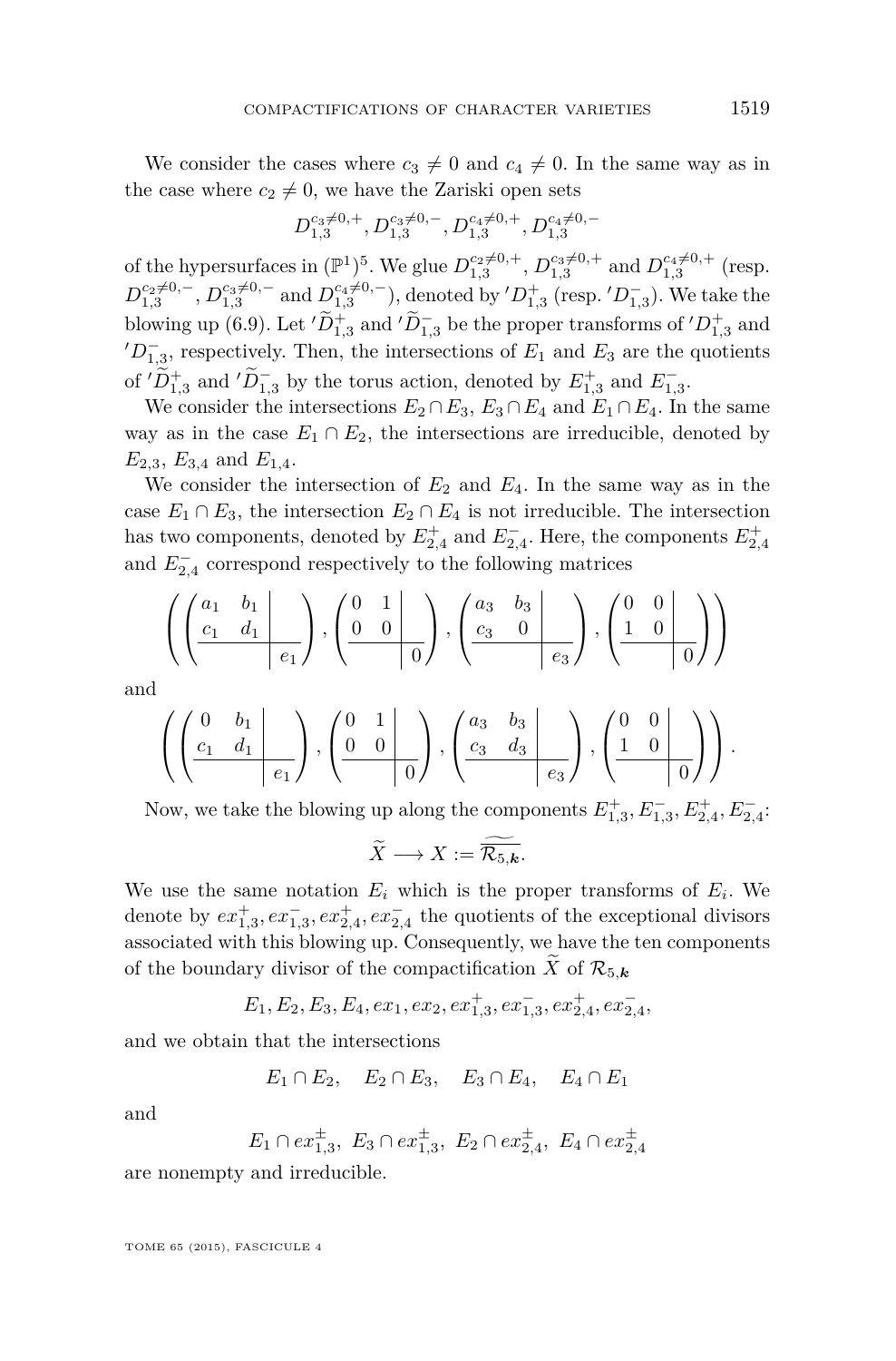<span id="page-28-0"></span>

Figure 6.1 Figure 6.1.

We describe the intersections of the other pairs. We consider the intersection of  $ex_{1,3}^+$  and  $E_4$ . If we substitute  $e_4 = 0$  for the matrix [\(6.16\)](#page-26-0), then we have  $d_4 = 0$ . Moreover, we have  $b_4 = 0$  or  $c_4 = 0$ . Then, we obtain that

 $(D_{1,3}^+ \cap [e_4 = 0] = \{s_1, s_2\} \cup [\text{points whose orbits are not closed}].$ 

By the blowing up along  $s_1$  and  $s_2$ , we obtain that the intersection of  $E_{1,3}^+$ and  $E_4$  is empty (see [\[11,](#page-30-0) Lemma 6.6]). Then, the intersection of  $ex_{1,3}^+$  and  $E_4$  is empty. In the same way as above, the intersections  $E_4$ 

$$
ex_{1,3}^- \cap E_2, \quad ex_{2,4}^+ \cap E_3, \quad ex_{2,4}^- \cap E_1
$$

are empty. On the other hand, the intersections  $\;$ 

 $ex^+_{1,3}\cap E_2,\ ex^-_{1,3}\cap E_4,\ ex^+_{2,4}\cap E_1,\ ex^-_{2,4}\cap E_3,\ ex^+_{1,3}\cap ex^-_{1,3},\ ex^+_{2,4}\cap ex^-_{2,4}$ 1,3. The intersections of the intersections of the intersections of the intersections of the pairs containing *ex*<sub>1</sub> or *ex*<sub>2</sub>. The orbit of the point  $s_1$  (resp.  $s_2$ ) is contained pairs containing e.g. or e.g. The orbit of the point  $s_1$  (resp.  $s_2$ ) is contained<br>in the components  $D_1, \ldots, D_4$  and  $D_{1,3}^{\pm}, D_{2,4}^{\pm}$ , respectively. Here,  $D_{1,3}^{\pm}$  and  $D_{2,4}^{\pm}$  are the irreducible components of  $D_{1,3}$  and  $D_{2,4}$ . Then, the intersections  $ex_i \cap E_j$  and  $ex_i \cap ex_{k,k+2}^{\pm}$  are nonempty and irreducible for  $i = 1, 2$ ,  $j = 1, \ldots, 4$  and  $k = 1, 2$ . On the other hand, the orbits of the point *s*<sub>1</sub> and  $s_2$  are not intersect. Then, the intersection of  $ex_1$  and  $ex_2$  is empty.

 $Step 3.$  — We draw the vertexes and the 1-dimensional simplices except  $ex_1$  and  $ex_2$ . Then, we obtain the graph of Figure 6.1. We consider the following sphere. Then, we obtain that the complex of  $\mathcal{L}$  is a simplicial simplicial simplicial simplicial simplicial simplicial simplicial simplicial simplicial simplicial simplicial simplicial simplicial simplicial

$$
\mathbb{R}^4 \supset S^3 = \{ (x, y, z, w) \in \mathbb{R}^4 \mid x^2 + y^2 + z^2 + w^2 = 1 \}.
$$

ponents of the boundary divisor containing  $\alpha^2$  and  $\alpha^2$  and  $\alpha^3$ We arrange the vertexes except  $ex_1$  and  $ex_2$  on  $S^2 = S^3 \cap [w = 0]$  and arrange the vertexes  $ex_1$  and  $ex_2$  at  $(0, 0, 0, 1)$  and  $(0, 0, 0, -1)$  respectively.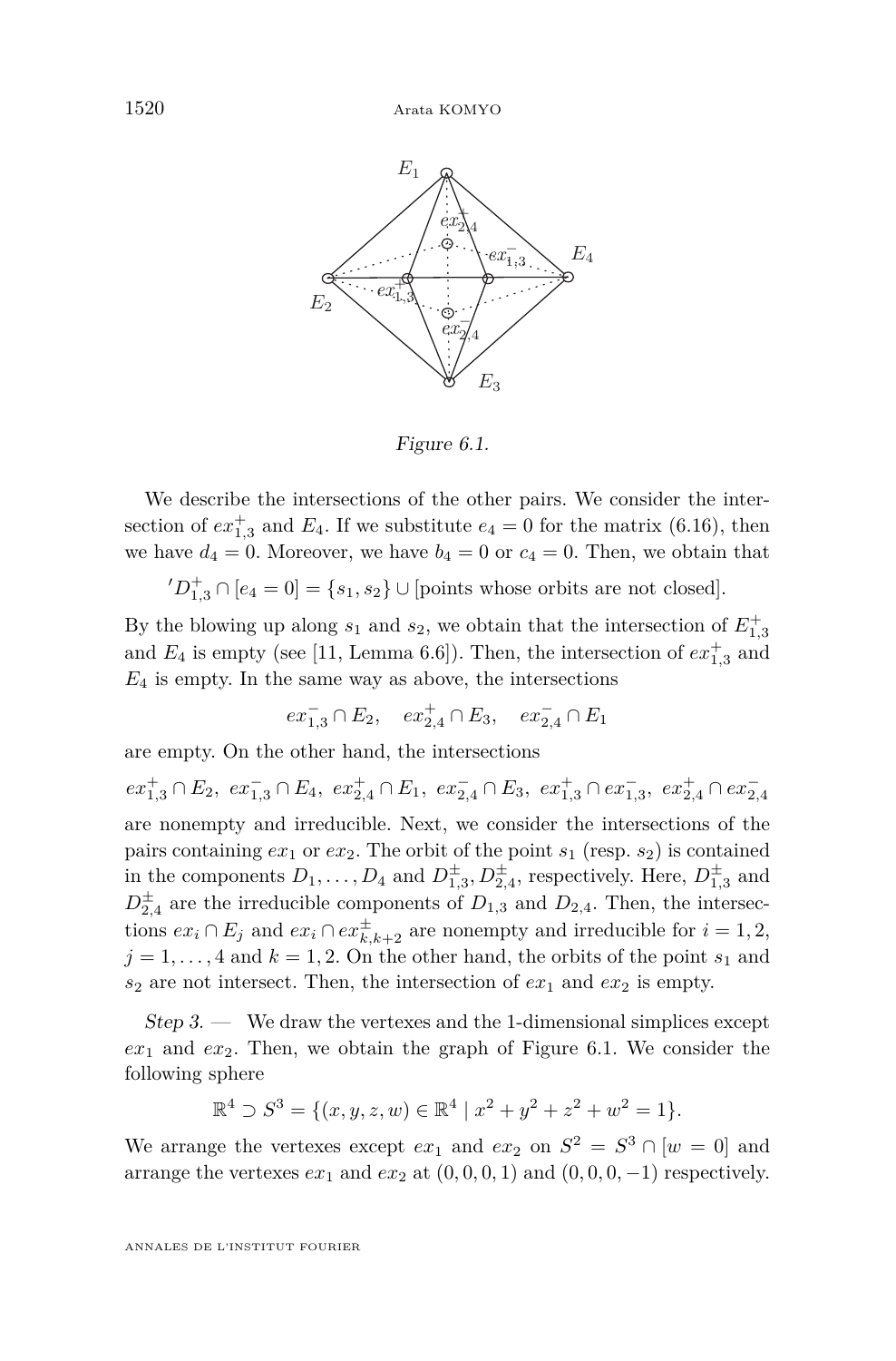<span id="page-29-0"></span>We glue together the vertex  $ex_i$   $(i = 1, 2)$  and each vertex on  $S^2 = S^3 \cap [w = 1]$ 0].

Next, we describe the 2-dimensional simplices. First, we consider the intersections  $E_1 \cap E_2 \cap ex_{1,3}^+$  and  $E_2 \cap E_3 \cap ex_{1,3}^+$ . The intersection  $E_1 \cap E_2 \cap$  $E_3 = E_{1,3}^+ \cap E_2$  is nonempty and irreducible in  $\overline{\mathcal{R}_{5,k}}$ . We take the blowing up along  $E_{1,3}^+$ . Then, the intersections  $E_1 \cap E_2 \cap ex_{1,3}^+$  and  $E_2 \cap E_3 \cap ex_{1,3}^+$ are irreducible. Second, we consider the intersections  $E_1 \cap ex_{1,3}^+ \cap ex_{1,3}^-$  and  $E_3 \cap ex_{1,3}^+ \cap ex_{1,3}^-$ . We substitute  $d_2 = 0$  for the matrices [\(6.16\)](#page-26-0). Then, we have that  $D_{1,3}^{c_2 \neq 0,+} \cap [d_2 = 0]$  is irreducible. Therefore, the intersection  $E_{1,3}^+ \cap E_{1,3}^-$  is irreducible. We take the blowing up along  $E_{1,3}^+$ . Then, the intersections  $E_1 \cap ex_{1,3}^+ \cap ex_{1,3}^-$  and  $E_3 \cap ex_{1,3}^+ \cap ex_{1,3}^-$  are irreducible. Then, we glue together the triangles

$$
(E_1, E_2, ex_{1,3}^+), (E_2, E_3, ex_{1,3}^+), (E_1, ex_{1,3}^+, ex_{1,3}^-)
$$
 and  $(E_3, ex_{1,3}^+, ex_{1,3}^-)$ 

in the graph of Figure [6.1.](#page-28-0) In the same way as above, we glue together each triangle. Then, we obtain that the complex of Figure 3 is a simplicial decomposition of  $S^2$ . Third, we consider the intersection of 3-tuple of components of the boundary divisor containing  $ex_1$  or  $ex_2$ . The divisors  $ex_1$  and  $ex_2$  are the exceptional divisors of the blowing up along the orbits of  $s_1$  and *s*<sub>2</sub>. The orbits of *s*<sub>1</sub> and *s*<sub>2</sub> are contained in  $D_i \cap D_{i+1}$  (*i* = 1, . . . , 4),  $D_{1,3}^+$ ,  $D_{1,3}^-$ ,  $D_{2,4}^+$  and  $D_{2,4}^-$ , respectively. Then, the intersections  $E_i \cap E_{i+1} \cap ex_j$ ,  $E_{k,k+2}^+ \cap ex_j$  and  $E_{k,k+2}^- \cap ex_j$  are nonempty and irreducible for  $i = 1, \ldots, 4$ ,  $j = 1, 2$ , and  $k = 1, 2$ . We take the blowing up along  $E_{1,3}^{+}$  and  $E_{1,3}^{-}$ . Then, we can glue together the 3-tuples which have either  $ex_i$  or  $ex_i$  in the graph.

Lastly, we describe the 3-dimensional simplices. We can glue together the 4-tuples of components of the boundary divisor such that the 4-tuples have either  $ex_i$  or  $ex_i$  and 3-tuples expect  $ex_i$  or  $ex_i$  are glued together. On the other hand, the intersections of the 4-tuples which have the vertexes expect  $ex_i$  or  $ex_i$  are empty. Then, we obtain that the boundary complex of the compactification  $\tilde{X}$  of  $\mathcal{R}_{5,k}$  is simplicial decomposition of  $S^3$  $\Box$ 

#### BIBLIOGRAPHY

- [1] M. A. A. de Cataldo, T. Hausel & L. Migliorini, "Topology of Hitchin systems and Hodge theory of character varieties: the case *A*1", Ann. of Math. (2) **175** (2012), no. 3, p. 1329-1407.
- [2] E. FORMANEK, "The invariants of  $n \times n$  matrices", in Invariant theory, Lecture Notes in Math., vol. 1278, Springer, Berlin, 1987, p. 18-43.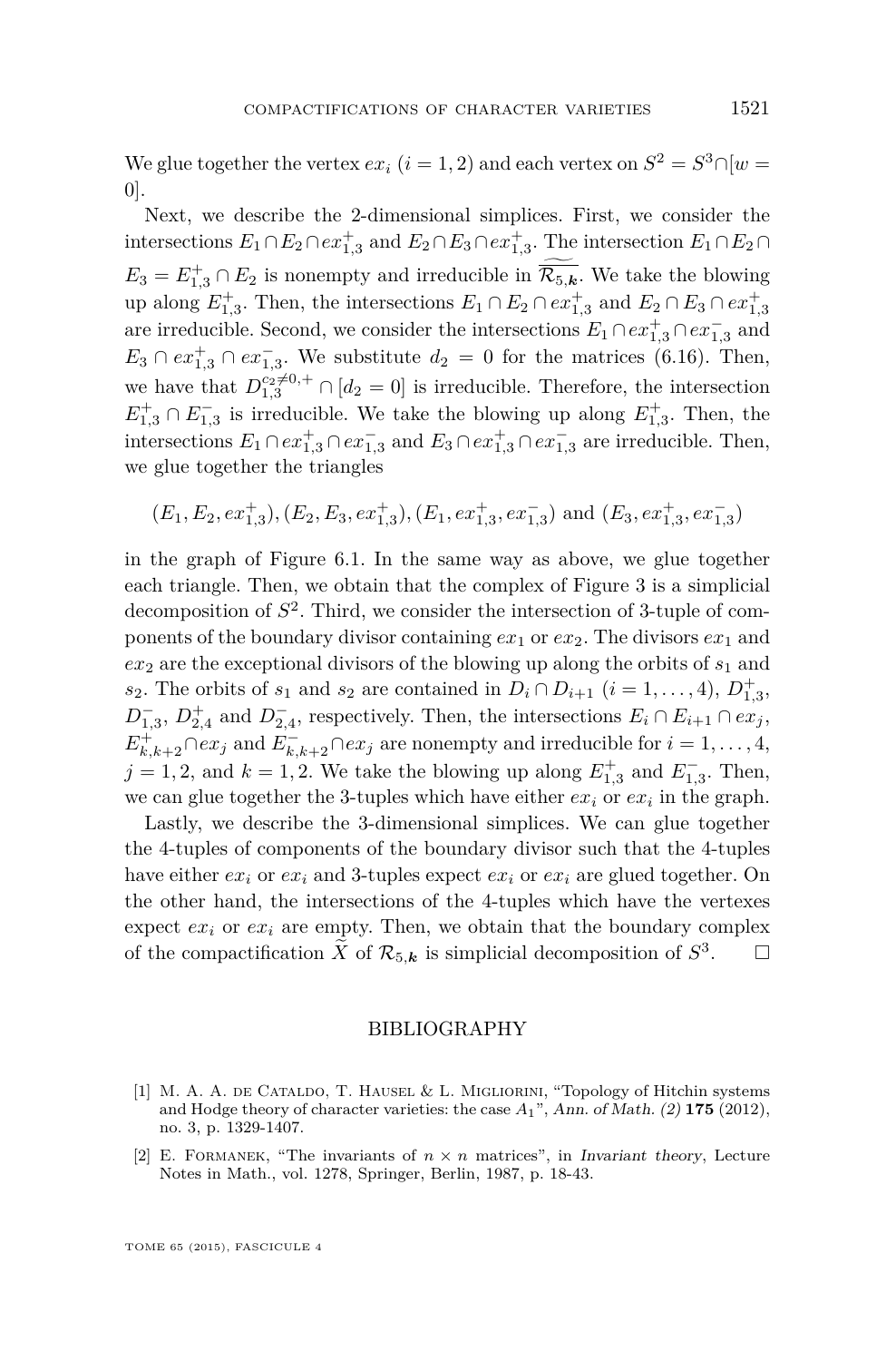- <span id="page-30-0"></span>[3] R. Fricke & F. Klein, Vorlesungen über die Theorie der automorphen Funktionen. Band 1: Die gruppentheoretischen Grundlagen. Band II: Die funktionentheoretischen Ausführungen und die Andwendungen, Bibliotheca Mathematica Teubneriana, Bände 3, vol. 4, Johnson Reprint Corp., New York; B. G. Teubner Verlagsgesellschaft, Stuttg art, 1965, Band I: xiv+634 pp.; Band II: xiv+668 pages.
- [4] T. HAUSEL, E. LETELLIER & F. RODRIGUEZ-VILLEGAS, "Arithmetic harmonic analysis on character and quiver varieties", Duke Math. J. **160** (2011), no. 2, p. 323-400.
- [5] T. Hausel & F. Rodriguez-Villegas, "Mixed Hodge polynomials of character varieties", Invent. Math. **174** (2008), no. 3, p. 555-624, With an appendix by Nicholas M. Katz.
- [6] M.-a. Inaba, K. Iwasaki & M.-H. Saito, "Moduli of stable parabolic connections, Riemann-Hilbert correspondence and geometry of Painlevé equation of type VI. I", Publ. Res. Inst. Math. Sci. **42** (2006), no. 4, p. 987-1089.
- $-$ , "Moduli of stable parabolic connections, Riemann-Hilbert correspondence and geometry of Painlevé equation of type VI. II", in Moduli spaces and arithmetic geometry, Adv. Stud. Pure Math., vol. 45, Math. Soc. Japan, Tokyo, 2006, p. 387- 432.
- [8] M.-a. Inaba & M.-H. Saito, "Moduli of unramified irregular singular parabolic connections on a smooth projective curve", <http://arxiv.org/abs/1203.0084>.
- [9] K. Iwasaki, "An area-preserving action of the modular group on cubic surfaces and the Painlevé VI equation", Comm. Math. Phys. **242** (2003), no. 1-2, p. 185-219.
- [10] M. Jimbo, "Monodromy problem and the boundary condition for some Painlevé equations", Publ. Res. Inst. Math. Sci. **18** (1982), no. 3, p. 1137-1161.
- [11] F. C. Kirwan, "Partial desingularisations of quotients of nonsingular varieties and their Betti numbers", Ann. of Math. (2) **122** (1985), no. 1, p. 41-85.
- [12] S. Lawton, "Generators, relations and symmetries in pairs of  $3 \times 3$  unimodular matrices", J. Algebra **313** (2007), no. 2, p. 782-801.
- [13] B. M. S. Martin, "Compactifications of a representation variety", J. Group Theory **14** (2011), no. 6, p. 947-963.
- [14] D. MUMFORD, J. FOGARTY & F. KIRWAN, Geometric invariant theory, third ed., Ergebnisse der Mathematik und ihrer Grenzgebiete (2) [Results in Mathematics and Related Areas (2)], vol. 34, Springer-Verlag, Berlin, 1994, xiv+292 pages.
- [15] P. E. Newstead, Introduction to moduli problems and orbit spaces, Tata Institute of Fundamental Research Lectures on Mathematics and Physics, vol. 51, Tata Institute of Fundamental Research, Bombay; by the Narosa Publishing House, New Delhi, 1978, vi+183 pages.
- [16] S. Payne, "Boundary complexes and weight filtrations", [http://arxiv.org/abs/](http://arxiv.org/abs/1109.4286) [1109.4286](http://arxiv.org/abs/1109.4286).
- [17] C. Procesi, "The invariant theory of *n*×*n* matrices", Advances in Math. **19** (1976), no. 3, p. 306-381.
- [18] C. T. Simpson, "Towards the boundary of the character variety", Reference not found.
- [19] ——— , "Harmonic bundles on noncompact curves", J. Amer. Math. Soc. **3** (1990), no. 3, p. 713-770.
- [20] ——— , "Moduli of representations of the fundamental group of a smooth projective variety. I", Inst. Hautes Études Sci. Publ. Math. (1994), no. 79, p. 47-129.
- [21] ——— , "Moduli of representations of the fundamental group of a smooth projective variety. II", Inst. Hautes Études Sci. Publ. Math. (1994), no. 80, p. 5-79 (1995).
- [22] D. A. Stepanov, "A remark on the dual complex of a resolution of singularities", Uspekhi Mat. Nauk **61** (2006), no. 1(367), p. 185-186.